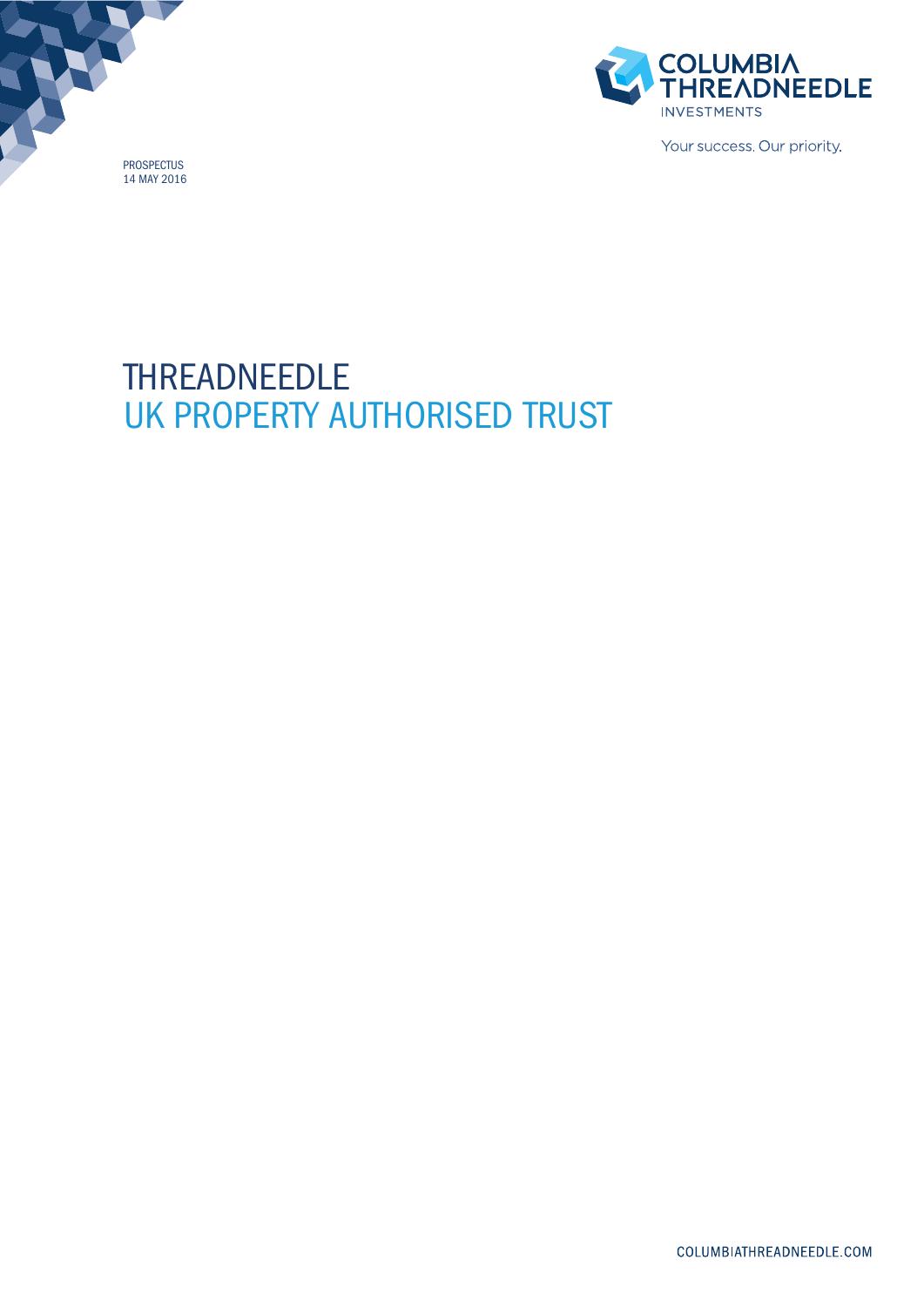## **Contents**

| 1.                                                             |                                                               |  |
|----------------------------------------------------------------|---------------------------------------------------------------|--|
| 2.                                                             |                                                               |  |
| 3.                                                             |                                                               |  |
| 4.                                                             | Investment objective, policy and other details of the Trust 5 |  |
| 5.                                                             |                                                               |  |
| 6.                                                             |                                                               |  |
| 7.                                                             |                                                               |  |
| 8.                                                             |                                                               |  |
| 9.                                                             |                                                               |  |
| 10.                                                            |                                                               |  |
| 11.                                                            |                                                               |  |
| 12.                                                            |                                                               |  |
| 13.                                                            |                                                               |  |
|                                                                |                                                               |  |
| Appendix II Investment Objectives and Policy of the Company 34 |                                                               |  |
|                                                                |                                                               |  |
| Appendix IV Investment Management and Borrowing Powers 37      |                                                               |  |
|                                                                |                                                               |  |
|                                                                |                                                               |  |
|                                                                |                                                               |  |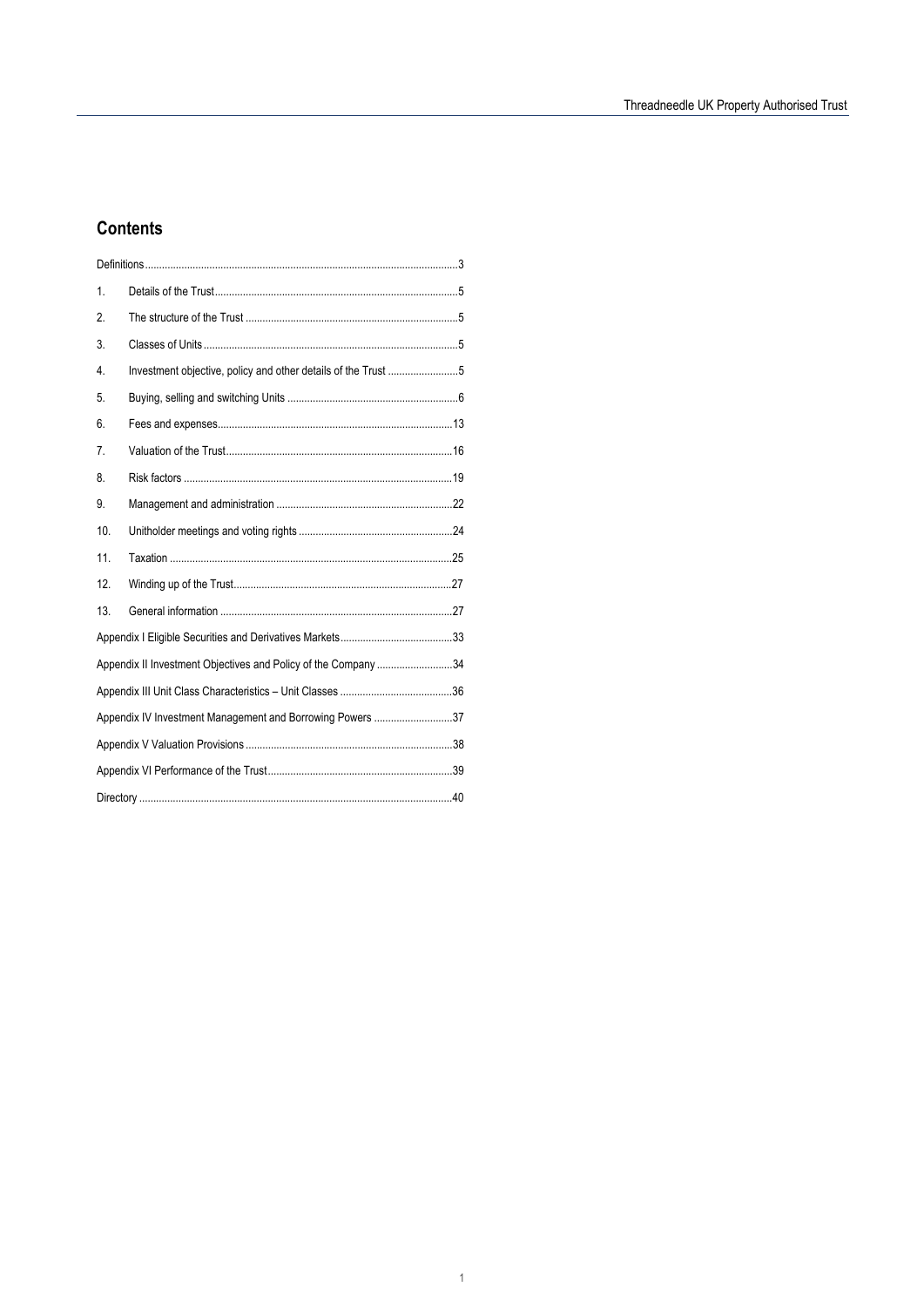## **Important: if you are in any doubt about the contents of this Prospectus you should consult your financial adviser.**

**This Prospectus is intended for distribution in the United Kingdom only. Its distribution may be restricted in other countries. It does not constitute an offer or solicitation to anyone in any jurisdiction in which such offer or solicitation is not lawful or in which the person making such offer or solicitation is not qualified to do so, or to anyone to whom it is unlawful to make such an offer or solicitation. Potential investors should inform themselves about and observe the legal requirements within their own countries for the acquisition of Units of Threadneedle UK Property Authorised Trust and any taxation or exchange control legislation affecting them personally, including the obtaining of any requisite governmental or other consents and the observation of any other formalities.** 

Threadneedle Investment Services Limited, the manager and AIFM of the Trust (the 'Manager'), is the person responsible for the information contained in this Prospectus. To the best of its knowledge and belief (having taken reasonable care to ensure that it is the case) the information contained in it does not contain any untrue or misleading statement or omit any matters required by the FCA Rules to be included in it. Threadneedle Investment Services Limited accepts responsibility accordingly.

## **Prospectus of Threadneedle UK Property Authorised Trust**

Threadneedle UK Property Authorised Trust (the 'Trust') is an authorised unit trust scheme for the purposes section 243(1) of the Financial Services and Markets Act 2000. This document constitutes the Prospectus for Threadneedle UK Property Authorised Trust (the 'Trust'), which has been prepared in accordance with the FCA Rules. The Trust Deed of the Trust is registered with the Financial Conduct Authority (the 'FCA').

This Prospectus is dated, and is valid as at, [14 May 2016].

Copies of this Prospectus have been sent to the FCA and the Trustee.

No person has been authorised by the Trust or the Manager to give any information or to make any representations in connection with the offering of Units other than those contained in the Prospectus and, if given or made, such information or representations must not be relied on as having been made by the Trust or the Manager. The delivery of this Prospectus (whether

or not accompanied by any reports) or the issue of Units shall not, under any circumstances, create any implication that the affairs of the Trust have not changed since the date of the Prospectus.

The distribution of this Prospectus and the offering of Units in certain jurisdictions may be restricted by law. Persons into whose possession this Prospectus comes are required by the Trust and the Manager to inform themselves about and to observe any such restrictions. This Prospectus does not constitute an offer or solicitation by anyone in any jurisdiction in which such offer or solicitation is not authorised or to any person to whom it is unlawful to make such offer or solicitation.

Potential investors should not treat the contents of this Prospectus as advice relating to legal, taxation, investment or any other matters and are recommended to consult their own professional advisers concerning the acquisition, holding or disposal of Units.

The provisions of the Trust's Trust Deed are binding on each of its Unitholders (who are taken to have notice of them).

This Prospectus has been approved for the purpose of section 21 of the Financial Services and Markets Act 2000 (the 'Act') by the Manager.

This Prospectus is based on information, law and practice at the date of the Prospectus. The Trust shall not be bound by an out of date Prospectus when it has issued a new Prospectus and investors should check with the Manager that this is the most recently published Prospectus.

Copies of this Prospectus can be provided in large print or electronic format.

Units in the Trust are not available for offer or sale in any state in the United States, or to persons (including companies, partnerships, trusts or other entities) who are 'US Persons', nor may Units be owned or otherwise held by such persons. Accordingly, this Prospectus may not be distributed in the United States or to a US Person. The Manager reserves the right to give notice to any Unitholder that is or that subsequently becomes incorporated in the United States or to a US Person to (i) transfer the Units to a person that is not a US Person or (ii) request a redemption or cancellation of the Units and the Manager may redeem or cancel the Units if the Unitholder fails to make such transfer or request within 30 days of that notice provided by the Manager.

.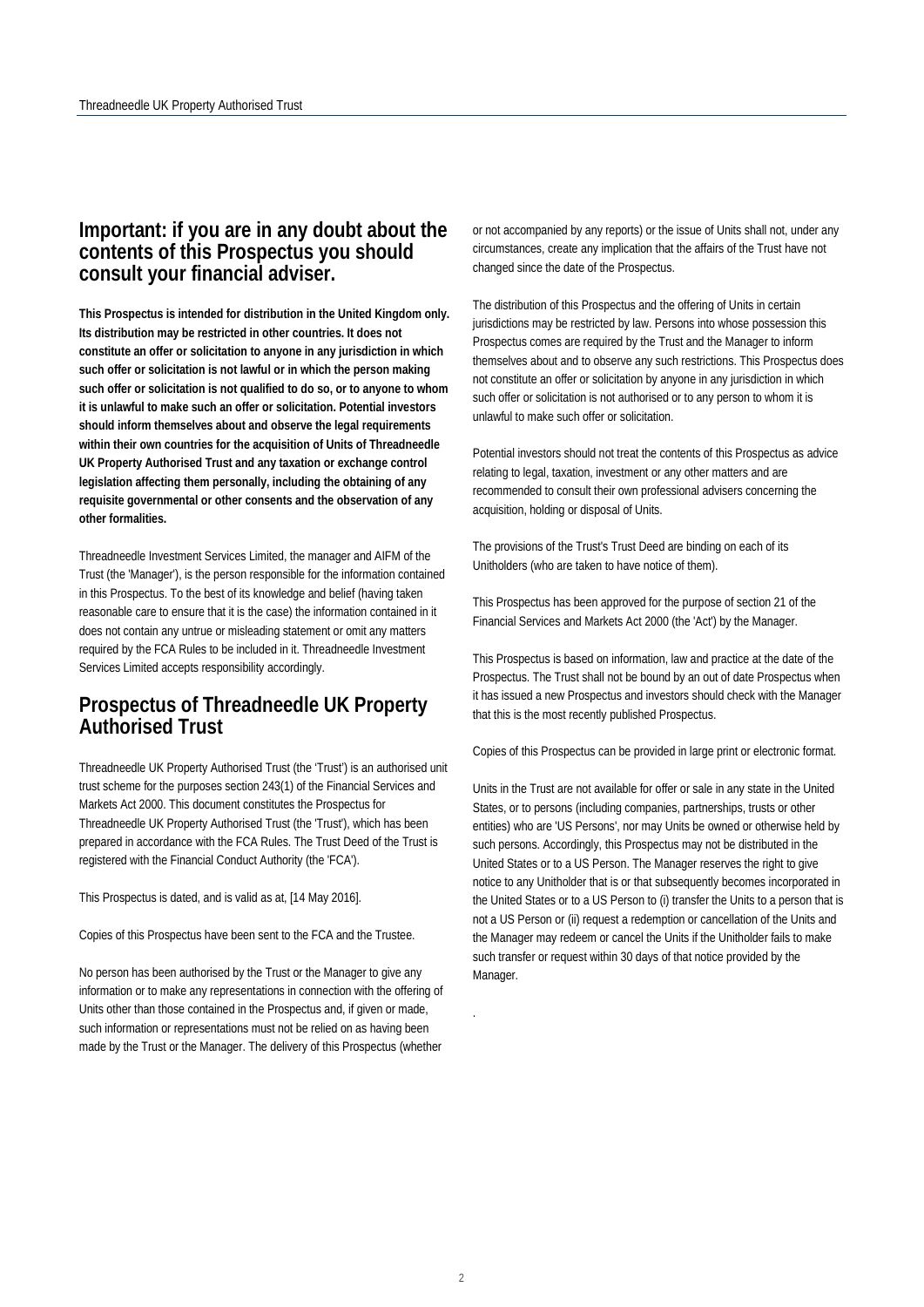## <span id="page-3-0"></span>**Definitions**

'Accumulation Units' means Units (of whatever Class) in the Trust as may be in issue from time to time in respect of which income allocated to them is credited periodically to capital pursuant to the FCA Rules

'ACD' means Threadneedle Investment Services Limited, the authorised corporate director of the Company

'AIFM' means the legal person appointed on behalf of the Trust, which (through this appointment) is responsible for managing the Trust in accordance with the AIFM Directive and the Alternative Investment Fund Managers Regulations 2013, which at the date of this Prospectus is the Manager

'AIFM Directive' means the Alternative Investment Fund Managers Directive 2011/61/EU of the European Parliament and Council of 8 June 2011 as amended from time to time

'Approved Bank' means one of certain institutions as defined in the glossary to the FCA Handbook

"Business Day" shall constitute a "Dealing Day"

'Class' or 'Classes' means, in relation to Units (according to the context), a particular class or classes of Unit related to the Trust or all of the Units related to the Trust

'Class' or 'Classes' in relation to Shares (according to the context) all of the Shares related to the Company or a particular class or classes of Share related to the Company

'Class F' or 'Class F Gross Accumulation Units' Units that have been designated specifically for investment by the Trust and which are available only for investment by it

'COLL' means the appropriate chapter or rule in the FCA Rules

"COLL Sourcebook" means the Collective Investment Schemes Sourcebook issued by the FCA as amended from time to time

'Company' means Threadneedle UK Property Authorised Investment Fund

'Custodian' means Citibank N.A.

'Dealing Day' means Monday to Friday excluding public and bank holidays in England and Wales and other days at the Manager's discretion

'EEA State' means a member state of the European Union and any other state which is within the European Economic Area

'Eligible Institution' one of certain credit institutions as defined in the glossary to the FCA Handbook

'Eligible Unitholder' means a Unitholder or potential Unitholder who is eligible to invest in the appropriate Class

'Efficient Portfolio Management' or 'EPM' means the use of techniques and instruments which relate to transferable securities and approved moneymarket instruments and which fulfil the following criteria:

- (a) they are economically appropriate in that they are realised in a cost effective way; and
- (b) they are entered into for one or more of the following specific aims:
	- (i) reduction of risk;
	- (ii) reduction of cost;
	- (iii) generation of additional capital or income for the scheme with a risk level which is consistent with the risk profile of the scheme and the risk diversification rules laid down in COLL

'Fraction' means a fraction of a Unit (which may not be less than one tenthousandth of a Unit)

'FCA' means the Financial Conduct Authority or any successor organisation

'FCA Handbook' means the FCA Handbook of Rules and Guidance, as amended from time to time

'FCA Rules' means the rules contained in the COLL Sourcebook and the Investment Funds Sourcebook, as amended, published as part of the FCA Handbook which shall, for the avoidance of doubt, not include guidance or evidential requirements contained in those Sourcebooks

'Income Units' means Units (of whatever Class) in the Trust as may be in issue from time to time in respect of which income allocated thereto is distributed periodically to the holders pursuant to the FCA Rules

'Investment Manager' means Threadneedle Asset Management Limited, the investment manager to the Manager

'Manager' Threadneedle Investment Services Limited, the manager of the Trust

'Net Accumulation Units' means Accumulation Units which are Net Paying Units

'Net Asset Value' or 'NAV' means the value of the Scheme Property of the Trust less the liabilities of the Trust as calculated in accordance with the Trust's Trust Deed

'Net Income Shares' means Income Units which are Net Paying Units

'Net Paying Units' means Units (of whatever Class) in the Trust as may be in issue from time to time and in respect of which income allocated thereto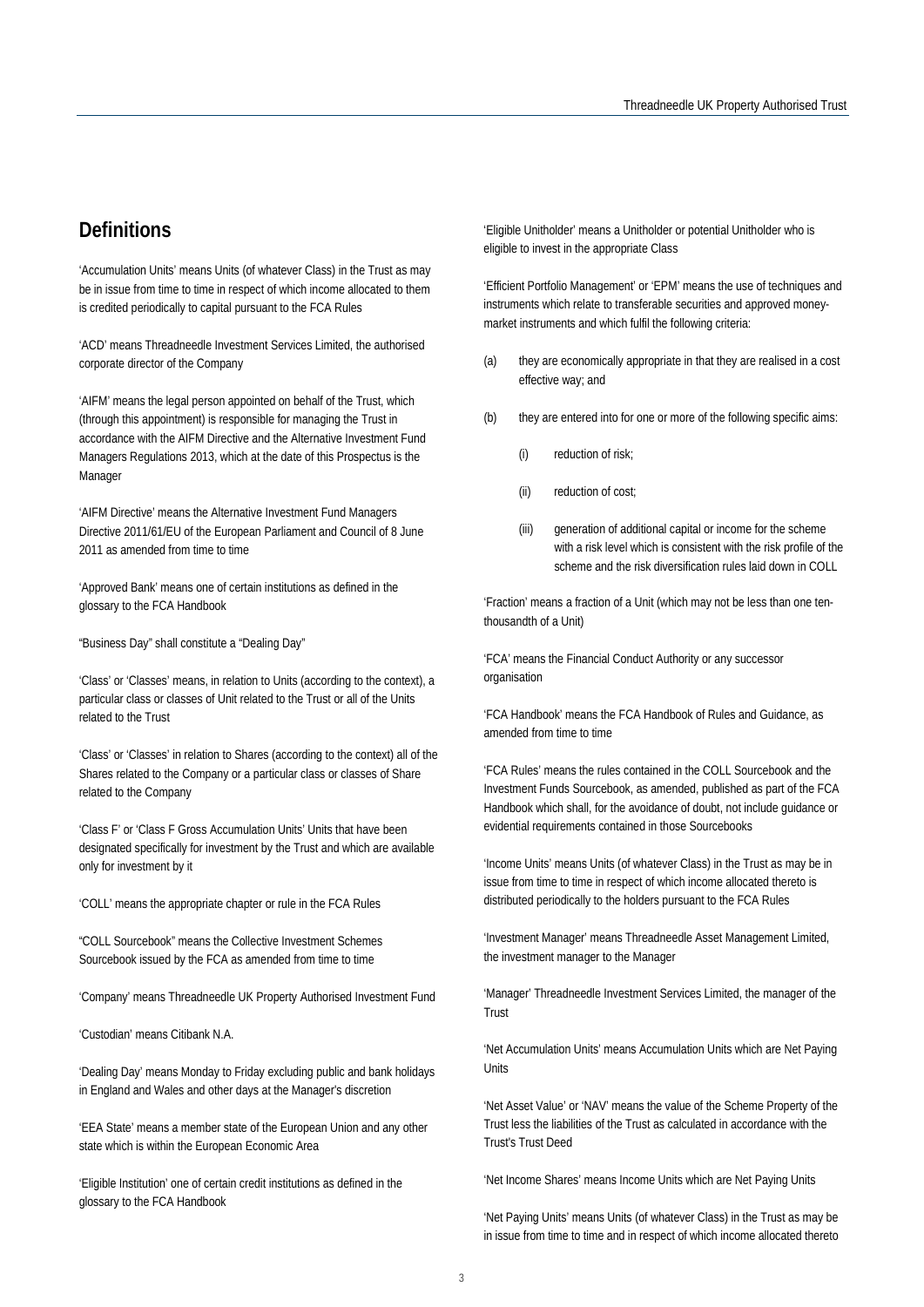is credited periodically to capital (in the case of Accumulation Units) or distributed periodically to the holders in the case of Income Units) in either case in accordance with relevant tax law net of any tax deducted or accounted for by the Trust

'Non-UCITS Retail Scheme' or 'NURS' means a scheme which is not construed in accordance with the UCITS Directive (a European directive relating to undertakings for collective investments in transferable securities which has been adopted in the UK) but which is authorised by the FCA and which is available to retail investors

'PAIF' means an open-ended investment company or a sub-fund which is a Property Authorised Investment Fund, as defined in Part 4A of the PAIF Tax Regulations and the Glossary to the FCA Handbook. At the date of this Prospectus, the Company qualifies as a PAIF

'PAIF Tax Regulations' means the Authorised Trusts (Tax) Regulations 2006 (SI 2006/964), as amended from time to time

'Property' means all of the following terms that are used in the FCA Handbook or in the industry: "property", "real property", "real estate" and "immovables"

'Scheme Property' means the property of the Trust required under the FCA Rules to be given for safe-keeping to the Trustee

'Shares' means a share or shares in the Company

'Special Valuation Point' is the point at which the Manager carries out a valuation of the property of the Trust for the purposes of switches between the Trust and the Company. The Special Valuation Point is 12.02 p.m. UK time on a Dealing Day with agreement of the Trustee. Details of the Special Valuation Point will be available from the Manager on request

'Switch' means the exchange of Units of one Class for Units of another Class

'Trust' means Threadneedle UK Property Authorised Trust

'Trust Deed' means the deed, as amended from time to time, between the Manager and Citibank International Limited effective 21 January 2015, and transferred to the Trustee pursuant to a restructuring event which took place under Directive 2005/56/EC on 1 January 2016

'Trustee' means Citibank Europe plc, UK Branch, the trustee of the Trust

'Unit' or 'Units' means a unit or units in the Trust. A unitholding may include a Fraction

'Unitholder' means a holder for the time being of the Units

'US Person' means a US citizen or resident individual, a partnership or corporation organised in the United States or under the laws of the United States or any State thereof, a trust if (i) a court within the United States would have authority under applicable law to render orders or judgments

concerning substantially all issues regarding administration of the trust, and (ii) one or more US persons has the authority to control all substantial decisions of the trust, or an estate of a decedent that is a citizen or resident of the United States. This definition shall be interpreted in accordance with sections 1471 to 1474 of the US Internal Revenue Code of 1986

'Valuation Point' is the point, whether on a periodic basis or for a particular valuation, decided by the Manager, at which the Manager carries out a valuation of the property of the Trust for the purpose of determining the price at which Units There is also a Special Valuation Point, details of which are provided at section 7.3.21. Class may be issued, cancelled, sold or redeemed. The current Valuation Point is 12 noon UK time on each Dealing Day. Therefore if a request is received after the Valuation Point or the cut-off point relating to the Special Valuation Point, on a Dealing Day it will be dealt with at a price determined at the next Valuation Point

Further details and explanations appear later in this document. Unless otherwise expressly provided, terms in this Prospectus have the meanings used in the FCA Rules.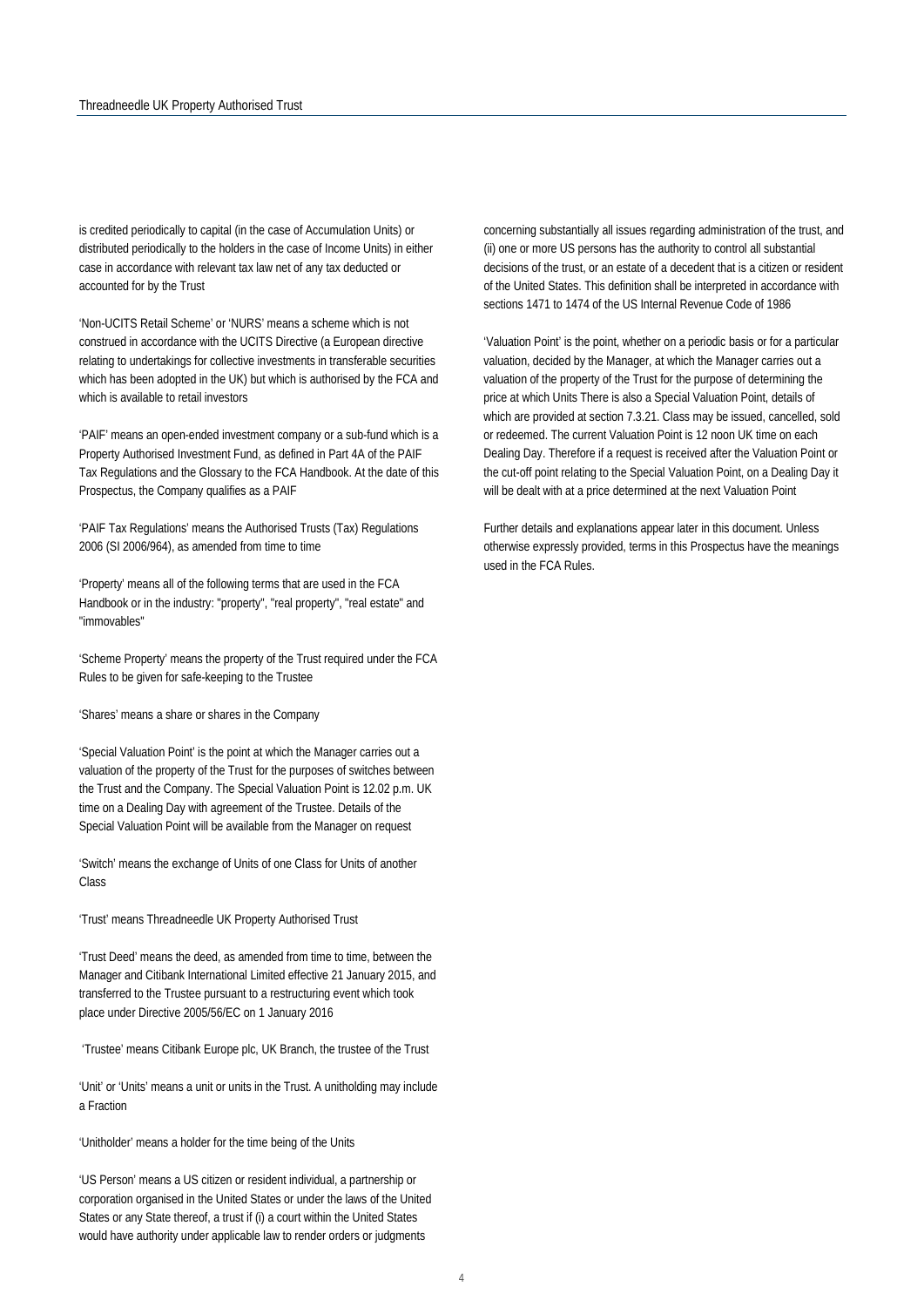## <span id="page-5-0"></span>**1. Details of the Trust**

- 1.1. THREADNEEDLE UK PROPERTY AUTHORISED TRUST is a unit trust authorised by the FCA with effect from 11 October 2013.
- 1.2. The Trust is a Non-UCITS Retail Scheme for the purposes of the FCA Rules and an alternative investment fund for the purposes of the AIFM Directive.
- 1.3. A Unitholder's right in respect of the Trust as represented by its Units is that of a beneficial interest under a trust. Unitholders of the Trust are not liable for the debts of the Trust.
- 1.4. Head office of the Manager: Cannon Place, 78 Cannon Street, London EC4N 6AG.
- 1.5. Address for service: The head office is the address of the place in the United Kingdom for service on the Manager of notices or other documents required or authorised to be served on it.
- 1.6. Base currency: The base currency of the Trust is pounds sterling. Each Class is designated in pounds sterling.

## <span id="page-5-1"></span>**2. The structure of the Trust**

- 2.1. The Trust is a standalone Non-UCITS Retail Scheme (NURS). The Trust will be managed so that it is a feeder fund for Threadneedle UK Property Authorised Investment Fund (the "Company"). The Company is an open-ended investment company constituted as a Non-UCITS Retail Scheme and which qualifies as a PAIF.
- 2.2. The operation of the Trust is governed by the FCA Rules together with the Trust Deed and this Prospectus.
- 2.3. A detailed statement of the general investment and borrowing restrictions in respect of the Trust is set out in Appendix IV. The eligible securities markets and eligible derivatives markets on which the Trust may invest are set out in Appendix I.
- 2.4. Where any changes are proposed to be made to the Trust the Manager will assess whether the change is fundamental, significant or notifiable in accordance with COLL 4.3.R. If the change is regarded as fundamental, Unitholder approval will be required. If the change is regarded as significant, at least 60 days' prior written notice will be given to relevant Unitholders. If the change is regarded as notifiable, relevant Unitholders will receive suitable notice of the change.
- 2.5. This Trust will be managed so as to be eligible as an ISA investment for the purposes of the Individual Savings Account Regulations 1998 (as amended from time to time). The new ISA regime ("NISA") took effect from 1 July 2014.

## <span id="page-5-2"></span>**3. Classes of Units**

3.1. Several Classes of Unit may be issued in respect of the Trust. The Classes of Unit presently available are contained in Appendix III. Subject to compliance with the FCA Rules, the Manager may create new Classes of Unit.

- 3.2. The Trust may make available Net Income Units and Net Accumulation Units. The types of Unit presently available are set out in Appendix III.
- 3.3. Holders of Net Income Units are entitled to be paid the income attributed to such Units on the relevant interim and annual allocation dates.
- 3.4. Holders of Net Accumulation Units are not entitled to be paid the income attributable to such Units, but that income is automatically transferred to (and retained as part of) the capital assets of the Trust on the relevant interim and/or annual allocation dates. The price of Net Accumulation Units increases to reflect this.
- 3.5. The Classes attract different charges and expenses so monies may be deducted from Classes in unequal proportions. In these circumstances the proportionate interests of the Classes within the Trust will be adjusted accordingly. Typically, Class 1 Units are available to retail investors and Class 2 and Class F Units are available to non-retail investors.
- 3.6. Unitholders are entitled (subject to certain restrictions) to Switch all or part of their Units in a Class for Units in another Class for which they are eligible. Details of this switching facility and the restrictions relating to it are set out in the section of this Prospectus with the heading "Buying, selling and switching Units".
- 3.7. Units are not currently listed on any investment exchange.
- 3.8. The Manager may, at any time in the future, decide to limit the issue of Units in respect of a Trust or one or more particular Unit Classes of the Trust if the Manager is of the opinion that it is appropriate to do so. The Manager will notify Unitholders if it makes such a determination, setting out the reasons for so limiting the capacity of the Trust or Unit Class. The reasons may include situations where, for example, the Manager considers that substantially all of the subscriptions relating to a Dealing Day, if accepted, could not be efficiently invested; could not be invested without compromising the investment objectives and policies of the Trust; or might materially prejudice existing the interests of Unitholders.

## <span id="page-5-3"></span>**4. Investment objective, policy and other details of the Trust**

- 4.1. Investment objective
	- 4.1.1. It is intended that the Trust be a feeder fund for the Company at all times. At the date of this Prospectus, the Company, an open-ended investment company, is constituted as a Non-UCITS Retail Scheme and qualifies as a PAIF.
	- 4.1.2. The objective of the Trust is to obtain a total return based on income and capital appreciation by investing solely in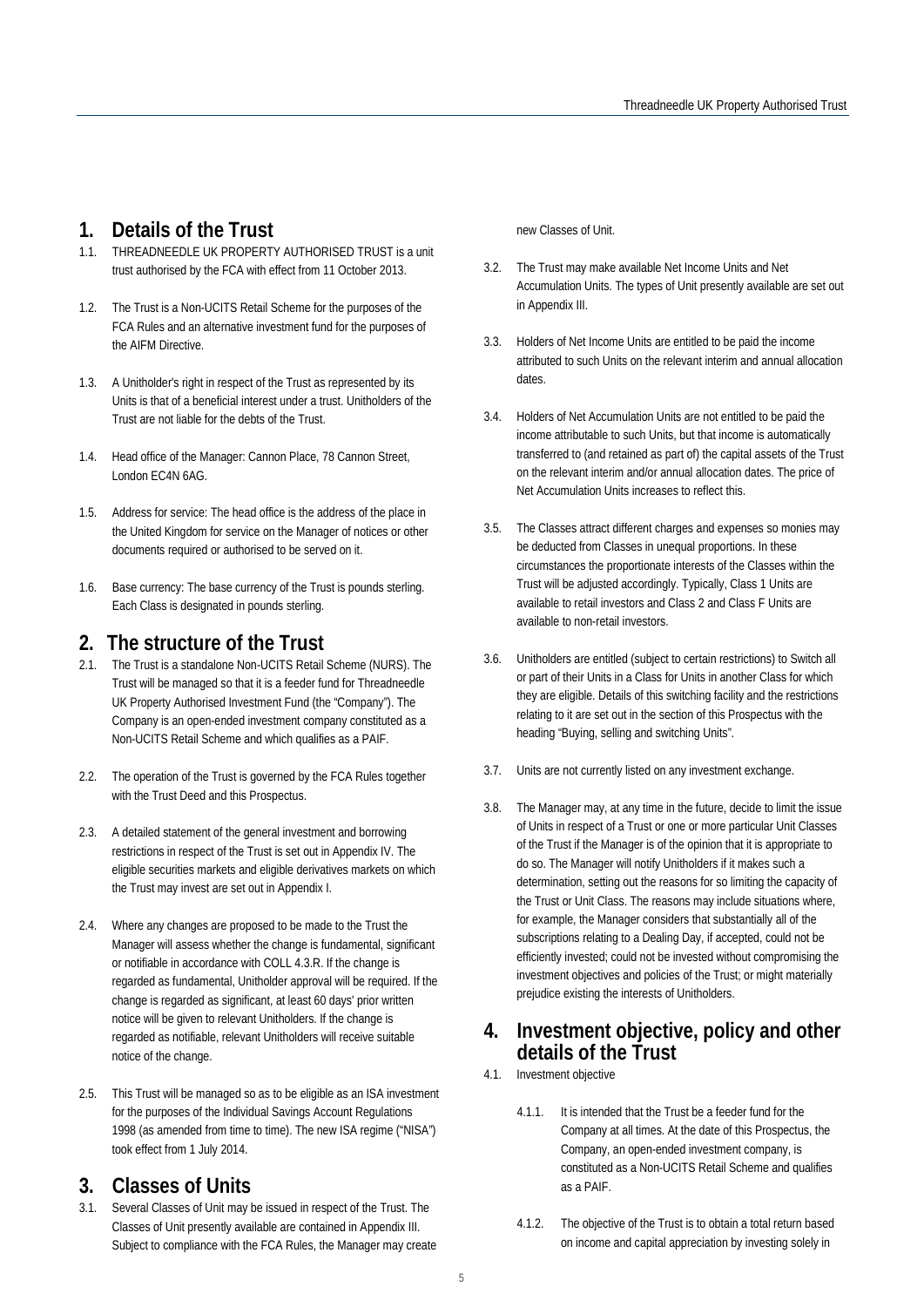the Company.

#### 4.2. **Investment policy**

- 4.2.1. The Trust will invest solely in the Company. Currently the Trust invests in Class F Gross Accumulation Shares of the Company.
- 4.2.2. The investment policy of the Trust means that it may be appropriate for the Trust to hold cash or near cash where the Manager reasonably regards it to be necessary to enable the pursuit of the Trust's objective, redemption of Units, efficient management of the Trust in accordance with its objective, or for purposes ancillary to its objective.
- 4.2.3. The investment objective and policy of the Company are set out in Appendix II.
- 4.2.4. A detailed description of the investment management and borrowing provisions of the Trust are set out in Appendix IV.

#### 4.3. **Investor profile**

The Trust may be suitable for investors with a medium to long term investment horizon (i.e. 5-7+ years) seeking growth and income in the property market who are prepared to tolerate large price fluctuations. If investors are uncertain if the Trust is suitable for them, they are advised to contact a financial adviser.

#### 4.4. Risk factors

- 4.4.1. Investors should note the section of this prospectus with the heading "Risk factors" in terms of risks applicable to investing in the Trust.
- 4.4.2. The sole investment of the Trust is Shares in the Company. If the value of the Company declines, or is otherwise adversely affected, this will have an adverse effect on the value of the Trust. The key risks affecting the Company are set out in Appendix II.
- 4.4.3. Potential investors should note that capital is at risk and submissions for Units should be made with a medium to long term investment horizon, although there is no guarantee that the Trust will achieve a positive return over that specific, or any, time period.

## <span id="page-6-0"></span>**5. Buying, selling and switching Units**

#### 5.1. **Initial Offer**

Units in the Trust will be first issued on the effective date of the conversion by scheme of arrangement of the Threadneedle UK Property Trust into the Company. Units will subsequently be available for investment on the first Dealing Day following the

conversion which is anticipated to be 14 May 2016.

#### 5.2. **General**

- 5.2.1. The dealing office of the Manager is open from at least 8 a.m. until at least 6 p.m. UK time on each Dealing Day to receive requests for the issue, redemption and switching of Units.
- 5.2.2. Prices for the Fund are calculated every Dealing Day at 12 noon UK time. Units in the Fund that are bought or sold before 12 noon will obtain the price calculated on that Dealing Day. Units in Fund that are bought or sold after 12 noon will obtain the price calculated at 12 noon on the next Dealing Day.
- 5.2.3. Requests for the issue, redemption and switching of Units are normally dealt with by the issue or cancellation of Units by the Trustee on the instructions of the Manager. However, in certain circumstances the Manager may, in accordance with COLL, deal with such requests by selling Units to, and/or repurchasing them from, the applicant as appropriate. The Manager is entitled to hold Units for its own account and to satisfy requests for the sale of Units from its own holding; it is required by COLL to procure the issue or cancellation of Units by the Fund where necessary to meet any obligation to sell or redeem Units.
- 5.2.4. If, on receiving instructions from the Manager to issue or cancel Units, the Trustee is of the opinion that it is not in the interests of the Unitholders that the Units should be issued or cancelled either at all or in the number instructed by the Manager, the Trustee must give notice to the Manager that it refuses to issue, or as the case may be cancel, all, or a specified number of the Units.
- 5.2.5. The Manager may not sell a Unit at a higher price, or redeem a Unit at a lower price (in both cases before application of any initial charge or dilution levy), than the price notified to the Trustee in respect of the Valuation Point concerned.
- 5.2.6. The Manager is not obliged to account to the Fund or to Unitholders or any of them for any profit it makes on the issue of Units or on the reissue or cancellation of Units which it has redeemed.
- 5.2.7. Please note that the Manager may reject a request to buy, sell or switch Units if the investor is unable to demonstrate to the satisfaction of the Manager (acting reasonably) that the investor has complied with applicable law and regulation. By way of example only, such circumstances may include an inability to provide appropriate anti-money laundering documentation or confirmation that the investor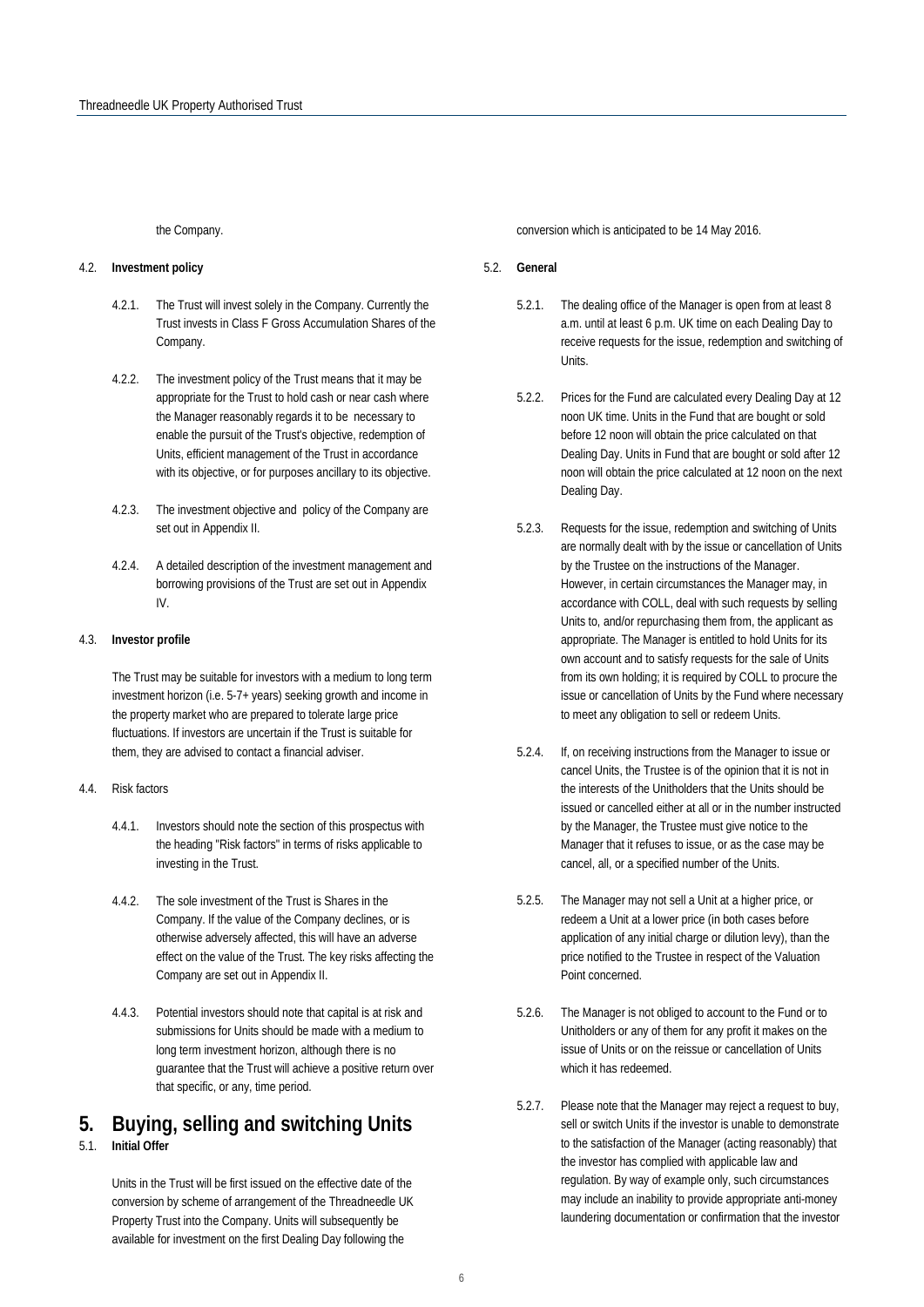has received the most recently available non-UCITS Retail Scheme Key Investor Information document for the Fund.

- 5.2.8. At the Special Valuation Point, there is a cut-off time of 12.00 noon UK time on that Dealing Day to receive dealing requests to be dealt with at the price calculated at that Special Valuation Point. Dealing requests received after 12.00 noon will be dealt with at the price calculated at the Valuation Point on the next Dealing Day. It is envisaged that the prices calculated at the Special Valuation Point and the Valuation Point on the same Dealing Day will only differ where the dealing requests received at the Special Valuation Point solely relate to certain switches between the Trust and the Company.
- 5.2.9. It should be noted that if the Trust puts in place limited issue arrangements as described in section 3.8 above, restrictions will apply for new subscriptions. At present the Trust is not a limited issue fund.

#### 5.3. **Minimum subscriptions and holdings**

5.3.1. Details of the minimum investment amounts, subsequent investment amounts and minimum holding for each of the Fund is set out below. These minimum amounts may be waived at the Manager's discretion.

| Class                                  | Minimum<br>Investment | Minimum<br>Holding |
|----------------------------------------|-----------------------|--------------------|
| Class 1 Net<br>Accumulation<br>Units   | £1,000                | £500               |
| Class 1 Net<br>Income Units            | £1,000                | £500               |
| Class 2 Net<br>Accumulation<br>Units   | £500,000              | £25,000            |
| Class 2 Net<br>Income Units            | £500,000              | £25,000            |
| Class F Gross<br>Accumulation<br>Units | f1 million            | f1 million         |

- 5.3.2. The Manager may at its discretion accept subscriptions lower than the minimum amount. If a holding is below the minimum holding the Manager has the discretion to require redemption of the entire holding. The value of Units for these purposes is calculated by reference to their current price, net of any initial charge and before any application of a dilution levy.
- 5.3.3. The minimum holding requirements will not be treated as being breached if the value of Units held falls below the relevant minimum solely as a result of a fall in the Unit

price.

#### 5.4. **Client money**

- 5.4.1. The Manager does not treat monies received for the issuance of units or monies payable to the investor upon redemption as client money as long as: (i) in relation to monies for the issuance of units, the Manager has paid the subscription monies in exchange for units to the Trustee by the close of business on the day following receipt of monies from the investor; or (ii) in relation to proceeds from a redemption, paid the redemption monies to the investor within four business days of receipt by the Manager of the fully authorised form of renunciation (or other sufficient instruction) and in any event by the close of business on the day following receipt of the monies from the Trustee.
- 5.4.2. In the event that the above time limits are not met by the Manager, the Manager will treat the relevant sum received with respect to subscriptions and redemptions as client money as defined under the FCA Rules. This means that the money is held in an account separate from that the Manager uses to hold its own money. The Manager will not calculate or pay to the investor any interest that might arise on those monies.

#### <span id="page-7-0"></span>5.5. **Buying Units**

- 5.5.1. When Units in the Fund are priced on a "bid" basis (see the section with the heading "Valuation of the Trust" the Manager has discretion to require any large deal (meaning a subscription for not less than £15,000) be carried out at a higher price than the published offer price, provided that the revised price does not exceed the maximum price permitted under the FCA Rules.
- 5.5.2. Investors dealing through third parties should note that a fund platform or similar nominee service may aggregate its deals such that the total transaction received by the Manager is greater than £15,000, even if the individual investor's deal is not.

#### 5.6. **Procedure for buying Units**

- 5.6.1. Units can be bought by:
	- (i) calling the Manager (followed by written confirmation);
	- (ii) sending an instruction to the Manager by fax; or
	- (iii) sending an instruction by post to the Manager.
- 5.6.2. Contact details can be found in the section of this Prospectus with the heading "Directory" (Client Services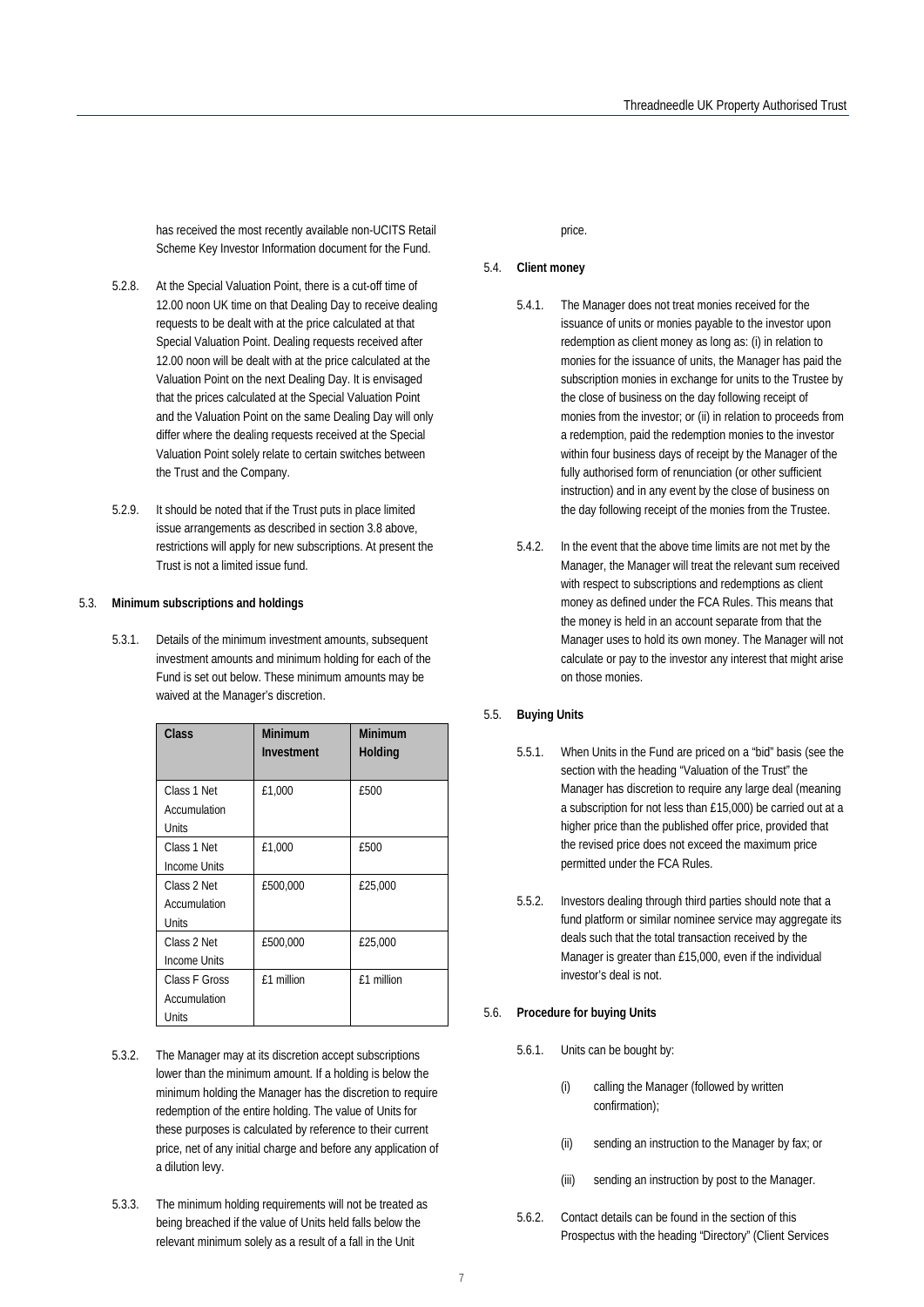Details).

- 5.6.3. Any initial purchase of Units must be accompanied by a completed application form, which can be obtained from the Manager. Completed forms should be sent by fax or by post to the Manager. Subsequent investments can be made by telephone, but still require written confirmation. Unless the Manager receives instructions to the contrary, all deals will be processed on receipt and payment immediately becoming due.
- 5.6.4. Settlement is the relevant Dealing Day plus four business days. As part of its credit control policy, the Manager reserves the right to cancel any contract without notice where payment has not been received by the relevant settlement date and will be entitled to recover any losses incurred, as well as interest.
- 5.6.5. The Manager has the right to reject any application for Units in whole or part, provided it has reasonable grounds for doing so. If the Manager exercises this right, the Manager will return any money sent, or the balance of such monies to the applicant, at the applicant's risk.
- 5.6.6. In the event of a large deal (meaning a subscription for not less than £15,000) the Manager may re-price Shares in accordance with the FCA handbook. The revised price will be more than the published offer price but will not be more than the maximum permitted offer price.
- 5.6.7. Investors dealing through third parties should note that a fund platform or similar nominee service may aggregate its deals such that the total transaction received by the Manager is greater than £15,000, even if the individual investor's deal is not.
- 5.6.8. The decision to re-price a large deal will depend upon whether there are net subscriptions from the same Share class on that dealing day. If so, the Manager will proceed to determine whether the size of the deal exceeds the Manager's current tolerance policy.

#### 5.7. **Documents the purchaser will receive:**

- 5.7.1. A contract note giving details of the Units purchased and the price obtained will be issued by the end of the business day following the later of (i) receipt of the application to purchase Units or (ii) the Valuation Point by reference to which the purchase price is determined, together with a notice of the applicant's right to cancel (where appropriate).
- 5.7.2. Share certificates will not be issued in respect of Units. Ownership of Units will be evidenced by an entry on the Trust's register of Unitholders. Statements in respect of

periodic distributions will show the number of Units held or accumulated by the Unitholder. Individual statements of a Unitholder's (or, when Units are jointly held, the firstnamed holder's) Units will also be issued at any time on request by the registered Unitholder.

#### 5.8. **Selling Units**

- 5.8.1. Every Unitholder has the right to require that his Units be redeemed on any Dealing Day. However, where the value of Units held by a Unitholder will be less than the minimum value of Units for the Trust set out in section 5.3.1 above, the Manager may require that the Unitholder redeems their full holding.
- 5.8.2. Requests to redeem Units may be made by:
	- (i) calling the Manager (followed by written confirmation);
	- (ii) sending an instruction to the Manager by fax; or
	- (iii) sending an instruction by post to the Manager.
- 5.8.3. Contact details can be found in the section of this Prospectus with the heading "Directory" (Client Services Details).
- 5.8.4. The Manager will make an electronic fund transfer in payment for Units within four business days of receiving instructions to redeem or the later of (a) receipt by the Manager of the form of renunciation (or other sufficient written instructions) duly signed by all the relevant Unitholders and completed as to the appropriate number of Units, together with any other appropriate evidence of title and (b) the Valuation Point following receipt by the Manager of the request to redeem. The Manager will only issue a cheque in payment for Units upon request.
- 5.8.5. Where the total consideration for the transaction would include a fraction of one penny it will be rounded up or down to the nearest penny.
- 5.8.6. In the event of a large deal (meaning a redemption for not less than £15,000) the Manager may re-price Units in accordance with the FCA Handbook. The revised price will be less than the published "bid" price but will not be lower than the cancellation price.
- 5.8.7. Investors dealing through third parties should note that a fund platform or similar nominee service may aggregate its deals such that the total transaction received by the Manager is greater than £15,000, even if the individual investor's deal is not.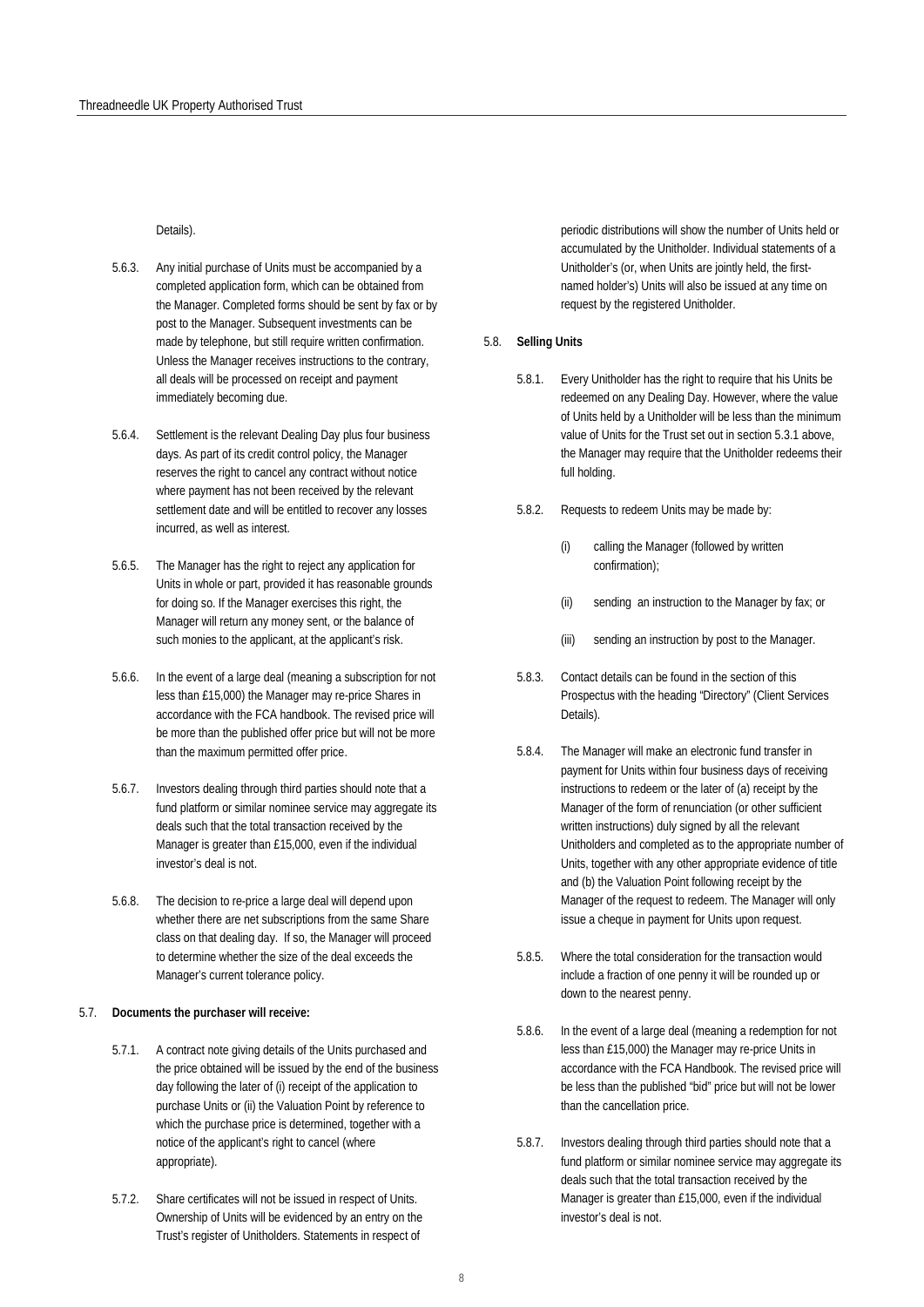5.8.8. The decision to re-price a large deal will depend upon whether there are net redemptions from the same unit class on that dealing day. If so, the Manager will proceed to determine whether the size of the deal exceeds the Manager's current tolerance policy.

#### 5.9. **Documents the seller will receive:**

- 5.9.1. A contract note setting out the number and price of Units sold will be sent to the selling Unitholder (to the firstnamed, in the case of joint Unitholders) together (if sufficient written instructions have not already been given) with a form of renunciation for completion and execution by the Unitholder(s) by no later than the end of the business day following the later of the request to redeem Units or the Valuation Point by reference to which the redemption price is determined.
- 5.9.2. Neither the Trustee, the Manager nor the Registrar is required to make payment in respect of a redemption of Units where the money due on the earlier issue of those Units has not yet been received or where the Registrar considers it necessary to carry out or complete identification procedures in relation to the holder or another person pursuant to a statutory, regulatory or European Community obligation.

#### 5.10. **Switching/Converting**

- 5.10.1. Units in the Trust may be switched from one class of Unit to another class of Unit on any Dealing Day. Units to be switched pursuant to a switch request received before the Valuation Point on a Dealing Day will be switched at the respective prices based on that day's Valuation Point. Units to be switched pursuant to a switch request received after that time, or on a day which is not a Dealing Day, will be switched at a price calculated at the Valuation Point on the next Dealing Day. Any Business Day will constitute a "Dealing Day".
- 5.10.2. There is currently no fee on a Switch between Classes.
- 5.10.3. A Unitholder may at any time Switch all or some of his Units of one Class or Fund ('Original Units') for Units of another Class or Fund ('New Units') provided they meet the eligibility criteria for the New Units. The number of New Units issued will be determined by reference to the respective prices of New Units and Original Units at the Valuation Point applicable at the time the Original Units are repurchased and the New Units are issued. Switching may be effected by:
	- (i) calling the Manager (followed by written confirmation);
- (ii) sending an instruction to the Manager by fax; or
- (iii) sending an instruction by post to the Manager.
- 5.10.4. Contact details can be found in the section of the Prospectus with the heading "Directory" of this Prospectus (Client Services Details).
- 5.10.5. Unitholder(s) may be required to complete a switching form.
- 5.10.6. Where the value of Original Units held by a Unitholder will be less than the minimum value of Units for the relevant Fund, the Manager may, at its discretion, convert the Unitholder's full holding of Original Units to New Units or refuse to effect any Switch.
- 5.10.7. No Switch will be made during any period when the right of Unitholders to require the redemption of their Units is suspended (as described in the section with the heading "Suspension of dealing in the Trust". The general provisions on procedures relating to redemption will apply equally to a Switch. A duly completed switching form must be received by the Manager before the Valuation Point on a Dealing Day in the Trust to be dealt with at the prices at those Valuation Points on that Dealing Day, or at such other date as may be approved by the Manager. Switching requests received after a Valuation Point will be held over until the next Dealing Day in the relevant Fund or Fund.
- 5.10.8. The Manager may adjust the number of New Units to be issued to reflect any switching fee together with any other charges or levies in respect of the issue or sale of the New Units or repurchase or cancellation of the Original Units as may be permitted pursuant to the FCA Rules. A Switch of Units from one Class to another Class in the same Trust is not, in general, a disposal for the purposes of capital gains taxation.
- 5.10.9. A contract note will be sent on or before the business day next following the relevant Dealing Day, together with a form of renunciation for completion and execution by the Unitholders. Where the total consideration for the transaction would include a fraction of one penny it will be rounded up or down to the nearest penny.
- 5.10.10. In order to help Unitholders to comply with their legal and regulatory obligations including complying with the FCA's Retail Distribution Review a Unitholder may convert (as opposed to Switch) Units of one Class of the Fund for Units in another class of the Fund at the absolute discretion of the Manager.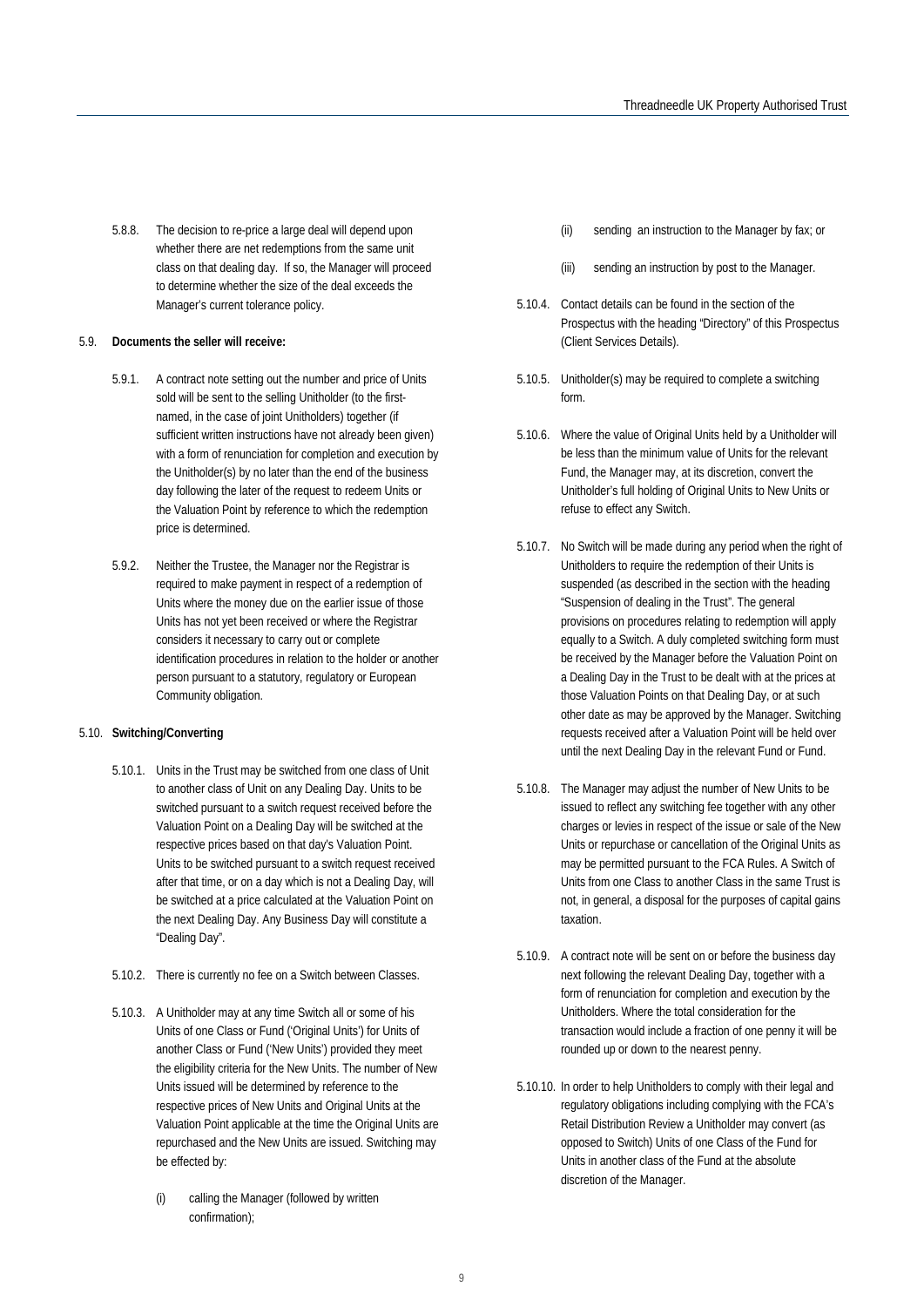#### 5.11. **Transfer**

- 5.11.1. A Unitholder is entitled (subject as mentioned below) to transfer Units by an instrument of transfer in any usual or common form or in any other form approved by the Manager. The Manager is not obliged to accept a transfer if it would result in the holder, or the transferee, holding less than the minimum holding of Units. The instrument of transfer, duly stamped if it is required to be stamped, must be lodged with the Registrar for registration. The transferor remains the holder until the name of the transferee has been entered in the register.
- 5.11.2. The Manager or the Registrar may require the payment of such reasonable fee as the Manager and the Trustee may agree for the registration of any grant of probate, letters of administration or any other documents relating to or affecting the title to any Unit.

#### 5.12. **Dealing charges**

- 5.12.1. The Manager may impose charges for the issue, redemptions and switching of Units in the Fund. Details of such fees are set out in the section with the heading "Fees and Expenses".
- 5.12.2. The initial charge is payable to the Manager and may be used to remunerate intermediaries. To the extent permitted by the FCA Rules, the Manager may agree to waive or reduce the initial charge at its discretion in respect of a subscription by any person, including a holder of Units in any other collective investment scheme operated by the Manager, where such subscription is at or about the same time as the redemption of units or Units (or other interests) in that other collective investment scheme and thereby represents a 'Switch' to the Fund.

#### 5.13. **Restrictions and compulsory transfer and redemption**

- 5.13.1. The ACD works to a 9.5% limit to provide a tolerance to safeguard the position of the Company. If the shareholder acquires 9.5% or more of the net asset value of the Company, the ACD will move part or all of the entire holding to the Trust. As set out in the Prospectus of the Company, this movement to the Trust will be effected through a switch of affected shares in the Company in exchange for the issue of Units in the Trust. The issue of Units in the Trust may, at the discretion of the Manager, be carried out at a bid price to minimise dealing spread. The issue price of Units for the purpose of that switch may be calculated at the Special Valuation Point.
- 5.13.2. The Manager may from time to time impose such restrictions as it may think necessary for the purpose of ensuring that Units are not directly or indirectly acquired or

held by any person in breach of any law or governmental rule or regulation (or any interpretation of a law or governmental rule or regulation by a competent authority or entity with equivalent status) of any country or territory, or which would (or would if other Units were acquired or held in like circumstances) result in the Trust incurring any liability to taxation which the Trust is not able to recoup itself or suffering any other adverse consequence, including a requirement to register under any securities or investment or similar laws or governmental regulation of any country or territory.

- 5.13.3. If Units ('affected Units') are directly or indirectly owned, acquired or controlled in any of the circumstances described above, or if the Manager believes this to be the case, the Manager may give notice to the holder(s) of the affected Units requiring (1) the transfer of such Units to a person who is qualified or entitled to own them without causing any of the adverse consequences outlined above or (2) that a request in writing be given for the redemption or cancellation of such Units in accordance with the FCA Rules. If the recipient of such a notice does not within 30 days after the date of receipt of such notice so transfer his affected Units to a person qualified to own them without causing any of the adverse consequences outlined above, or establish to the satisfaction of the Manager (whose judgement is final and binding) that he or the beneficial owner is qualified and entitled to own the affected Units without causing any of the adverse consequences outlined above, the Manager will compulsorily redeem the affected Units having relied on the failure to respond to the notice as a request in writing to redeem or cancel all of the affected Units pursuant to the FCA Rules and from that date, such person will no longer be the beneficial owner of the Units.
- 5.13.4. A person who becomes aware that he has directly or indirectly acquired or holds affected Units in a manner that may cause one of the adverse consequences outlined above, shall forthwith, unless he has received a notice from the Manager as aforesaid, either forthwith transfer all his affected Units to a person qualified to own them without causing any of the adverse consequences outlined above or give a request in writing for the redemption or cancellation of all his affected Units pursuant to the FCA Rules.
- 5.13.5. For the avoidance of doubt, and by way of example only, the rights afforded to the Manager as set out above apply in the event that a person that holds Units (beneficially or otherwise) is, or is reasonably believed by the Manager to be, a 'US Person' at any time during the life of the investment. Accordingly, the Manager reserves the right to give notice to such Unitholders to request a transfer of the Units, or the redemption or cancellation of the Units. The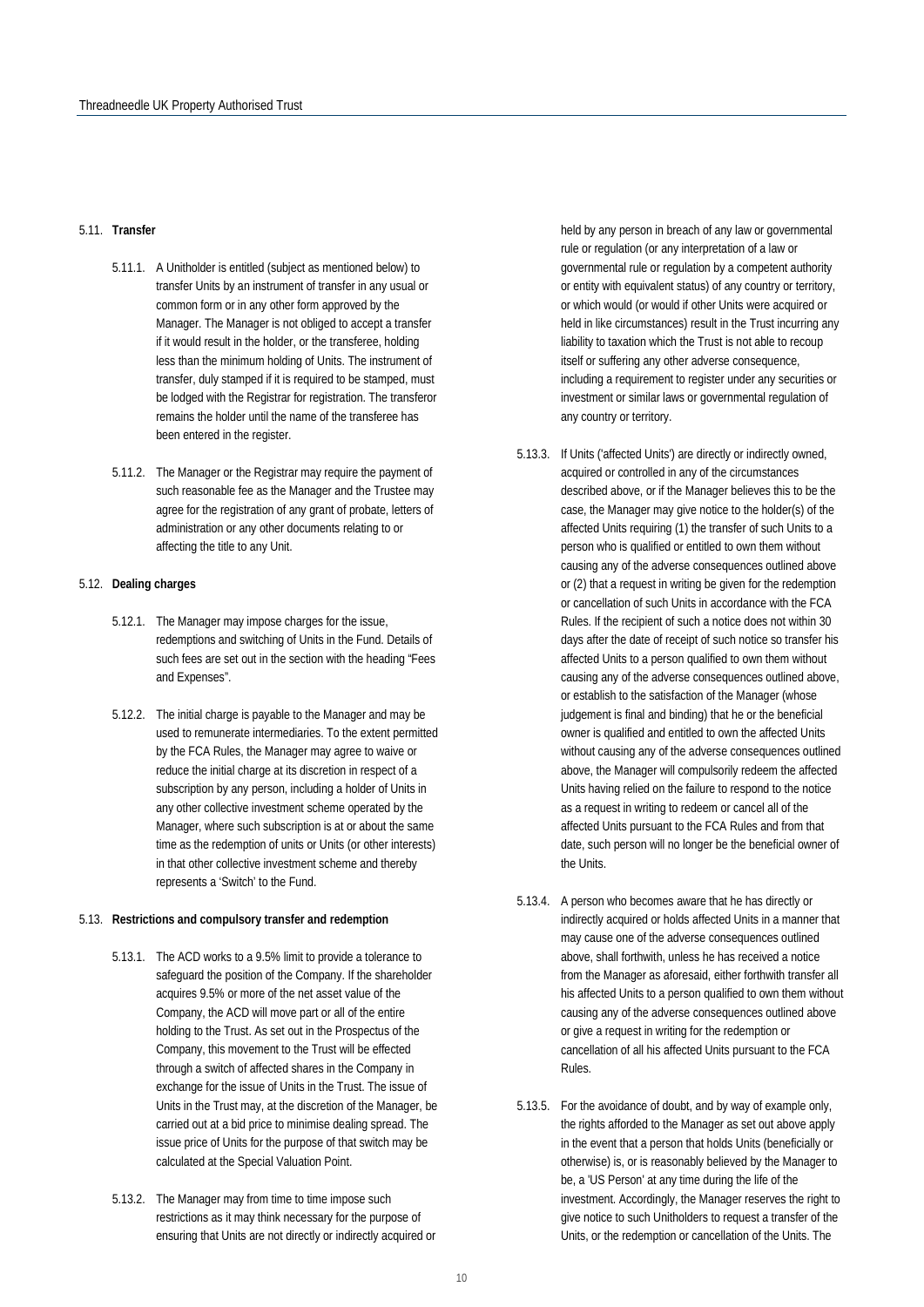Manager further reserves the right to compulsorily redeem such Units 30 days after giving notice to the Unitholder that he is required to transfer or redeem or cancel the Units.

#### 5.14. **Issue of Units in exchange for in specie assets**

- 5.14.1. The Manager may arrange for the issue of Units in exchange for assets other than money. In such circumstances, and provided the Trustee has taken reasonable care to determine that the acquisition of those assets in exchange for the Units concerned is not likely to result in any material prejudice to the interests of the Unitholders or potential Unitholders (and the authorised corporate director and depositary of the Company consider that the transfer of such property into the Company would not result in material prejudice to the interests of its shareholders), the Manager may arrange for the Trustee to issue Units in exchange for Shares in the relevant class of the Company.
- 5.14.2. The Manager will ensure that the beneficial interest in the assets is transferred to the Trustee with effect from the issue of the Units.
- 5.14.3. The Manager will not issue Units in the Trust in exchange for assets the holding of which would be inconsistent with the investment objective of the Company.

#### 5.15. **In specie redemptions**

- 5.15.1. The Manager does not generally intend to permit in specie redemptions of Units. The Manager may, however, provided the Trustee considers that the transfer of property would not be likely to result in any material prejudice to the interests of Unitholders, but otherwise at its exclusive discretion where it considers the redemption to be substantial in relation to the total size of the Trust or in some way detrimental to the Company or otherwise at its discretion, arrange that in place of payment of the price of the Units in cash, the Trustee cancels the Units and transfers Scheme Property or arranges for the transfer of scheme property of the Company or alternatively, if required by the Unitholder, its net proceeds of sale, to the Unitholder.
- 5.15.2. Before the redemption proceeds of the Units become payable (unless the in specie redemption was at the request of the Unitholder), the Manager must give written notice to the Unitholder that the relevant property or the proceeds of sale of the relevant property will be transferred to that Unitholder so that the Unitholder can require the net proceeds of sale rather than the relevant property if he so desires.
- 5.16.1. The ACD may introduce provisions allowing it, in times of high redemptions, where requested redemptions exceed 2% of the Trust's value, to protect the interests of continuing Unitholders, the Manager may defer redemptions at a particular Valuation Point on a Dealing Day, to the Valuation Point on the next Dealing Day. This will allow the Manager to match the sale of Scheme Property to the level of redemptions.
	- 5.16.2. In addition, where on a Dealing Day in the Company, a redemption request from the Trust is deferred by the ACD of the Company, the Manager may likewise defer in whole or in part the corresponding redemption requests by Unitholders in the Trust to the Valuation Point on the next Dealing Day.
	- 5.16.3. Subject to sufficient liquidity being raised at the next Valuation Point, all deals relating to the earlier Valuation Point will be completed before those relating to the later Valuation Point are considered.

#### 5.17. **Switching between the Trust and the Company**

- 5.17.1. The Manager is aware that certain holders who are eligible to invest in the Company are unable to do so for administrative reasons and currently invest through the Trust. When such investors are in a position to invest directly in the Company, such holders may, at the discretion of the Manager, be able to Switch their holdings of Units in the Trust for Shares in the Company. The authorised corporate director of the Company intends to facilitate switching between the Trust and the Company every three months, shortly after the exdistribution date for the Trust. Eligible investors using these switching arrangements would benefit from income and capital gains tax advantages. The Switch would take place when there is little accrued income in the Company to avoid income tax consequences and it would be with the agreement of the Manager/authorised corporate director so that the disposal would qualify for capital gains tax rollover relief. The new Shares issued to the investors would therefore have the same acquisition cost and acquisition date for capital gains tax purposes as their original holding of Units in the Trust.
- 5.17.2. Units will be redeemed in the Trust at the bid price (which may be calculated at the Special Valuation Point) and Shares in the Company will be issued at the bid price (which may be calculated at the special valuation point of the Company).
- 5.17.3. A Unitholder who Switches Units in one Class of Units for Shares in the Company will not be given a right by law to withdraw from or cancel the transaction. Switching may be effected by fax or in writing to the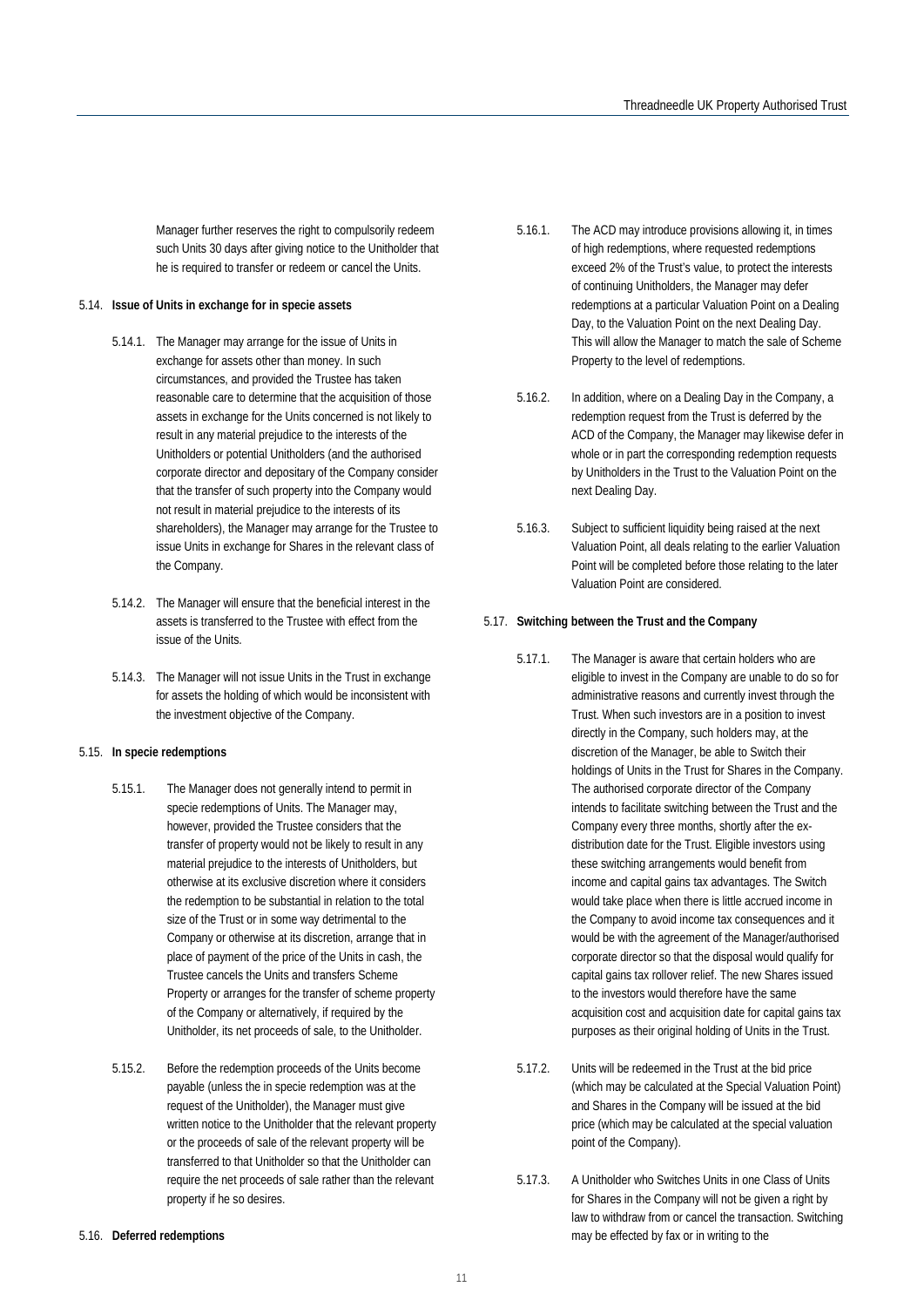Manager's/authorised corporate director's Client Services Department at the contact details provided in the Directory. Unitholders will be required to complete a switching form.

#### <span id="page-12-0"></span>5.18. **Suspension of dealing in the Trust**

- 5.18.1. The Manager may, with the prior agreement of the Trustee, and shall if the Trustee so requires, without prior notice to Unitholders, temporarily suspend the issue, cancellation, sale and redemption of Units where, due to exceptional circumstances, it is in the interests of all Unitholders to do so. Suspension will continue only for so long as it is justified having regard to the interests of the Unitholders. In particular, if the Company suspends the issue, cancellation, sale and redemption of its Class F Gross Accumulation Shares, then the Manager intends that the Trust will suspend the issue, cancellation, sale and redemption (as appropriate) of Units in the Trust.
- 5.18.2. The Manager or the Trustee (as appropriate) will immediately inform the FCA of the suspension and the reasons for it and will follow this up as soon as practicable with written confirmation of the suspension and the reasons for it to the FCA.
- 5.18.3. The Manager shall notify Unitholders as soon as is practicable after the commencement of the suspension, including giving details of the exceptional circumstances which led to the suspension in a clear, fair and not misleading way and details of how Unitholders may find out further information about the suspension. In the event of suspension, the Manager shall publish sufficient details on its website or by other general means to keep Unitholders appropriately informed about the suspension including, if known, its possible duration.
- 5.18.4. The Manager and the Trustee will formally review the suspension at least every 28 days and will inform the FCA of such review and any change to the information supplied to Unitholders.
- 5.18.5. Suspension will cease as soon as practicable after the exceptional circumstances leading to the suspension have ceased. On a resumption of dealings following suspension, it is anticipated that pricing and dealing will take place at the Dealing Days and times stated in this Prospectus.
- 5.18.6. The circumstances under which suspension of dealing may occur include, for example, those where the Manager cannot reasonably ascertain the value of the assets or realise assets of the Trust, or the closure or suspension of dealing on a relevant exchange.

5.18.7. During any suspension, a holder may withdraw his redemption notice provided that such withdrawal is in writing and is received before the end of the suspension. Any notice not withdrawn will be dealt with on the Dealing Day next following the end of the suspension.

#### <span id="page-12-1"></span>5.19. **Liquidity risk management**

- 5.19.1. The Trust is managed so that the liquidity profile of the Trust is aligned with the requirement in relation to the Trust to meet redemption requests from Unitholders on each Dealing Day. In normal circumstances, redemption requests will be processed as set out in the section with the heading "Selling Units".
- 5.19.2. The Manager has tools to deal with temporary liquidity constraints in relation to the Trust. The Trust may (i) borrow cash to meet redemptions within the limits in Appendix IV; or (ii) apply the deferral of redemptions provisions in the section with the heading "Deferred redemption".
- 5.19.3. To manage and monitor liquidity risk, the Manager maintains liquidity risk management policies and procedures. The liquidity risk management policies and procedures include the management, implementation and maintaining of appropriate liquidity limits for the Trust and periodic stress testing of the liquidity risk of the Trust under both normal and exceptional liquidity conditions to ensure that anticipated redemption requests can be met.
- 5.19.4. If the Trust's policy for managing liquidity should change, this will be set out in the annual report.
- 5.19.5. If the Trust's policy for managing liquidity should change, this will be set out in the annual report or will otherwise be appropriately notified to Unitholders.

#### <span id="page-12-2"></span>5.20. **Anti-money laundering**

5.20.1. Deals in Units and deals otherwise in connection with the Trust will be covered by United Kingdom statutory and other requirements, including but not limited to the Criminal Justice Act 2003, the Proceeds of Crime Act 2002, the Money Laundering Regulations 2007, the Terrorism Act 2000, the relevant regulations made by the FCA and the Guidance Notes for The Financial Sector, as amended from time to time (the 'UK Money Laundering and Countering the Financing of Terrorism Requirements'), and investors may be asked to assist the Manager in its efforts to ensure compliance by the Trust and the Manager with the UK Money Laundering and Countering the Financing of Terrorism Requirements.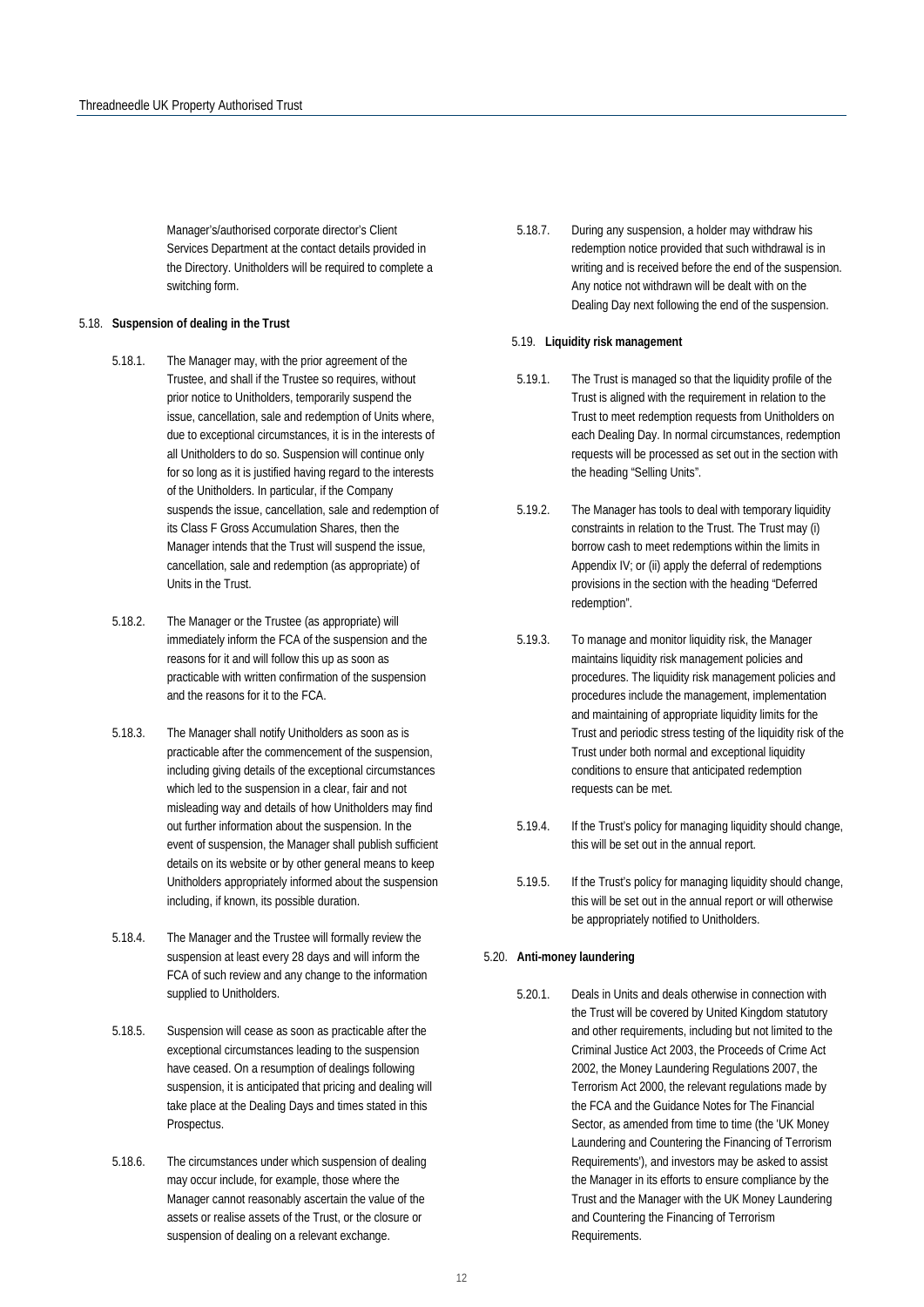5.20.2. Until satisfactory proof of identity is provided (as stipulated by the UK Money Laundering and Countering the Financing of Terrorism Requirements) the Manager reserves the right to refuse to sell Units or to delay processing and/or withhold any payments due to investors in respect of their investment and to discontinue any deals it is conducting on behalf of those investors.

#### <span id="page-13-0"></span>5.21. **Market Timing and Late Trading**

5.21.1. The repeated purchasing and selling of Units in response to short-term market fluctuations is known as "market timing". The processing of subscriptions after the dealing cut off time and/or valuation point is known as "late trading". Units in the Trust are not intended for market timing or late trading. The Manager has a policy in relation to market timing and late trading. As part of its policy, the Manager may refuse to accept an application for Units from persons that they reasonably believe are engaged in market timing or late trading and the Manager will actively monitor trading patterns to assist it in maintaining the stability and integrity of the prices of Units.

### <span id="page-13-1"></span>**6. Fees and expenses**

#### 6.1. **General**

6.1.1. The fees and charges for each Class of Unit are set out in Appendix III to this Prospectus. The ACD will give prior written notice to the Shareholders for a time period in accordance with the FCA Rules before any increase to the annual management fees set out below and the ACD will make available a Prospectus to reflect the increased rates.

#### 6.2. **Fees taken from the Trusts**

- 6.2.1. The fees, costs and expenses relating to the authorisation and establishment of the Trust, the offer of Units, and the fees of the professional advisers to the Trust in connection with the offer may be borne by the Trust.
- 6.2.2. All fees, costs, charges or expenses payable by a Unitholder or out of the property of the Trust are set out in this section. The Trust may, so far as the COLL Sourcebook allows, also pay out of the property of the Trust all relevant fees, costs, charges and expenses incurred by the Trust, which may include the following, to the extent that they are not paid for under the terms of paragraph 6.5:
	- (a) the fees, charges and expenses payable by the Manager (which will include the fees and expenses payable to the Investment Manager (and their respective delegates);
- (b) the fees, charges and expenses payable to the Trustee and any custodian and any sub-custodians;
- (c) expenses incurred in acquiring, registering and disposing of investments generally;
- (d) all costs and expenses incurred by or approved by the Manager, in respect of the Trust's activities;
- (e) the fees and expenses of the auditors of the Trust;
- (f) the costs of convening and holding Unitholder meetings (including meetings of Unitholders in any particular Class);
- (g) costs incurred in taking out and maintaining any insurance policy in relation to the Trust;
- (h) expenses incurred in secretarial duties, including the cost of minute books and other documentation required to be maintained by the Trust;
- (i) tax and duties payable by the Trust;
- (j) interest on and charges incurred in borrowings including charges incurred in terminating such borrowings or in negotiating or varying the terms of such borrowings;
- (k) any amount payable by the Trust under any indemnity provisions contained in the Trust Deed or any agreement with any functionary of the Trust;
- (l) fees of the FCA under the Financial Services and Markets Act 2000 and the corresponding periodic fees of any regulatory authority in a country or territory outside the United Kingdom in which Units are or may lawfully be marketed;
- (m) any payments otherwise due by virtue of changes to the Regulations;
- (n) costs (apart from promotional payments) in respect of communications with investors;
- (o) fees of any paying agents, representative agents or other agents of the Trustee or the Manager;
- (p) any costs in modifying any relevant document required under the Regulations;
- (q) all fees and expenses incurred in relation to the addition and internal organisation of any new funds, the listing of Units on any stock exchange, any offer of Units (including the preparation, translation,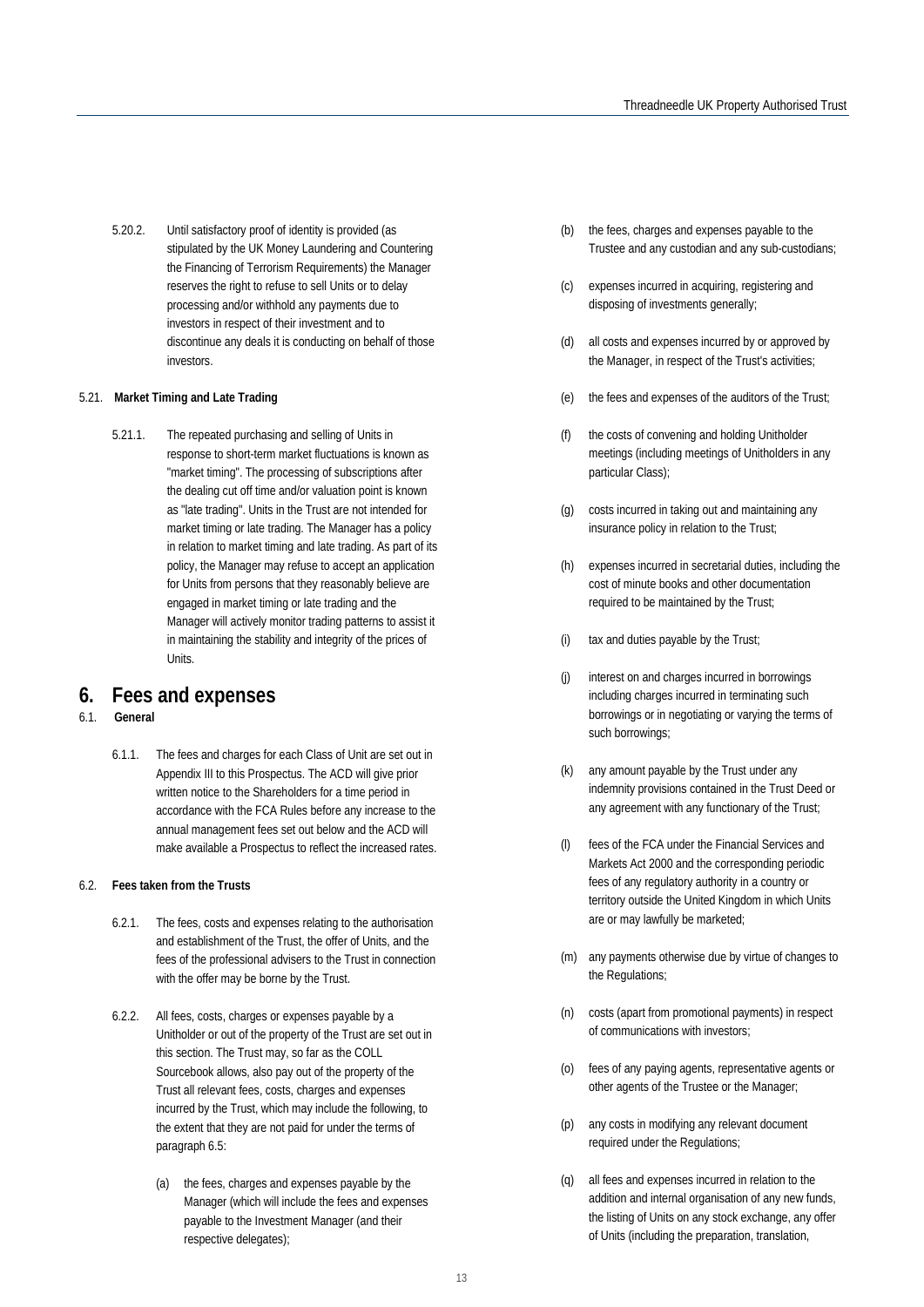printing and distribution of any prospectus (apart from the costs and expenses of distributing any simplified prospectus) and listing documents) and the creation, conversion and cancellation of Units and any costs and expenses incurred in registering, having recognised or going through any other process in relation to the Trust in any territory outside the UK for the purpose of marketing the Units in such territory, including any translation costs; and

- (r) royalties, licensing fees and other like payments in relation to the use of intellectual property.
- (s) broker's commission, fiscal charges and other disbursements which are:
	- (i) necessary to be incurred in effecting transactions for the Trust; and
	- (ii) normally shown in contract notes, confirmation notes and difference accounts as appropriate;
- (t) taxation and duties payable in respect of the property of the Trust, the Trust Deed or the issue of Units.
- (u) any payments otherwise due by virtue of COLL;
- (v) all other costs and expenses of the Trust; and
- (w) any VAT payable on any of the above charges and expenses.

#### 6.3. **Initial charge**

6.3.1. The initial charges vary depending on the Class of Unit. The current initial charges are set out below:

| <b>Share</b><br>Class | <b>Initial Charge</b>           |
|-----------------------|---------------------------------|
| Class <sub>1</sub>    | 5% of the gross amount invested |
| Class <sub>2</sub>    | 0% of the gross amount invested |
| Class F               | 0% of the gross amount invested |

6.3.2. The initial charge is payable to the Manager and may, to the extent permitted by the FCA Rules, be used to remunerate intermediaries. To the extent permitted by the FCA Rules, the Manager may agree to waive or reduce the initial charge at its discretion, in respect of a subscription by any person, including a holder of Units in any other collective investment scheme operated by the Manager,

where such subscription is at or about the same time as the redemption of units or Units (or other interests) in that other collective investment scheme and thereby represents a 'Switch' to the Trust.

#### 6.4. **Annual management charge**

- 6.4.1. As remuneration for carrying out its duties and responsibilities for Class 1 Units and Class 2 Units out of the Trust. Details of the asset management charge for each Class is set out in Appendix III. These periodic charges are payable out of the Trust's assets together with any Value Added Tax on these charges where applicable. This fee accrues daily and is payable to the Manager monthly.
- 6.4.2. The Manager is also entitled to all reasonable, properly vouched, out of pocket expenses incurred in the performance of its duties, including stamp duty. and stamp duty reserve tax on transactions in Units.

#### 6.5. **Registration fee**

- 6.5.1. All Units bear the registration fee, which is accrued daily and paid monthly. The fees of all classes of Units are calculated by reference to the NAV of the Class. The Manager or companies in its group will pay, on behalf of the Trust, the following ongoing registration and general expenses:
	- (i) fees and expenses in respect of establishing and maintaining the register of Unitholders and related functions including the fees of the registrar;
	- (ii) expenses incurred in distributing income to Unitholders;
	- (iii) fees in respect of the publication and circulation of details of the NAV and prices;
	- (iv) the fees and expenses of tax, legal and other professional advisers of the Trust;
	- (v) the costs of convening and holding Unitholder meetings;
	- (vi) the costs of printing and distributing contract notes, reports, accounts and this Prospectus, any Non-UCITS Key Investor Information document or similar document, the Trust Deed and any costs incurred as a result of preparing, modifying and updating the Prospectus, any non-UCITS Key Investor Information document or similar document, the Trust Deed and any other related administrative expense; and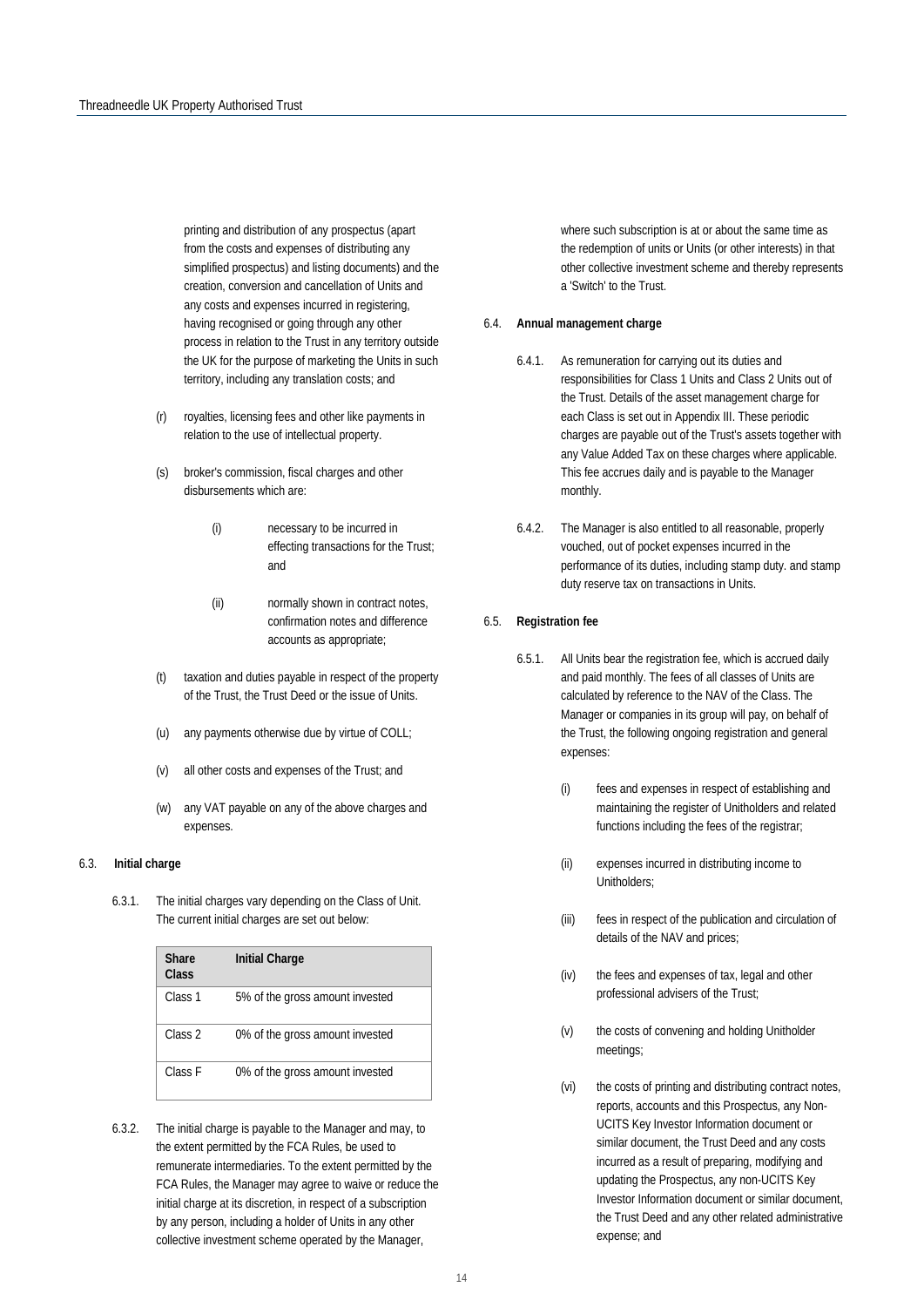(vii) the fees connected with listing of Units, if applicable.

- 6.5.2. It is not currently proposed to seek a listing for the Units on any stock exchange, but if a listing is sought in the future the fees connected with the listing will be payable by the Trust.
- 6.5.3. In return for paying or satisfying (i)-(vii) above, the ACD currently collects from the Company the Registrar's Fee set out in Appendix III. Such a charge provides greater transparency for investors and certainty as to the level of such costs that they will bear as well as providing for simpler administration. The Manager will give written notice to the Unitholders in accordance with the FCA Rules before any increase to the rates specified above and the Manger will make available a Prospectus to reflect the increased rates. At any particular time the actual amount of ongoing registration and general expenses listed in (i)-(vii) above may be more or less than the Manager collects from the Trust, however, the Manager is under no obligation to account to the Trustee or the Unitholders for any surplus it retains in relation to the payment it receives.
- 6.5.4. Exceptionally, the Manager may pay out of the Scheme Property any liabilities arising on the unitisation, amalgamation or reconstruction of the Trust.
- 6.5.5. Value Added Tax is payable on these charges where applicable. Expenses are allocated between capital and income in accordance with the FCA Rules.

#### 6.6. **Switching fee**

6.6.1. There is currently no fee charged on a Switch from one Class to another Class. The introduction by the Manager of a fee on a Switch from one Class to another Class would need to comply with the requirements of the FCA Rules.

#### 6.7. **Redemption charge**

- 6.7.1. The Manager may make a charge on the redemption of Units. At present no redemption charge is levied by the Manager on the redemption of Units. Units issued while this Prospectus is in force will not be subject to any redemption charge in the future.
- 6.7.2. A redemption charge can only be introduced by the Manager in accordance with the requirements of the FCA Rules.

#### 6.8. **Prohibition of "double-dipping"**

If the Trust acquires units of collective investment schemes that are managed directly or indirectly by the Manager itself or a company

with which it is linked by way of common management or control or by way of a direct or indirect stake of more than 10% of the capital or votes, no management fee may be charged to the fund's assets in respect of such investments. Moreover, the Manager may not charge to the investment fund any issuing or redemption commissions of the linked target funds.

#### 6.9. **Investment Manager**

6.9.1. All fees of the Investment Manager are payable by the Manager and are not charged directly to the Trust. The Manager will give prior written notice to the Unitholders in accordance with the FCA Rules before any increase to the annual management charges and the Manager will make available a Prospectus to reflect the increased charges.

#### 6.10. **Trustee's fee**

- 6.10.1. The Trustee's remuneration is currently payable by the Manager. The remuneration of the Trustee consists of a periodic charge (and VAT, if any) as set out below and is payable on such basis as may be agreed between the Trustee and the Manager from time to time. Currently the Manager and Trustee have agreed that the Trustee's remuneration in respect of the Trust shall be £5,000 per annum.
- 6.10.2. The Trustee is permitted to increase its remuneration subject to the agreement of the Manager and in accordance with FCA Rules. The Trustee is also entitled to receive out of the property of the Trust remuneration for performing or arranging for the performance of such functions as the Manager and the Trustee may from time to time agree, being functions conferred on the Trustee by the Trust Deed, the FCA Rules or by general law. The Trustee's remuneration under this paragraph shall accrue when the relevant transaction or other dealing is effected and shall be paid in arrears on the next following date on which payment of the Trustee's periodic charge is to be made or as soon as practicable thereafter. Currently the Trustee does not receive any remuneration under this paragraph. The introduction of any payment under this paragraph would be subject to the approval of the Unitholders by way of resolution.
- 6.11. **Trustee's expenses** 
	- 6.11.1. In addition to the remuneration referred to above, the Trustee is entitled to receive reimbursement for expenses properly incurred by it in the discharge of its duties or exercising any of the powers conferred upon it in relation to the Trust, subject to approval by the Manager. This reimbursement, if any, will be paid out of the property of the Trust.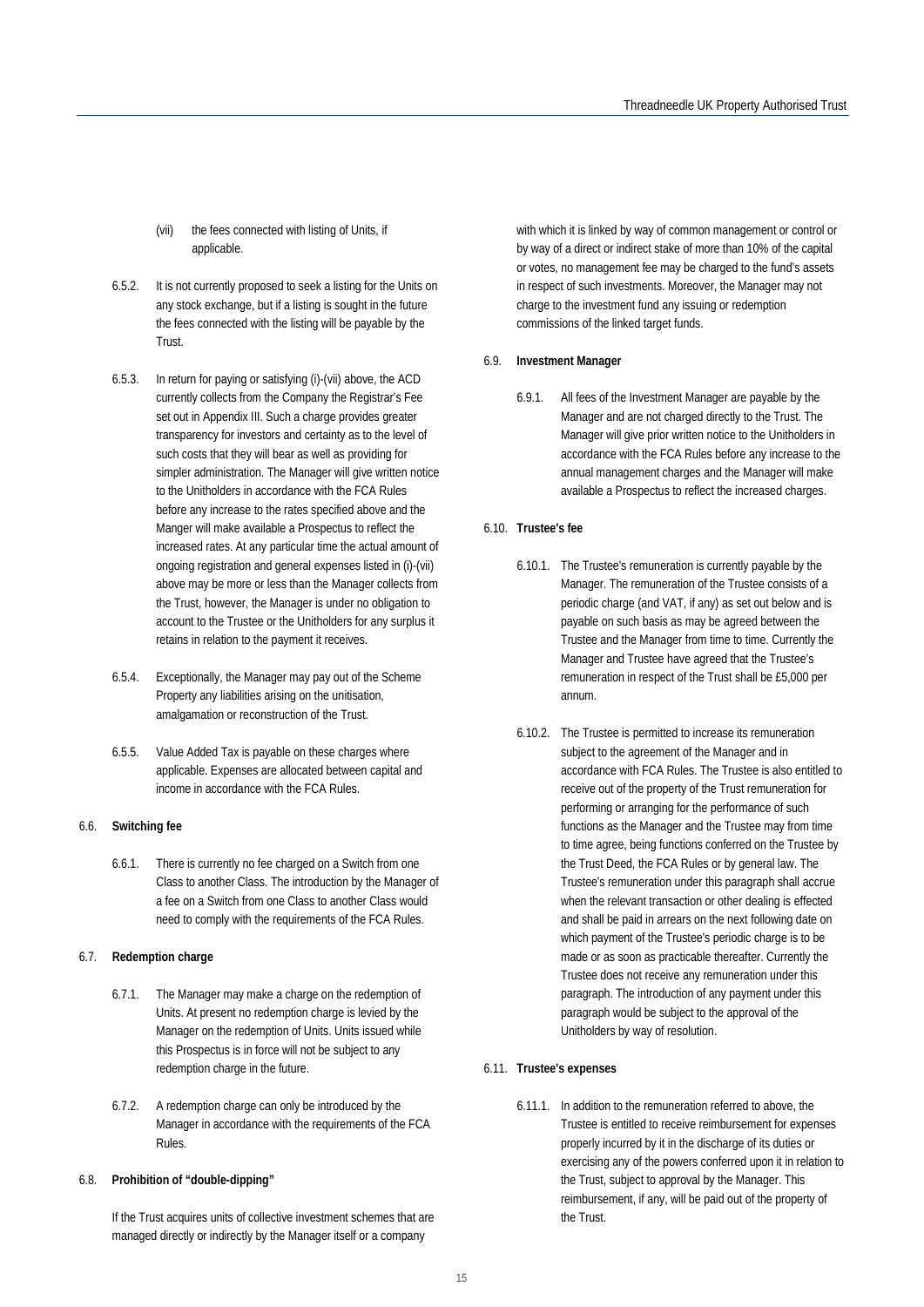- 6.11.2. The following further expenses may also be paid out of the property of the Trust:
	- 6.11.2.1. all charges imposed by, and any expenses of, any agents appointed by the Trustee to assist in the discharge of its duties;
	- 6.11.2.2. all charges and expenses incurred in connection with the collection and distribution of income; and
	- 6.11.2.3. all charges and expenses incurred in relation to the preparation of the Trustee's annual report to Unitholders; and
	- 6.11.2.4. all charges and expenses incurred in relation to stocklending, if any.
- 6.11.3. Value Added Tax at the prevailing rate may be payable in addition to the Trustee's remuneration and the above expenses.

#### 6.12. **Charges to capital**

- 6.12.1. The annual management charge and fees and expenses of the Trustee referred to above may be taken out of the income or the capital of the Trust. In particular, such fees and expenses may be charged to capital in order to manage the level of income paid and/or available to Unitholders. See "Risk Factors".
- 6.12.2. Expenses are allocated between capital and income in accordance with the FCA Rules. In particular the fees of the Manager are charged to capital and not Income. To the extent expenses are to be met from income, that income will be generated from time to time, which may be as often as monthly, through the redemption by the Manager of an appropriate number of Class F Gross Accumulation Shares in the Company.

#### 6.13. **Allocation of assets and liabilities**

The Trust is required to allocate (and the Manager may from time to time reallocate) any assets, costs, charges or expenses between the Units in the Trust in a manner that is fair to the Unitholders of the Trust generally.

#### 6.14. **Ongoing Charges Figure ('OCF')**

The OCF is the European standard method of disclosing the charges of a share class of a fund based on the last year's expenses and may vary from year to year. It includes charges such as the Trust's annual management charge, registration fee, custody fees and distribution cost but ordinarily excludes the costs of buying or selling assets for the Trust. The non-UCITS retail scheme key investor information documents contain the current OCF.

## **7. Valuation of the Trust**

#### 7.1. **General**

- 7.1.1. Valuations are made at 12.00 noon (UK Time) on each Business Day for the purpose of determining the price at which Units in the Trust may be purchased or redeemed. This is the Valuation Point for the Trust. There may also be an additional valuation point, the Special Valuation Point, which is intended for determining the price at which Units are to be either issued or cancelled as part of switches between the Trust and the Company. Details of the Special Valuation Point are set out at 7.3.21 below.
- 7.1.2. The calculation of prices of Units commences at or about the Valuation Point on each Dealing Day. The Manager may carry out additional valuations in accordance with the COLL Sourcebook if it considers it desirable to do so. Valuations will not be made during a period of suspension of dealings. The Manager is required to notify Unit prices to the Trustee on completion of a valuation.
- 7.1.3. Valuations may be carried out for effecting a scheme of amalgamation or reconstruction, which do not create a Valuation Point for the purposes of dealing. Where permitted and subject to the Regulations, the Manager may, in certain circumstances (for example where a significant event has occurred since the closure of a market) substitute a price with a more appropriate price which in its opinion reflects a fair and reasonable price for that investment.
- 7.1.4. The assets of the Trust are valued on the basis set out below in accordance with the NAV determination provisions of the Trust's Trust Deed, as set out in Appendix V hereto.
- 7.1.5. A request for dealing in Units must be received by the Valuation Point on a particular Dealing Day for the relevant Class in order to be processed on that Dealing Day. A dealing request received after this time will be held over and processed on the next Dealing Day for the relevant Class using the value calculated as at the Valuation Point on that next Dealing Day.

#### 7.2. **Calculation of the Net Asset Value**

7.2.1. The value of the property of the Trust will be the value of its assets less the value of its liabilities determined in accordance with the provisions set out in Appendix V.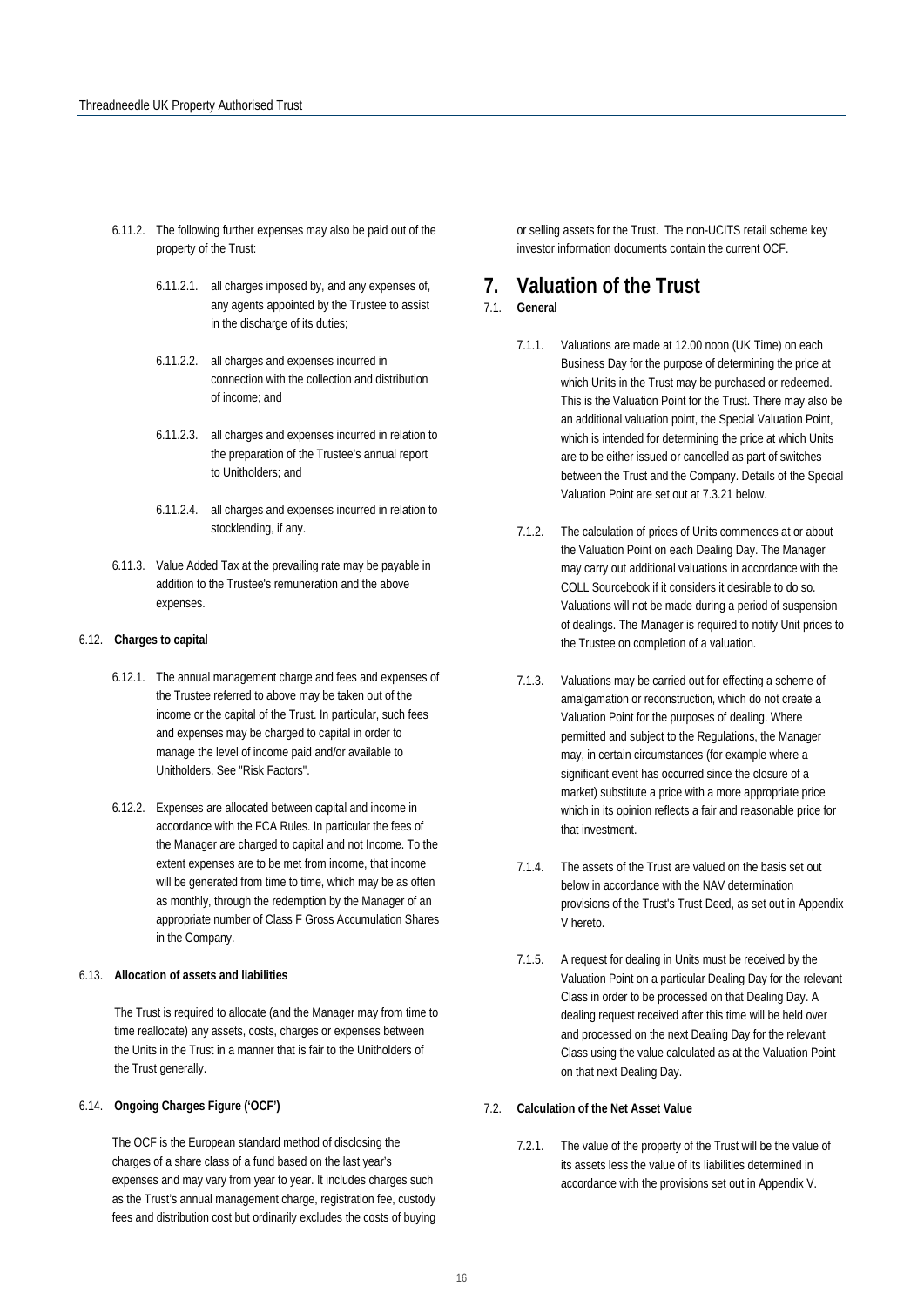#### 7.3. **Price per Unit in each Class in the Trust**

- 7.3.1. Save as set out in section 7.3.21, the price of Units in the Trust is calculated as set out below.
- 7.3.2. The Company deals on a forward price basis, that is at the price for a Unit in the Trust at the next Valuation Point following receipt of a request to issue or redeem Units.
- 7.3.3. The Trust operates on the basis of "dual pricing". This means that there are different prices for the sale of Units to investors and the redemption of Units by investors.
- 7.3.4. The maximum price at which Units may be sold to an investor ("issue price") is established by valuing the assets on the basis of the costs of acquiring those assets divided by the number of Units in existence and adding on any initial charge.
- 7.3.5. The minimum price at which Units may be sold back to the Manager ("cancellation price") is calculated by valuing the assets on the basis of the amount that would be received if they were sold, and dividing the result by the number of Units in existence.
- 7.3.6. The difference between the issue price and the cancellation price is known as the "maximum spread". The actual spread (sometimes referred to as the dealing spread) that is applied by the Manager may, however, be less than the maximum spread.
- 7.3.7. If the actual spread is less than the maximum spread, the Manager is permitted under the FCA Rules, to choose to price the Trust on either an "offer" or "bid" basis depending on the prevailing circumstances.
- 7.3.8. When the trust is on an "offer" basis, the offer price is set to the maximum permitted under the FCA Rules, and the actual spread deducted to calculate the published bid price. This bid price is then higher than the minimum required under FCA Rules.
- 7.3.9. Conversely, on a "bid" basis, the bid price is set to the minimum permitted by FCA Rules, and the actual spread added to calculate the published offer price. The offer price is then lower than the maximum permitted by FCA Rules.
- 7.3.10. An "offer" basis is likely to apply when the Trust is expanding and a "bid" basis when the Trust is contracting. The Manager reserves the right to change the basis depending on the daily net flows, in order to protect the remaining Unitholders.
- 7.3.11. When on a "bid" basis, the Manager reserves the right to price on the basis of the maximum permitted offer price

and not the published offer price for any deal transactions of £15,000 or more ("large deal").

- 7.3.12. For indicative purposes and based upon current maximum spread, the impact of a price revision from the published "offer" price to the maximum permitted offer price would be c. 5.7% for Class 1 Shares and Class 2 Shares. For the Threadneedle UK Property Trust, which it is expected will convert into the Threadneedle UK Property Authorised Investment Fund on 14 May 2016, the Manager did not reprice any such deals during 2015.
- 7.3.13. When on an "offer" basis, the Manager also reserves the right to impose the minimum bid price (cancellation price) instead of the published bid price for any large deal transaction.
- 7.3.14. For indicative purposes, and based upon current maximum spread, the impact of a price revision from published bid price to cancellation price would be c.5.3% for Class 1 Shares and Class 2 Shares. The Threadneedle UK Property Trust, which it is expected will convert into the Threadneedle UK Property Authorised Investment Fund on 14 May 2016, re-priced large deals of this nature on 33 occasions during 2015.
- 7.3.15. The Manager's decision to re-price a large deal will depend upon whether there are net redemptions or net subscriptions from the same share class on that Dealing Day. If so, the Trust will proceed to determine whether the size of the deal exceeds the Trust's current tolerance policy.
- 7.3.16. Investors dealing through third parties should note that a fund platform or similar nominee service may aggregate its deals such that the total transaction received by the Manager is greater than £15,000, even if the individual investor's deal is not.
- 7.3.17. The price of a Unit is calculated (to at least four significant figures) by:
	- (a) taking the value of the Trust attributable to the relevant Class at the next valuation of the Trust; and
	- (b) dividing the result by the number of Units of the relevant Class in the trust in issue immediately before the valuation concerned.
- 7.3.18. The Manager will subscribe for Class F Gross Accumulation Shares in the Company at their net asset value calculated on an issue basis and will redeem Class F Gross Accumulation Shares at their net asset value calculated on a cancellation basis.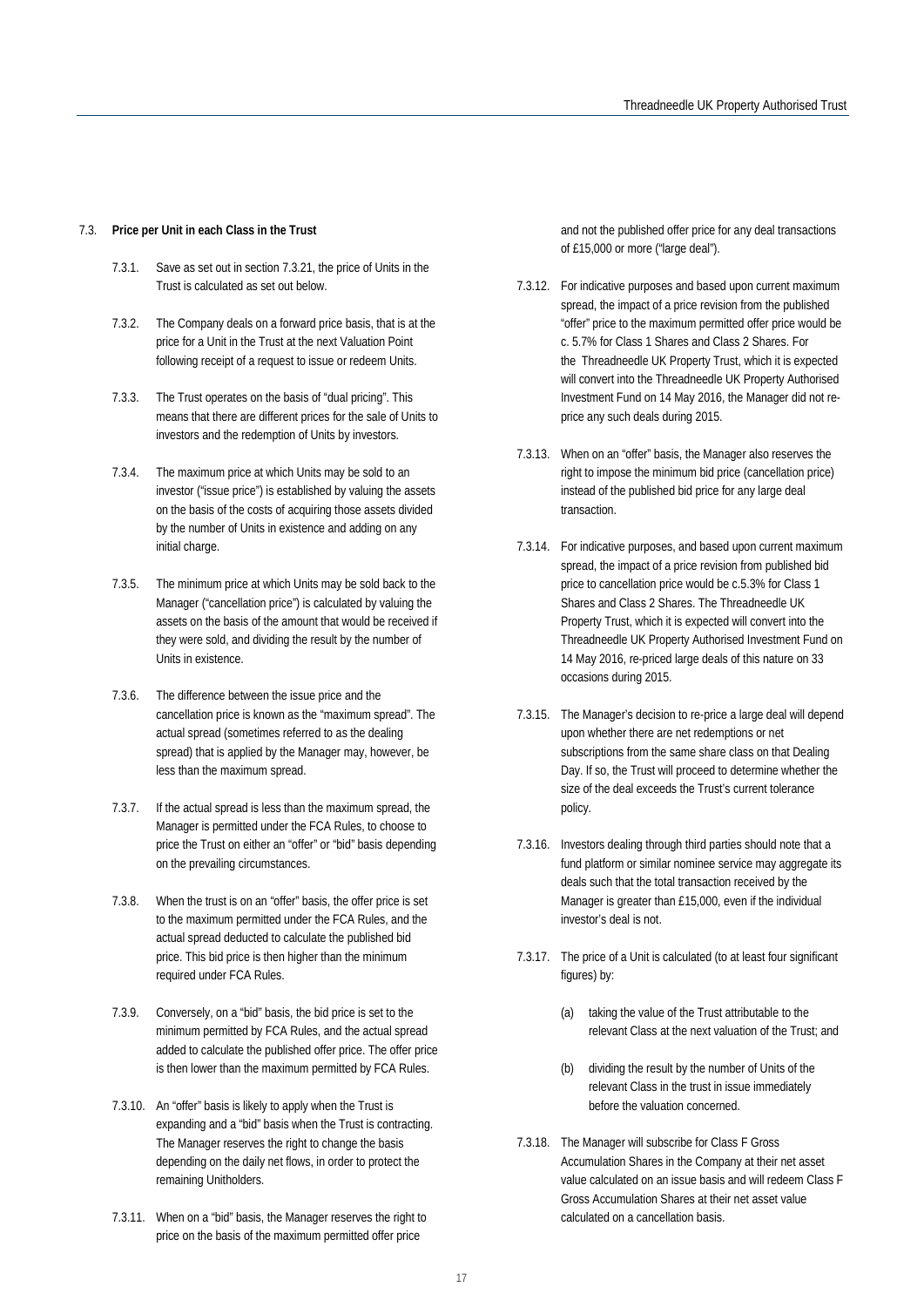- 7.3.19. Investors should note that the costs of the Company dealing in real property are significantly higher than those normally associated with equities and bonds, and as such the spread on the Trust's portfolio is likely to be in excess of 5% in addition to any initial charge.
- 7.3.20. As there is more than one Class in issue in the Trust each allocation of income will be done by reference to the relevant Unitholder's proportionate interest in the income property of the Class in question calculated in accordance with the Trust Deed.

#### 7.3.21. **Special Valuation Point**

- 7.3.21.1. There may be an additional valuation point, the Special Valuation Point on certain Dealing Days with agreement of the Trustee. The Special Valuation Point is intended for determining the prices at which Units are to be cancelled for switches from the Trust into the Company under section 8 above. The Special Valuation Point is also intended to for determining the price at which Units are to be issued as part of switches from the Company into the Trust. It is envisaged that there should be a Special Valuation Point on the Dealing Day following each accounting date (or shortly thereafter) for the purposes of facilitating agreed switches but otherwise on such Dealing Days as the Manager considers necessary. Unitholders can enquire on when the next Special Valuation Point is by contacting the Manager.
- 7.3.21.2. Prices at the Special Valuation Point will be established in accordance with the provisions of Appendix V, subject to certain adjustments. These adjustments are so that the prices established reflect that there should be no underlying transactions involving the sale of assets by the Manager when processing switches between the Company and the Trust. Accordingly, it is intended that dilution related costs and expenses will not be applied when valuing the assets of the Trust at the Special Valuation Point and any dual priced assets held in the Company will be valued at a mid price. This is subject to the Manager and the Trustee being satisfied that there is no unfair prejudice for ongoing Unitholders. It is envisaged that no adjustment will be made in relation to the calculation of the prices of Units in accordance with the provisions in Appendix V where requests are received at a Special Valuation Point for other Classes other than

solely relating to switches between the Company and the Trust.

#### 7.4. **Fair value pricing**

- 7.4.1. Where the Manager has reasonable grounds to believe that:
	- (a) no reliable price for the property in question exists; or
	- (b) such price, if it does exist, does not reflect the Manager's best estimate of the value of such property, it may value the Scheme Property or any part of Scheme Property at a price which, in its opinion, reflects a fair and reasonable price for that property ("fair value pricing").
- 7.4.2. The Manager is permitted to use fair value pricing in specific circumstances and pursuant to processes and methodologies that it must have notified to the depositary. Examples of the circumstances in which the Manager might consider using fair value pricing where the Trust's Valuation Point is set during the time when markets in which its portfolio is invested are closed for trading include:
	- (a) market movements above a pre-set trigger level in other correlated open markets;
	- (b) war, natural disaster, terrorism;
	- (c) government actions or political instability;
	- (d) currency realignment or devaluation;
	- (e) changes in interest rates;
	- (f) corporate activity;
	- (g) credit default or distress; or
	- (h) litigation.
- 7.4.3. Even if the Trust's Valuation Point is set during the time other markets are open for trading, other scenarios might include:
	- (a) failure of a pricing provider;
	- (b) closure or failure of a market;
	- (c) volatile or "fast" markets;
	- (d) markets closed over national holidays;
	- (e) stale or unreliable prices; and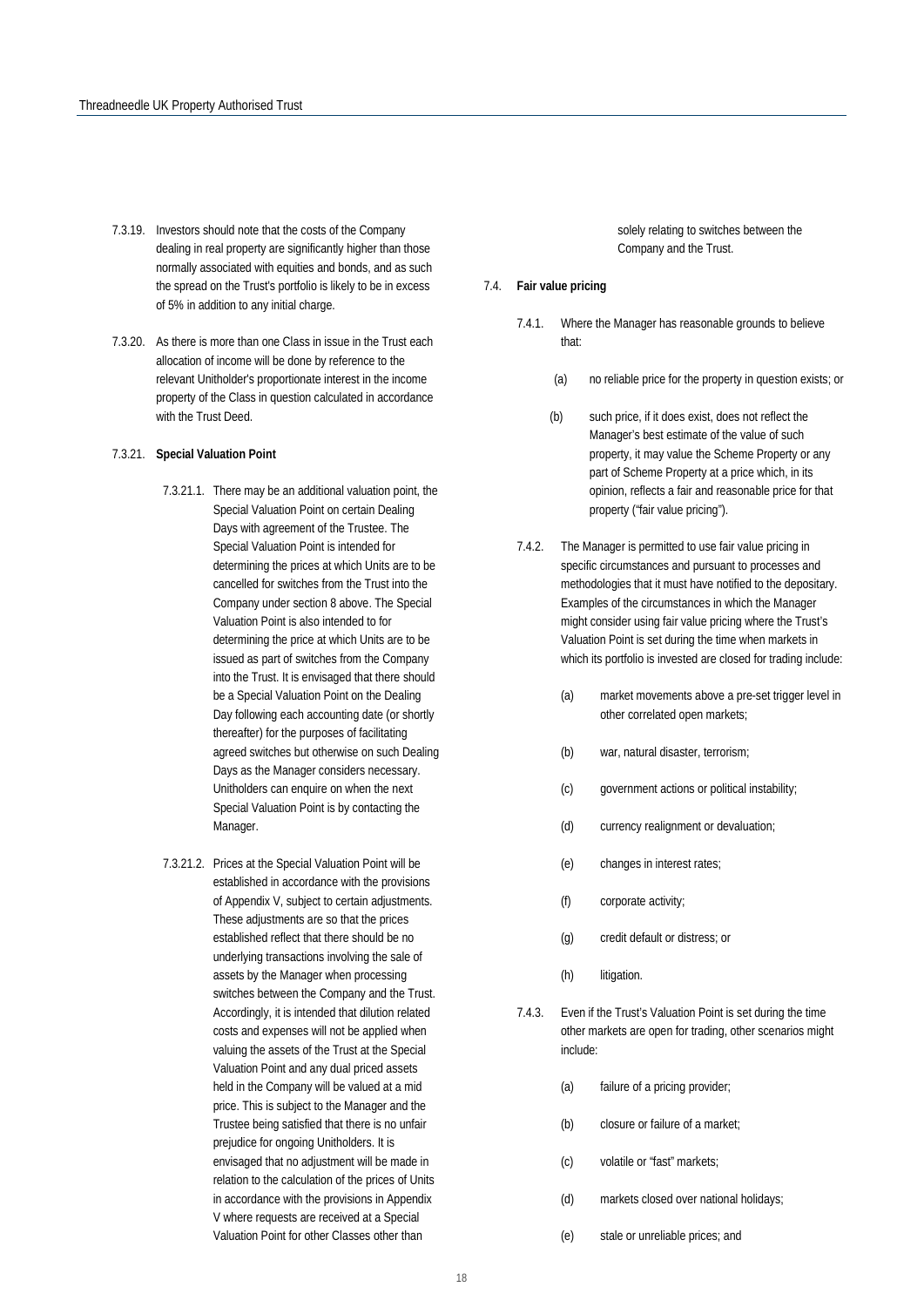- (f) listings, suspensions or de-listings.
- 7.4.4. This list is not intended to be exhaustive.

#### 7.5. **Pricing basis**

7.5.1. The Manager deals on a forward pricing basis. A forward price is the price calculated at the next Valuation Point after the purchase or redemption is deemed to be accepted by the Manager.

### <span id="page-19-0"></span>**8. Risk factors**

Potential investors should consider the following risk factors before investing in the Trust.

#### 8.1. **Risk factors: the Trust**

#### 8.1.1. **General**

The sole investment of the Trust is Shares in the Company. If the value of its investment in the Company declines, or is otherwise adversely affected, this will have an adverse effect on the value of the Trust. Past performance is no guide to the future.

There can be no assurance that any appreciation in value of the Company will occur. The value of investments and the income derived from them may fall as well as rise. Investors should note that no form of guarantee with respect to investment performance is given and no form of capital protection will apply. Investors may not recoup the original amount invested in the Trust. There is no assurance that the investment objective of the Company and therefore the Trust will actually be achieved.

#### 8.1.2. **Tax**

The value of current tax relief depends on individual circumstances. The rates of and relief from taxation may change over time. Additional tax information is set out elsewhere in this Prospectus. If you have any doubts about your tax position, you should seek professional advice.

#### 8.1.3. **Effect of initial charge**

Where an initial charge is imposed, an investor who realises his Units after a short period may not (even in the absence of a fall in the value of the relevant investments) realise the amount originally invested. Therefore, the Units should be viewed as a medium to long-term investment.

#### 8.1.4. **Suspension of dealings in Units**

Investors are reminded that in certain circumstances their right to redeem Units (including a redemption by way of

switching) may be suspended (see "Suspension of dealings in the Trust" in the section "Buying, selling and switching Units"). In particular, if the issue, cancellation, sale and redemption of Shares in the Company should be suspended, then the Manager will suspend the issue, cancellation, sale or redemption of Units to reflect the position in the Company.

#### 8.1.5. **Redemption demands**

Property funds, such as the Company, can be subject to redemption demands at times when performance is comparatively low. At such times, performance may be adversely affected by the sale of properties to meet redemption demands. If the Company is adversely affected in this way, this would have a corresponding impact on the value of the Units in the Trust.

The Company benefits from a beneficial tax status as it qualifies as a PAIF. It is possible that the tax treatment of the UK PAIF may change or the beneficial PAIF status may be lost. Any change may impact the performance of the Trust and/or the amount you receive back on your investment.

#### 8.1.6. **Inflation risk**

Inflation will, over time, reduce the value of your investments in real terms.

#### 8.1.7. **Risk to capital growth**

All or part of the Manager's fee will, and other fees and expenses of the Trust, may be charged against capital instead of against income. In order to generate the cash required to meet those fees and expenses, the Manager will to the extent required, sell an appropriate number of Class F Gross Accumulation Shares in the Company. The Trust will charge such fees and expenses to capital in order to manage the level of income paid and/or available to Shareholders. This may result in capital erosion or may constrain capital growth.

#### 8.1.8. **Regulatory risk**

The Company is resident in the United Kingdom and non-United Kingdom investors should note that the regulatory protections provided by the regulatory authorities in their country of domicile may not apply. Investors should consult their financial advisers for further information in this area.

#### 8.2. **Risk factors: the Company**

8.2.1. **General**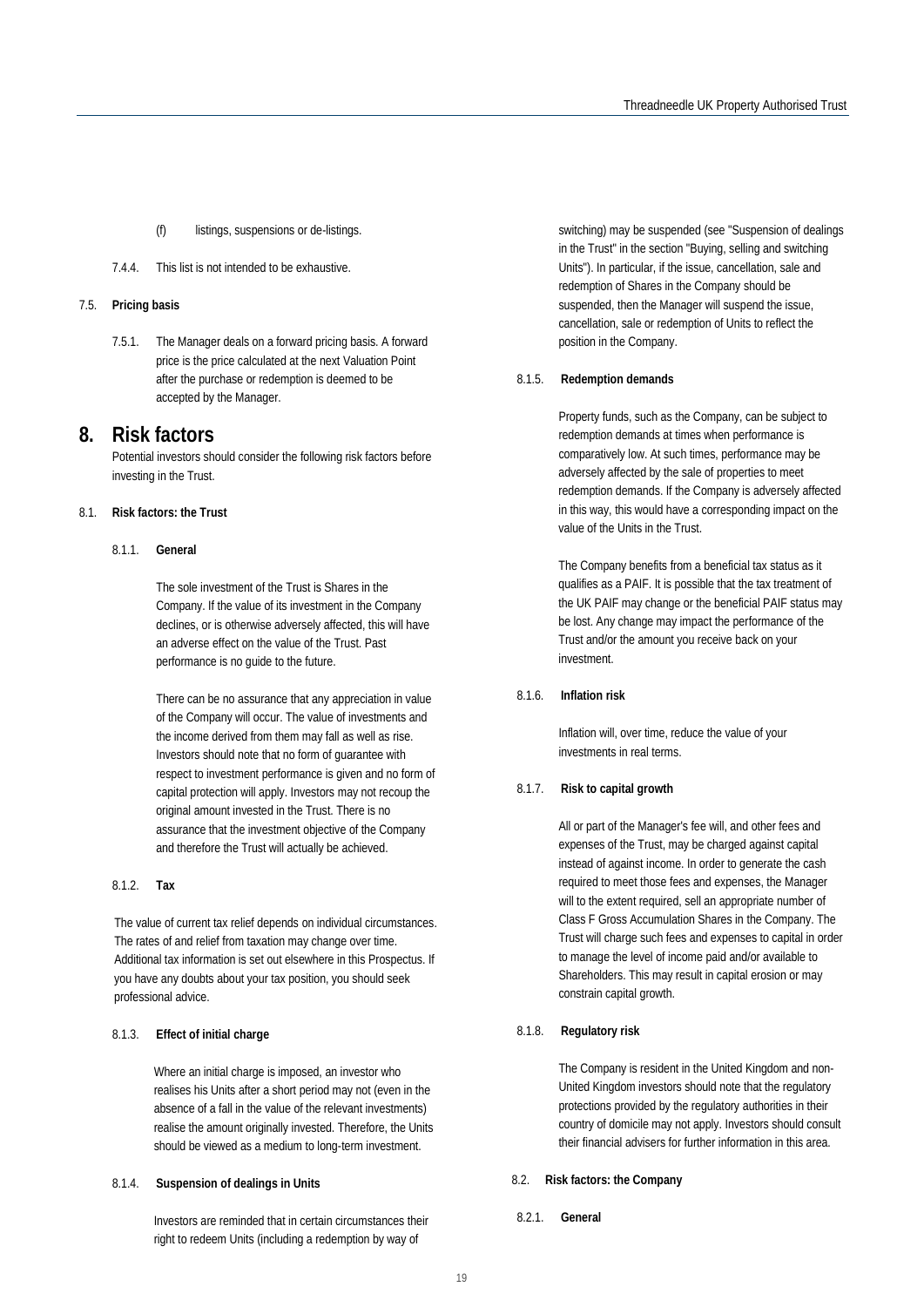The investments of the Company are subject to normal market fluctuations and other risks inherent in investing in Property and other assets. There can be no assurance that any appreciation in value of investments will occur. The value of investments and the income derived from them may fall as well as rise and investors may not recoup the original amount invested in the Company. Past performance is not indicative of future performance. There is no assurance that the investment objective of the Company will actually be achieved.

#### 8.2.2. **Unitholder Concentration Risk**

A Trust with a high unitholder concentration may have compounded funding liquidity risks.

#### 8.2.3. **Liquidity Risk**

In extreme market conditions it may be difficult for a Trust to realise an investment at short notice without suffering a discount to market value. In such circumstances the investor may suffer a delay in realising his investment or may incur a dilution adjustment.

Dealings in the Trust may be limited due to issues of capacity or deferred due to high redemption levels. Large subscriptions may not be invested quickly resulting in the Trust holding cash.

#### 8.2.4. **Property Investment Risk**

Investments in Property are relatively illiquid and more difficult to realise than equities or bonds.

Property and property-related assets are inherently difficult to value due to the individual nature of each property. As a result, valuations are subject to uncertainty and are a matter of an independent valuer's opinion. There is no assurance that the estimates resulting from the valuation process will reflect the actual sales price even where a sale occurs shortly after the valuation date.

The performance of the Company would be adversely affected by a downturn in the property market in terms of capital value or a weakening of rental yields.

Commercial property values are affected by factors such as the level of interest rates, economic growth, fluctuations in property yields and tenant default. In the event of a default by an occupational tenant, there will be a rental shortfall and additional costs including legal expenses are likely to be incurred in maintaining, insuring and re-letting the property.

Certain significant expenses, such as operating expenses,

must be met by the owner even if the property is vacant.

#### 8.2.5. **Risk to capital growth**

All or part of the ACD's fee on the Company will, and other fees and expenses of the Company, may be charged against capital instead of against income. The Company will charge such fees and expenses to capital in order to manage the level of income paid and/or available to Shareholders. This may result in capital erosion or may constrain capital growth.

#### 8.2.6. **Investment objectives**

Investors should be aware of the investment policy of the Company as this states that it may invest in real estate assets located outside the United Kingdom, albeit that this is not its primary objective. These other markets may act with more or less volatility than the core investment area and performance will be in part dependent on these investments. Investors should ensure (prior to any investment being made) that they are satisfied with the risk profile of the overall objectives disclosed.

#### 8.2.7. **Investments in collective investment schemes**

The Company may invest in other collective investment schemes. Investment decisions of such underlying collective investment schemes are made at the level of such collective investment schemes. There can be no assurance that the selection of the managers of the underlying collective investment schemes will result in an effective diversification of investment styles and that positions taken by the underlying collective investment schemes will always be consistent. The underlying collective investment schemes may not be subject to the supervision of the FCA and may be less regulated, custody and audit rules may notably differ. The valuations of the assets of the underlying collective investment schemes may not be verified by an independent third party on a regular or timely basis.

Both the Company and the underlying collective investment schemes will have costs and impose fees and commissions, which will cause a higher level of fees than if the investors invested directly in the underlying collective investment schemes. However, when the Company invests in units/shares of other collective investment schemes that are managed, either directly or by delegation, by the Investment Manager of the Company or by any other company with which the Investment Manager of the Company is linked by common management or control, or by a substantial direct or indirect holding, the Investment Manager of the Company or other company may not charge subscription or redemption fees on account of the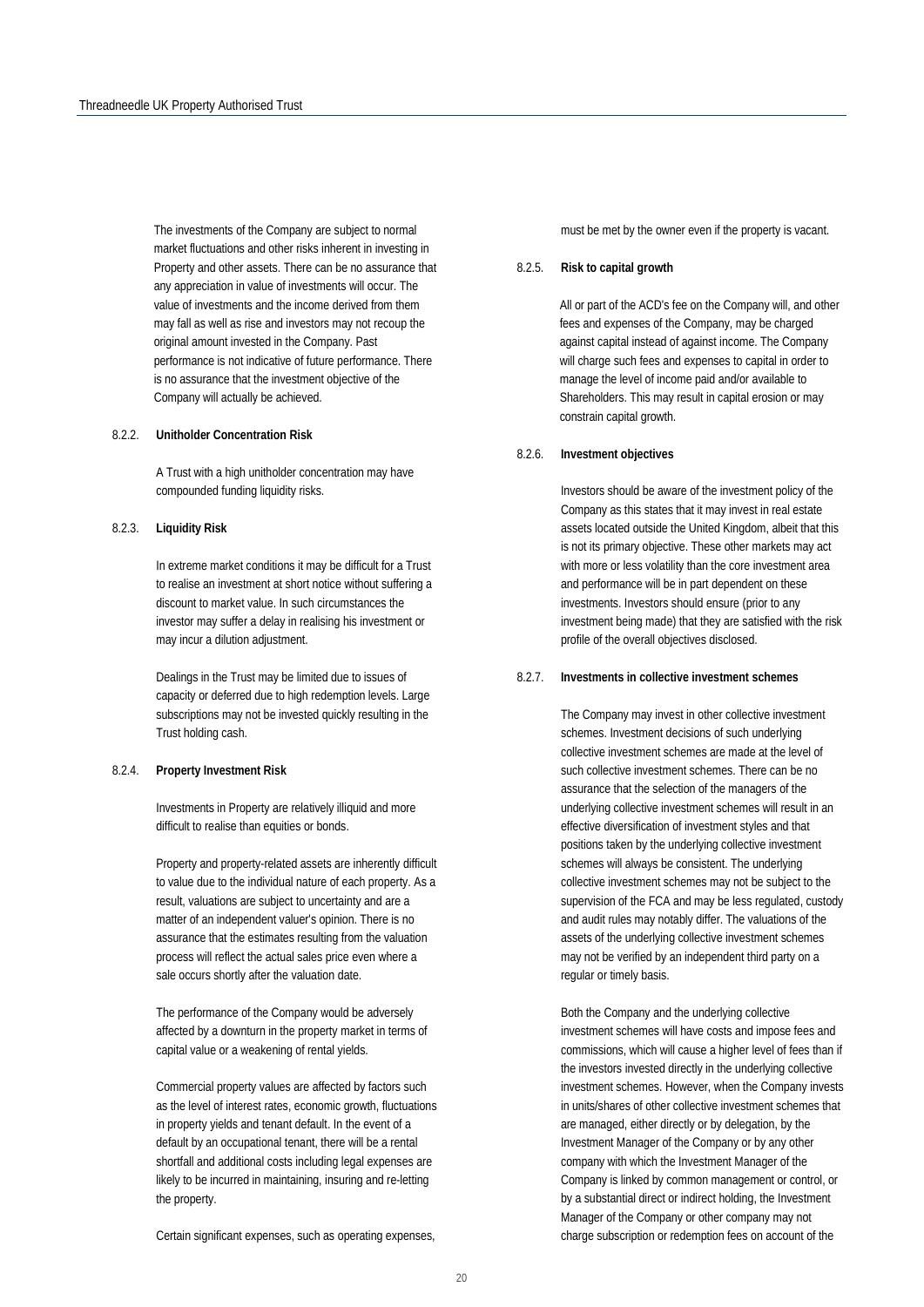Company's investment in the units of such other collective investment schemes.

Some underlying collective investment schemes may invest in assets that are not readily realisable or may be hard to value. The value of these assets is a matter of the relevant valuation agent's policy and the true value may not be recognised until the asset is sold. This may be an ongoing risk for collective investment schemes investing in Property, but could also include other asset classes in extreme market conditions. There may be occasions where these collective investment schemes restrict redemptions and as such the Company may not be able to liquidate a position in such collective investment schemes. In a falling market this may result in losses to the Company.

The Company may invest up to 20% of its assets in the aggregate of unregulated collective investment schemes and non-approved transferable securities. Investors should be aware that an investment in an unregulated collective investment scheme may not provide a level of investor protection equivalent to schemes authorised by the FCA and subject to the FCA Handbook.

#### 8.2.8. **Investments in Derivatives and Forward Transactions and the Use of EPM**

**The FCA Rules for 'NURS Schemes' permit the use of derivatives and forward transactions for both EPM and investment purposes (including short-selling and leverage).** Investors should consider potential exposure to derivatives in the context of all their investments.

The Investment Manager maintains a 'Risk Management Policy' in respect of the measurement and monitoring of risks attached to financial derivative instrument positions entered into by the Company. This policy document has been sent to the Depositary and to the FCA and is available upon request. The use of the Risk Management Policy does not guarantee that the derivative strategies will work in every instance.

Derivative instruments, including but not limited to swaps, futures, and certain FX contracts, are subject to new regulations such as EMIR, MiFID II and similar regulatory regimes in the U.S., Asia, and other global jurisdictions. The implementation of such regulations, including new requirements requiring mandatory clearing and margining, may increase the overall costs to the Company of entering into and maintaining such derivative instruments and may impact the Company's returns or the ability of the Manager to achieve their investment objectives. Global regulation of derivative instruments is a rapidly-changing area and, as such, the full effects of present or future legislation or regulations in this area are

not known, but could be substantial and adverse.

The Company is permitted by the FCA Rules to use derivatives for both investment purposes and the purposes of EPM. The aim of any derivative or forward is to assist the Manager in meeting the investment objectives of the Company by reducing risk and/or reducing cost and/or generating additional income or capital with a level of risk which is consistent with the risk profile of the Company and the risk diversification rules within which it operates. The use of derivatives or forwards for the purposes of EPM will not materially alter the risk profile of the Company. At the date of this Prospectus the Company intends to use derivatives for the purpose of EPM. It may use them for investment purposes on the giving of 60 days' notice to Shareholders.

#### 8.2.8.1. **Use of derivatives and forward transactions for EPM purposes**

**The use of derivatives and forward transactions for the purposes of EPM will not materially alter the risk profile of the Company**.

EPM is used by the Company to reduce risk and/or costs in the Company and to produce additional capital or income in the Company. The Company may use derivatives, borrowing, cash holding and stock lending for EPM. It is not intended that using derivatives for efficient portfolio management will increase the volatility of the Company.

In adverse situations, however, the Company's use of derivatives may become ineffective in EPM (which includes hedging) and the Company may suffer significant loss as a result. The Company's ability to use EPM strategies may be limited by market conditions, regulatory limits and tax considerations.

When making use of EPM techniques, the Investment Manager may use one or more separate counterparties to undertake transactions on behalf of the Company. The Company may be required to pledge or transfer collateral paid from within the assets of the Company to secure such contracts entered into for efficient portfolio management including in relation to derivatives and stocklending. There may be a risk that a counterparty will wholly or partially fail to honour their contractual arrangements under the arrangement with regard to the return of collateral and any other payments due to the Company. The ACD measures the creditworthiness of counterparties as part of the risk management process. A counterparty may be an associate of the ACD or the Investment Manager, which may give rise to a conflict of interest. For further details on the ACD's conflicts of interest policy please contact the ACD.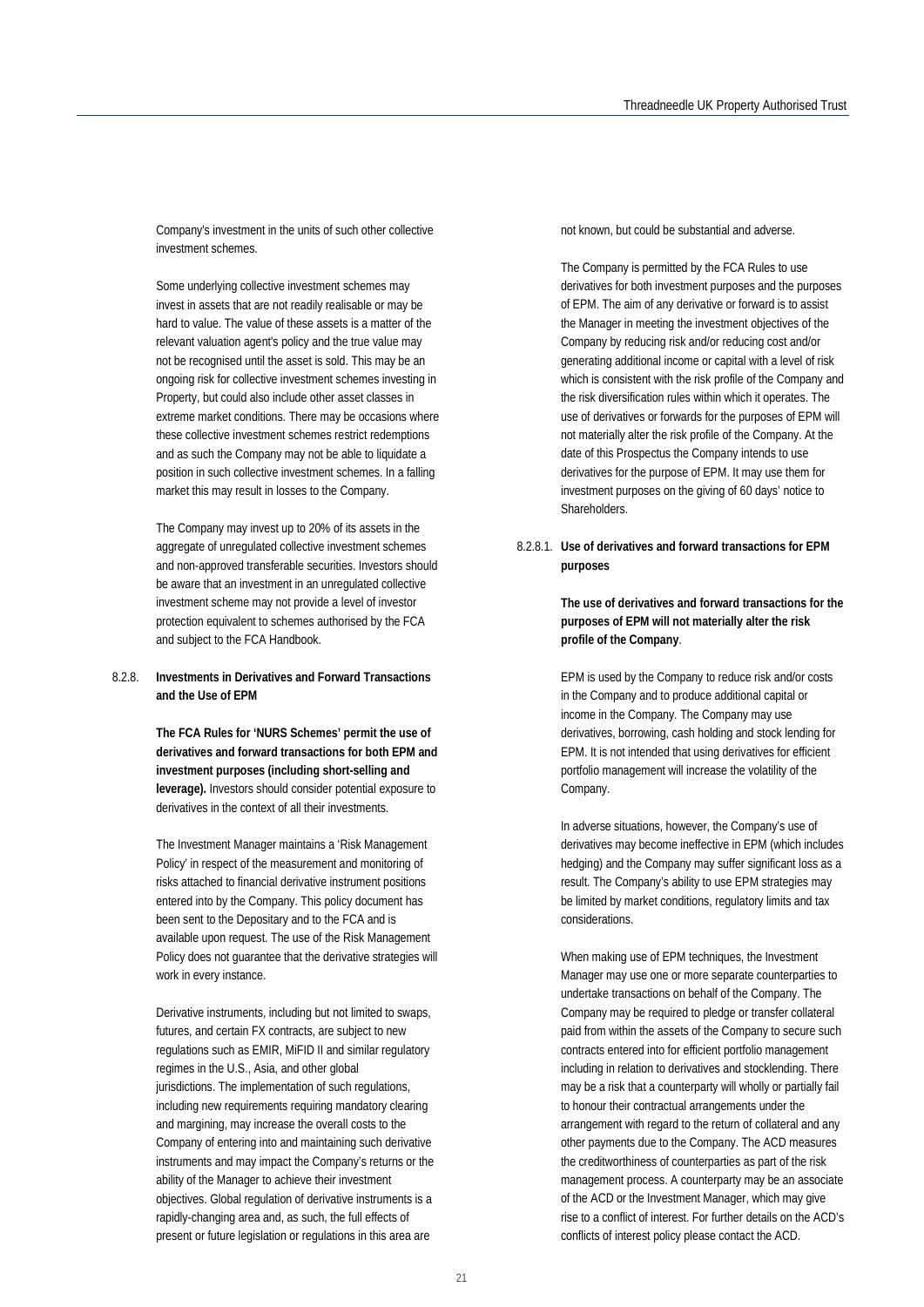The ACD, the Investment Manager or the Company will not be liable for their failure to implement an EPM strategy so long as they have acted reasonably and in accordance with the FCA rules.

The use of derivatives for EPM does however allow the Trust does however allow the Company to manage various risks including the following: default risk, market risk, interest rate or duration risk, currency risk and curve risk. A brief description of the ACD's interpretation of each of these risks is set out below.

- Default risk is the risk that the issuer fails to pay.
- − Market risk is the risk that general market conditions impact the price of the assets owned by the Company.
- Interest rate or duration risk is the risk that the price of a bond is sensitive to a change in its yield. It should be noted that the Investment Manager may use individual derivative transactions (for example, an interest rate swap) to manage these risks or a combination of derivatives designed to act in combination with one another (for example, long and short bond futures used collectively) as a means of managing these risks and/or changing the interest rate or duration risk (for example, such as to effect the change from interest rate risk/duration risk in one country back to another).
- Currency risk is the risk that can arise when assets are denominated in a currency that is not the base currency of the Company.
- Curve risk recognises that the shape of both the credit yield curve and maturity yield curve can change significantly over time.

In addition, the FCA Rules permit the ACD to use certain techniques when investing in derivatives in order to manage the Company's exposure to particular counterparties and in relation to the use of collateral, to reduce overall exposure to OTC derivatives; for example the Company may take collateral from counterparties with whom they have an OTC derivative position and use that collateral to net off against the exposure they have to the counterparty under that OTC derivative position, for the purposes of complying with counterparty spread limits.

The AIFM Directive and associated guidance on how leverage is to be calculated means that some derivative trades classified as EPM may create leverage under the commitment approach. The maximum amount is 120% of the NAV using the gross method and 110% using the commitment approach. For all derivative trades made for EPM, the ACD will mitigate the leverage by holding appropriate assets to cover the derivative exposure so that there is no material impact to the risk profile of the Company.

#### 8.2.9. **Exchange Traded Funds**

The Company may invest in exchange traded funds. Exchange traded funds represent a basket of securities that may be traded on an exchange and may not necessarily trade at the net asset value of their underlying holdings. As a result they may trade at a price that is above or below the value of the underlying portfolio.

#### 8.2.10. **Credit risk**

The value of the Company may be adversely affected if any of the institutions in which the cash is invested or deposited suffers insolvency or other financial difficulties.

#### 8.2.11. **No guarantee of capital**

Investors should note that the Trust does not offer any form of guarantee with respect to investment performance and no form of capital protection will apply.

## <span id="page-22-0"></span>**9. Management and administration**

#### 9.1. **The Manager and AIFM**

- 9.1.1. The Manager and AIFM of the Trust is Threadneedle Investment Services Limited which is a private company limited by shares incorporated in England and Wales under the Companies Act 1985 on 26 January 1999.
- 9.1.2. The issued and paid up share capital of the Manager is £17.02 million.
- 9.1.3. The Manager is responsible for managing and administering the Trust's affairs in compliance with the FCA Rules.
- 9.1.4. The ultimate holding company of the Manager is Ameriprise Financial, Inc., a corporation incorporated in Delaware, USA.

#### 9.1.5. **Registered office and head office:**

Cannon Place, 78 Cannon Street, London EC4N 6AG

9.1.6. The Manager also acts as the authorised corporate director of Threadneedle Investment Funds ICVC, Threadneedle Investment Funds II ICVC, Threadneedle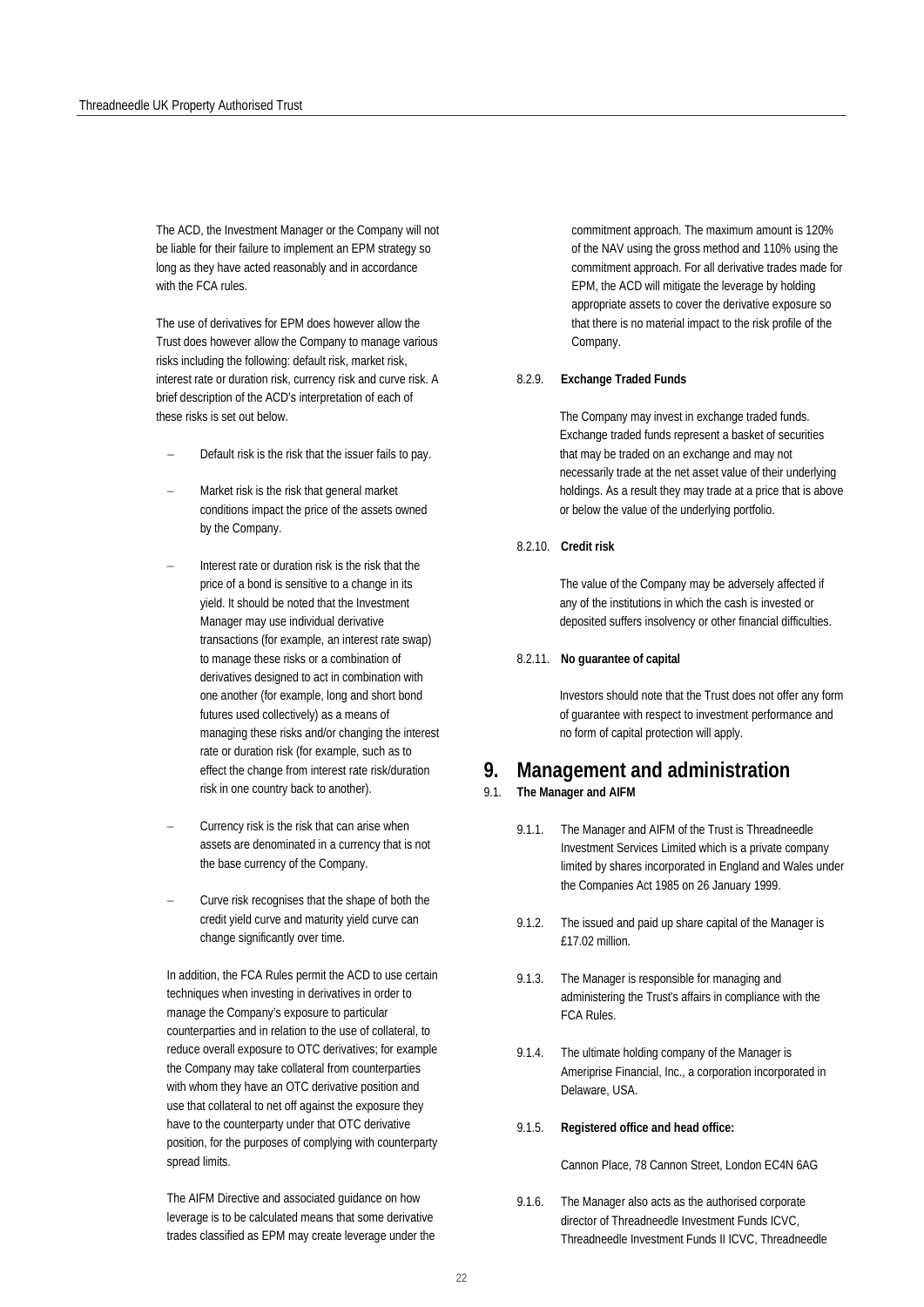Investment Funds III ICVC, Threadneedle Focus Investment Funds ICVC, Threadneedle Opportunity Investment Funds ICVC, Threadneedle Portfolio Advantage Funds ICVC, Threadneedle Specialist Investment Funds ICVC and Threadneedle UK Property Authorised Investment Fund and as authorised unit trust manager in respect of the following authorised unit trusts:

- − Threadneedle Defensive Equity and Bond Fund
- − Threadneedle Defensive Fund
- − Threadneedle Equity and Bond Fund
- − Threadneedle Global Equity and Bond Fund
- − Threadneedle Global Equity Fund
- − Threadneedle Managed Income Fund
- − Threadneedle Navigator Adventurous Managed Trust
- − Threadneedle Navigator Balanced Managed Trust
- − Threadneedle Navigator Cautious Managed Trust
- − Threadneedle Navigator Growth Managed Trust
- − Threadneedle Navigator Growth Trust
- − Threadneedle Navigator Income Trust
- − Threadneedle Navigator UK Index Tracker Trust
- 9.1.7. The directors of the Manager are Mr. Tim Gillbanks, Mr. Don Jordison, Ms. Kath Cates (non-executive) and Mrs. Ann Roughead (non-executive). The directors act as directors of companies other than the Manager (including companies that are within the same group of companies as the Manager), but do not engage in business activities that are not connected with the Trust that would be "significant" to the Trust's business in terms of the FCA Rules.
- 9.1.8. Third party administrative functions, such as customer applications and record keeping, dealing with subscriptions, switching, withdrawals and terminations, and all communication centre activity in relation to the Trust, have been delegated by the Manager to International Financial Data Services (UK) Limited ("IFDS").
- 9.1.9. Further, certain administrative and ancillary services in relation to the Trust have been delegated by the Manager to Citibank.
- 9.1.10. The Manager will satisfy itself on an ongoing basis that IFDS and Citibank are competent to carry out these functions and associated responsibilities.

#### 9.2. **The Trustee**

9.2.1. **The** Trustee of the Trust is Citibank Europe plc, UK Branch. Citibank Europe plc is a public limited company that is domiciled in Ireland, with registered number 132781, and whose registered office is at 1 North Wall Quay, Dublin 1.

- 9.2.2. The Depositary is authorised by the Central Bank of Ireland and authorised and regulated by the Financial Conduct Authority and the Prudential Regulatory Authority in the United Kingdom in relation to the provision of depositary services.
- 9.2.3. The principal business activity is acting as corporate trustee including trusteeship of unit trust schemes and depositary of open ended investment companies.
- 9.2.4. The fees to which the Trustee is entitled are set out in the section 'Trustee's fee'.
- 9.2.5. **Head office of the Trustee:**

Citigroup Centre, Canada Square, Canary Wharf, London E14 5LB

9.2.6. **Ultimate holding company of the Trustee:**

Citigroup Inc., a company incorporated in New York, USA.

#### 9.2.7. **Principal Business Activity:**

Banking including acting as trustee and depositary of regulated collective investment schemes.

#### <span id="page-23-0"></span>9.3. **The Investment Manager**

- 9.3.1. The Manager has appointed Threadneedle Asset Management Limited to provide investment management and advisory services to the Manager. Threadneedle Asset Management Limited is authorised and regulated by the FCA under the Financial Services and Markets Act 2000 to carry on regulated activities in the UK.
- 9.3.2. The Investment Manager was appointed by an agreement effective 2 May 2015 between the Trust, the Manager and the Investment Manager.
- 9.3.3. The Investment Management Agreement may be terminated on 12 months' written notice by the Investment Manager or the Manager. It may also be terminated by the Trust or the Manager with immediate effect if this is in the best interests of the Unitholders.
- 9.3.4. Subject to the overall policies, directions and control of the Manager, all relevant laws and regulations (including the FCA Rules), this Prospectus, the Trust Deed and all proper directions of the Trustee, the Investment Manager has complete discretion to take all day-to-day portfolio management decisions and to deal in investments in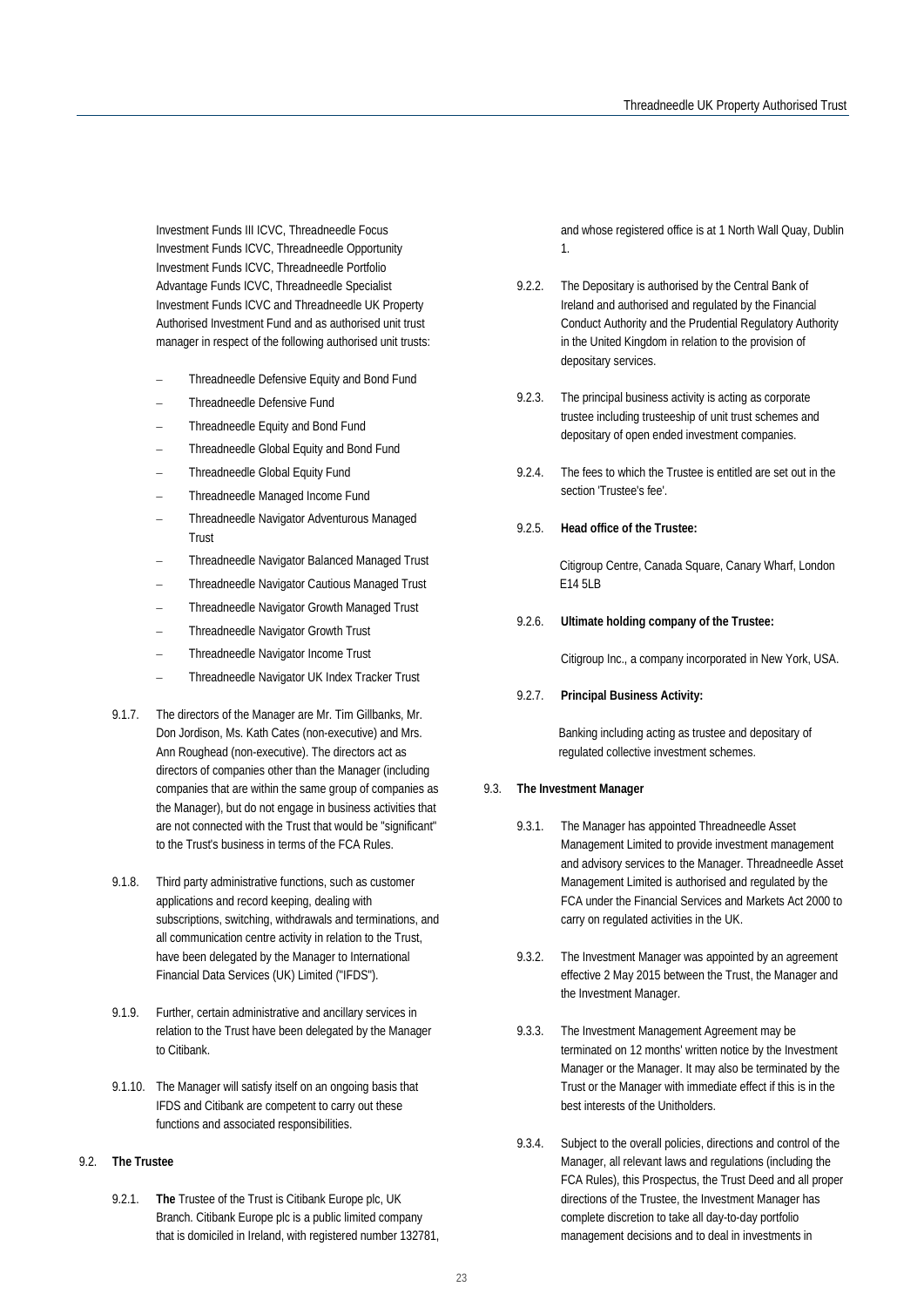relation to the portfolio management of the Trust, without prior reference to the Manager.

- 9.3.5. Under the Investment Management Agreement the Manager provides indemnities to the Investment Manager (except in the case of any matter arising as a direct result of its fraud, negligence, default or bad faith). The Manager may be entitled under the indemnities in the Manager Agreement to recover from the Trust amounts paid by the Manager under the indemnities in the Investment Management Agreement.
- 9.3.6. The Investment Manager also acts as the investment manager of Threadneedle Focus Investment Funds ICVC, Threadneedle Investment Funds ICVC, Threadneedle Investment Funds II ICVC, Threadneedle Investment Funds III ICVC, Threadneedle Opportunity Investment Funds ICVC, Threadneedle Portfolio Advantage Funds ICVC, Threadneedle Specialist Investment Funds ICVC and Threadneedle UK Property Authorised Investment Fund and a number of other collective investment schemes and segregated accounts.
- 9.3.7. Threadneedle Asset Management Limited is in the same group of companies as the Manager. Its registered office is at Cannon Place, 78 Cannon Street, London EC4N 6AG. The principal activity of the investment adviser is acting as an investment manager and adviser.

#### <span id="page-24-0"></span>9.4. **Auditor**

The auditor of the Trust is PricewaterhouseCoopers LLP. The auditor is responsible for auditing the annual accounts of the Trust and expressing an opinion on certain matters relating to the Trust in the annual report including whether its accounts have been prepared in accordance with applicable accounting standards, the FCA Rules and the Trust Deed.

#### 9.5. **Legal advisers**

The Manager is advised by Eversheds LLP in respect of the Trust.

## **10. Unitholder meetings and voting rights**

#### 10.1. **Requisitions of meetings**

10.1.1. The Manager may requisition a general meeting at any time. Unitholders may also requisition a general meeting of the Trust. A requisition by Unitholders must state the objects of the meeting, be dated, be signed by Unitholders who, at the date of the requisition, are registered as holding not less than one-tenth in value of all Units then in issue and the requisition must be deposited at the head office of the Trust. The Manager must convene a general meeting no later than eight weeks after receipt of such

requisition.

#### 10.2. **Notice and quorum**

10.2.1. Unitholders will receive at least 14 days' written notice of a Unitholder's meeting and are entitled to be counted in the quorum and vote at such meeting either in person or by proxy or in the case of a body corporate by a duly authorised representative. The quorum for a meeting is two Unitholders, present in person or by proxy. The quorum for an adjourned meeting is one Unitholder present in person or by proxy or in the case of a body corporate by a duly authorised representative. Notices of meetings and adjourned meetings will be sent to Unitholders at their registered address.

#### 10.3. **Voting rights**

- 10.3.1. At a meeting of Unitholders, on a show of hands every Unitholder who (being an individual) is present in person or (being a corporation) is present by its representative properly authorised in that regard, has one vote.
- 10.3.2. On a poll vote, a Unitholder may vote either in person or by proxy. The voting rights attaching to each Unit are such proportion of the voting rights attached to all the Units in issue that the price of the Unit bears to the aggregate price(s) of all the Units in issue at the date seven days before the notice of meeting is sent out.
- 10.3.3. A Unitholder entitled to more than one vote need not, if he votes, use all his votes or cast all the votes he uses in the same way.
- 10.3.4. Except where the FCA Rules or the Trust Deed of the Trust require an extraordinary resolution (which needs 75% of the votes cast at the meeting to be in favour if the resolution is to be passed) any resolution required by the FCA Rules will be passed by a simple majority of the votes validly cast for and against the resolution.
- 10.3.5. The Manager may not be counted in the quorum for a meeting and neither the Manager nor any associate (as defined in the FCA Rules) of the Manager is entitled to vote at any meeting of the Trust except in respect of Units which the Manager or associate holds on behalf of or jointly with a person who, if the registered Unitholder, would be entitled to vote and from whom the Manager or associate has received voting instructions.
- 10.3.6. Where a resolution (including an extraordinary resolution) is required to be conducted at a Unitholder meeting, but every Unitholder would be prohibited from voting under COLL 4.4.8R(4), the resolution may, with the prior written agreement of the Trustee to the process, instead be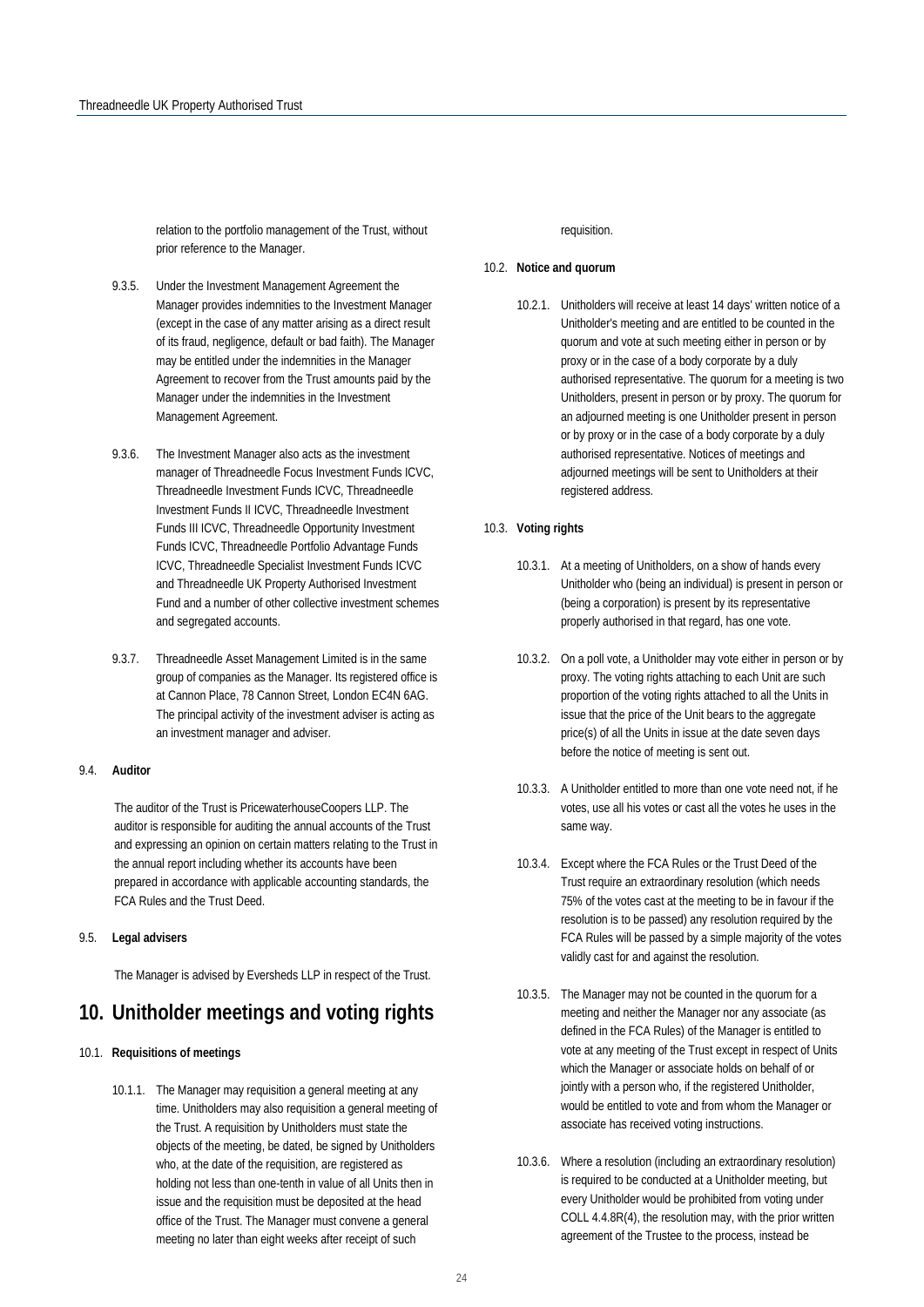passed with the written consent of Unitholders representing 50% or more of, for an ordinary resolution or, for an extraordinary resolution 75% or more of the Units in issue.

10.3.7. 'Unitholders' in this context means Unitholders on the register a reasonable time before the notice of the relevant meeting is sent out (to be determined by the Manager and set out in the notice of meeting) but excludes Unitholders who are known to the Manager not to be Unitholders at the time of the meeting.

#### 10.4. **Corporations acting by representatives**

- 10.4.1. Any corporation which is a Unitholder may by resolution of its directors or other governing body and in respect of any Unit or Units of which it is the holder authorise such individual as it thinks fit to act as its representative at any general meeting of the Unitholders or of any Class meeting. The individual so authorised shall be entitled to exercise the same powers on behalf of such corporation as the corporation could exercise in respect of such Unit or Units if it were an individual Unitholder.
- 10.4.2. Any corporation which is a director of the Trust may by resolution of its directors or other governing body authorise such individual as it thinks fit to act as its representative at any general meeting of the Unitholders, or of any Class meeting of the directors. The person so authorised shall be entitled to exercise the same powers at such meeting on behalf of such corporation as the corporation could exercise if it were an individual director.

#### 10.5. **Class meetings**

10.5.1. The above provisions, unless the context otherwise requires, apply to Class meetings as they apply to general meetings of Unitholders but by reference to Units of the Class concerned and the Unitholders and prices of such Units.

#### 10.6. **Variation of Class rights**

10.6.1. The rights attached to a Class may be varied on 60 days' notice to Unitholders.

## **11. Taxation**

#### 11.1. **General**

The information given under this heading does not constitute legal or tax advice and prospective investors should consult their own professional advisers as to the implications of subscribing for, purchasing, holding, switching or disposing of Units under the laws of the jurisdiction in which they may be subject to tax. The following is based on law and practice as at the date of this Prospectus and may be subject to change.

#### 11.2. **Taxation of the Company**

The Company is not liable to tax on capital gains realised on the disposal of its investments. The income generated by its underlying property investment business is exempt from tax, as are any dividends received on underlying equity investments. Its other income (which will mainly comprise interest) although technically taxable will be distributed as a tax-deductible payment so no tax should in practice be payable by the Company. The Company will generally be liable to pay stamp duty land tax on purchases of property, and may incur other Property-specific taxes.

#### 11.3. **The Trust**

- 11.3.1. The Trust is exempt from United Kingdom tax on capital gains realised on the disposal of its investment in the Company.
- 11.3.2. The Trust will be deemed to receive income as it holds accumulation Shares in the Company. This will be streamed for tax purposes into up to three parts depending on the nature of the income generated by the Company:
	- 11.3.2.1. Property income distributions (representing Property income received by the Company) will be received gross of tax;
	- 11.3.2.2. PAIF dividend distributions (representing any dividends received by the Company) will be exempt from corporation tax; and
	- 11.3.2.3. PAIF interest distributions (representing the net amount of all other income received by the Company) will be received gross of tax.
- 11.3.3. In order to pay income distributions on Income Units, the Trust will realise the appropriate value of Shares in the Company. These disposals will be exempt from tax on any capital gain realised in the process.
- 11.3.4. The Trust will pay all distributable income as dividend distributions (or accumulate it within the Trust in the case of Accumulation Units).

#### 11.4. **Stamp duty reserve tax**

Stamp Duty Reserve Tax (SDRT) is chargeable on the surrender (i.e. the redemption or switching of Units) and on certain transfers of Units. The rate of SDRT is 0.5%. With effect from 1 April 2014 SDRT was abolished.

#### 11.5. **UK Unitholders**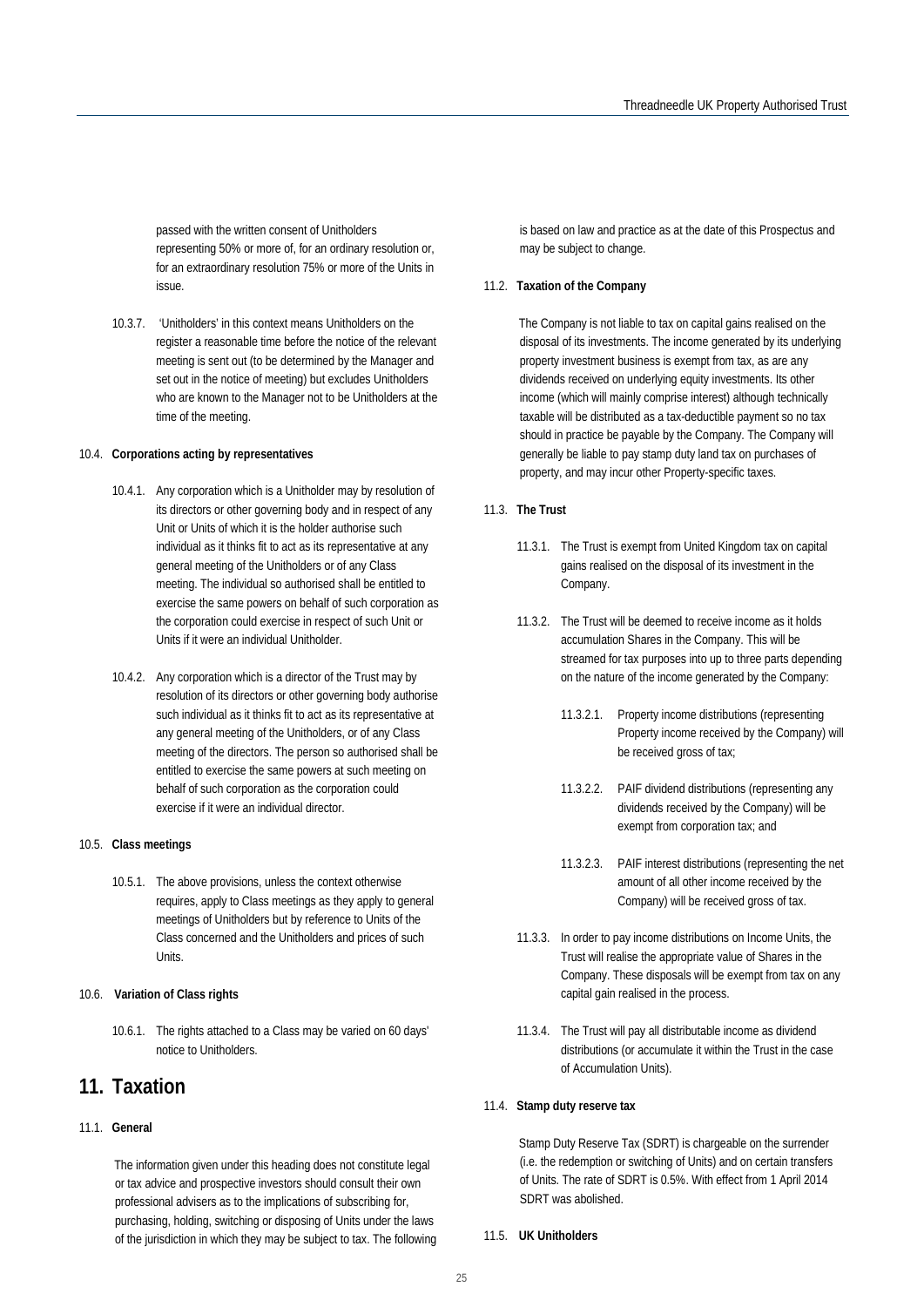The following summary applies to holders of Units who are resident in the UK for tax purposes and who hold Units as investments.

#### 11.5.1. **Unitholders' income**

#### 11.5.2. **Individual Unitholders**

From 6 April 2016, the 10% dividend tax credit will be abolished. Instead a new dividend tax allowance of £5,000 a year will be introduced where Unitholders will receive the first £5,000 of dividend income free from income tax. For dividend income received in excess of £5,000 dividend tax allowance, including the dividend income from the Trust, Unitholders who are United Kingdom resident individuals within the basic rate band will be liable to income tax at a rate of 7.5%. Higher rate and additional rate taxpayers will be liable to income tax at 32.5% and 38.1% accordingly on dividend income received in excess of £5,000 dividend tax allowance.

#### 11.5.3. **Corporate Unitholders**

Corporation taxpayers which receive dividend distributions (or are deemed to do so in the case of Accumulation Units) will have to divide them into two streams for tax purposes if the Trust received any PAIF dividend distributions, in which case the division will be indicated on the tax voucher. Any part representing dividends received from a company will be treated as dividend income (that is, franked investment income) and no further tax will be due on it. The remainder will be received as an annual payment after deduction of income tax at the basic rate, and corporate Unitholders may, depending on their circumstances, be liable to tax on the grossed up amount, with the benefit of the 20% income tax credit attached or to reclaim part of the tax credit as shown on the tax voucher.

#### 11.5.4. **Tax-exempt Unitholders**

Any Unitholders who are exempt from tax on income will not be able to reclaim the tax credits on dividend distributions or accumulations pre 6 April 2016. From 6 April 2016, the 10% dividend tax credit will be abolished.

#### 11.5.5. **Income equalisation**

When the first income distribution is received it may include an amount known as equalisation. The amount representing the income equalisation in the Unit's price is a return of capital and is not taxable in the hands of Unitholders. This amount should be deducted from the cost of Units in computing capital gains realised on their disposal, in accordance with the procedures set out in clause 25 of the Trust Deed.

#### 11.5.6. **Capital gains tax**

Unitholders who are resident in the UK for tax purposes may be liable to capital gains tax or, if companies, corporation tax on chargeable gains ('CGT'). The redemption, sale, switching or transfer of Units, being chargeable assets, may constitute a disposal or part disposal for the purposes of UK CGT. For individuals there is an annual exempt amount (for the 2016-2017 tax year of £11,100). From 6 April 2016 for basic rate taxpayers the rate of 10% is applied to all chargeable gains in excess of the annual exempt amount. For higher rate and additional rate taxpayers a rate of 20% is applied to all chargeable gains in excess of the annual exempt amount. For a corporate Unitholder indexation relief will be allowed as a deduction from the gain calculated by reference to the period the asset was held and its initial cost.

Special rules apply to life insurance companies and dealers in securities holding investments in authorised investment funds. Individuals who are temporarily not resident in the UK may also be liable to UK tax on capital gains under anti-avoidance legislation.

#### 11.6. **Non-UK Unitholders**

Non-UK resident Unitholders will generally not be entitled to reclaim any part of the tax credit on the dividend distribution allocated before 6 April 2016 from HM Revenue & Customs (HMRC) although it will normally satisfy their UK tax liability on that income. They may also be able to offset the tax credit against their liability to tax in their own country. From 6 April 2016, the 10% dividend tax credit will be abolished.

#### 11.7. **Foreign Account Tax Compliance**

Pursuant to U.S. withholding provisions commonly referred to as the Foreign Account Tax Compliance Act 2010 ("FATCA"), a Foreign Financial Institution ("FFI") is under an obligation to broadly collect and provide information regarding US account holders (which includes certain equity and debt holders as well as certain account holders that are non US entities with US owners). An FFI is a non-US entity that either i) accepts deposits in the ordinary course of business or ii) holds financial assets for the account of others as a substantial portion of its business or iii) is engaged primarily in the business of investing or trading in securities or partnership interests or iv) is an insurance company or a holding company that is a member of an expanded affiliated group where the insurance company or holding company is obligated to make payments with respect to a cash value insurance or annuity contract or v) is an entity that is a holding company or treasury centre that is part of an expanded affiliated group that includes a depository institution, custodial institution, investment entity or is formed in connection with or availed by a collective investment vehicle or any similar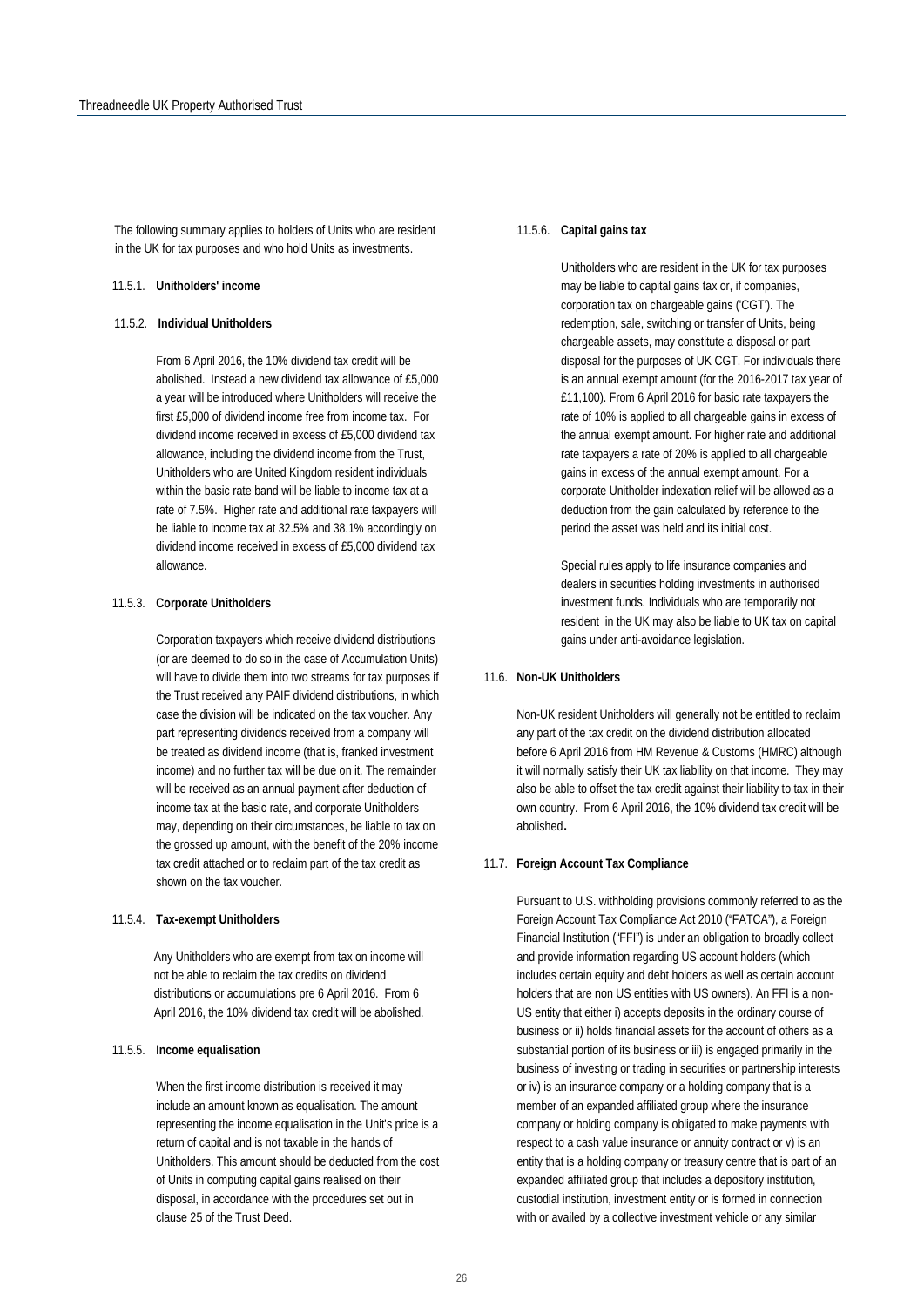investment vehicle established with an investment strategy of investing, reinvesting or trading in financial assets.

The FATCA legislation imposes a withholding tax of 30% on withholdable payments and in the future on foreign passthru payments made to a non-US entity that are not an FFI unless such entity provides the withholding agent with certification identifying the substantial US owners of the entity, which includes any US Person who directly or indirectly owns a percentage (depending on jurisdiction) of the entity, or an exception applies. In order to avoid incurring withholding tax on withholdable payments, certain information regarding the direct and indirect investors in the fund will need to be disclosed.

Please note that the Manager has determined that US Persons are not permitted to own Units in the Trust.

#### 11.8. **Automatic exchange of information**

The Common Reporting Standard ('CRS') which will come into effect in stages, starting from 1 January 2016, was developed by the Organisation for Economic Co-operation and Development ('OECD'). The CRS has been adopted in the UK by The International Tax Compliance Regulations 2015, and may require the Funds to report account holder information to HMRC about Shareholders. HMRC will in turn pass this information onto the competent authorities with which it has an agreement.

In addition, the UK has entered into tax information sharing agreements with its Crown dependent and Overseas Territories (Anguilla, Bermuda, British Virgin Islands, Cayman Islands, Guernsey, Isle of Man, Gibraltar, Jersey, Montserrat, and Turks and Caicos). As a result of these agreements the Funds will be required to report information about their Shareholders resident in these territories to HMRC, who will then provide it to the relevant tax authorities.

## **12. Winding up of the Trust**

- <span id="page-27-0"></span>12.1. The Trust is to be wound up if:
	- 12.1.1. the order declaring the Trust to be an authorised unit trust scheme is revoked; or
	- 12.1.2. in response to a request to the FCA by the Manager or the Trustee for the revocation of the order declaring the Trust to be an authorised unit trust scheme, the FCA has agreed (albeit subject to there being no material change in any relevant factor) that, on the conclusion of the winding up of the Trust, the FCA will accede to that request; or
	- 12.1.3. an extraordinary resolution winding up the Trust is passed, provided the FCA's prior consent to the resolution has been obtained by the Manager or Trustee; or
- 12.1.4. an approved scheme of amalgamation or reconstruction becomes effective pursuant to the COLL Sourcebook; or
- 12.1.5. the expiration of any period specified in the Trust Deed as the period at the end of which the Trust is to be wound up.
- 12.2. On a winding up (otherwise than in accordance with an approved scheme of amalgamation or reconstruction) the Trustee is required as soon as practicable after the Trust falls to be wound up, to realise the assets of the Trust and, after paying out or retaining adequate provision for all liabilities payable and for the costs of the winding up, to distribute the proceeds of that realisation to the Unitholders and the Manager proportionately to their respective interests in the Trust. The Trustee may, in certain circumstances (and with the agreement of the affected Unitholders), distribute assets of the Trust (rather than the proceeds on the realisation of those assets) to Unitholders on a winding-up after making adjustments or retaining provisions as appears appropriate or ensuring that Unitholders bear a proportionate share of such costs.
- 12.3. Any unclaimed net proceeds or other cash (including unclaimed distribution payments) held by the Trustee after the expiration of twelve months from the date on which the same became payable is to be paid by the Trustee into court subject to the Trustee having a right to retain out of it any expenses incurred in making the payment into court.
- 12.4. If the Trust is to be wound up in accordance with an approved scheme of amalgamation or reconstruction, the Trustee is required to wind up the Trust in accordance with the resolution of Unitholders approving such scheme. Distributions will only be made to Unitholders entered on the register. Any net proceeds or cash (including unclaimed distribution payments) held by the Trustee which has not been claimed after 12 months will be paid into court, after the deduction by the Trustee of any expenses it may incur.
- 12.5. On completion of a winding up, the Trustee will notify the FCA in writing of that fact and the Trustee or Manager shall request the FCA to revoke the order or authorisation.

## **13. General information**

- 13.1. **Publication of prices**
	- 13.1.1. The prices of the Units will be published daily electronically on www.columbiathreadneedle.com or can be obtained by telephone on 0800 953 0134[1](#page-27-0). Investors will be informed in accordance with the FCA Rules of any change in the method of publication of prices.
	- 13.1.2. As the Manager deals on a forward pricing basis, the price that is available will not necessarily be the same as the

1

<sup>1</sup> Please note that calls may be recorded.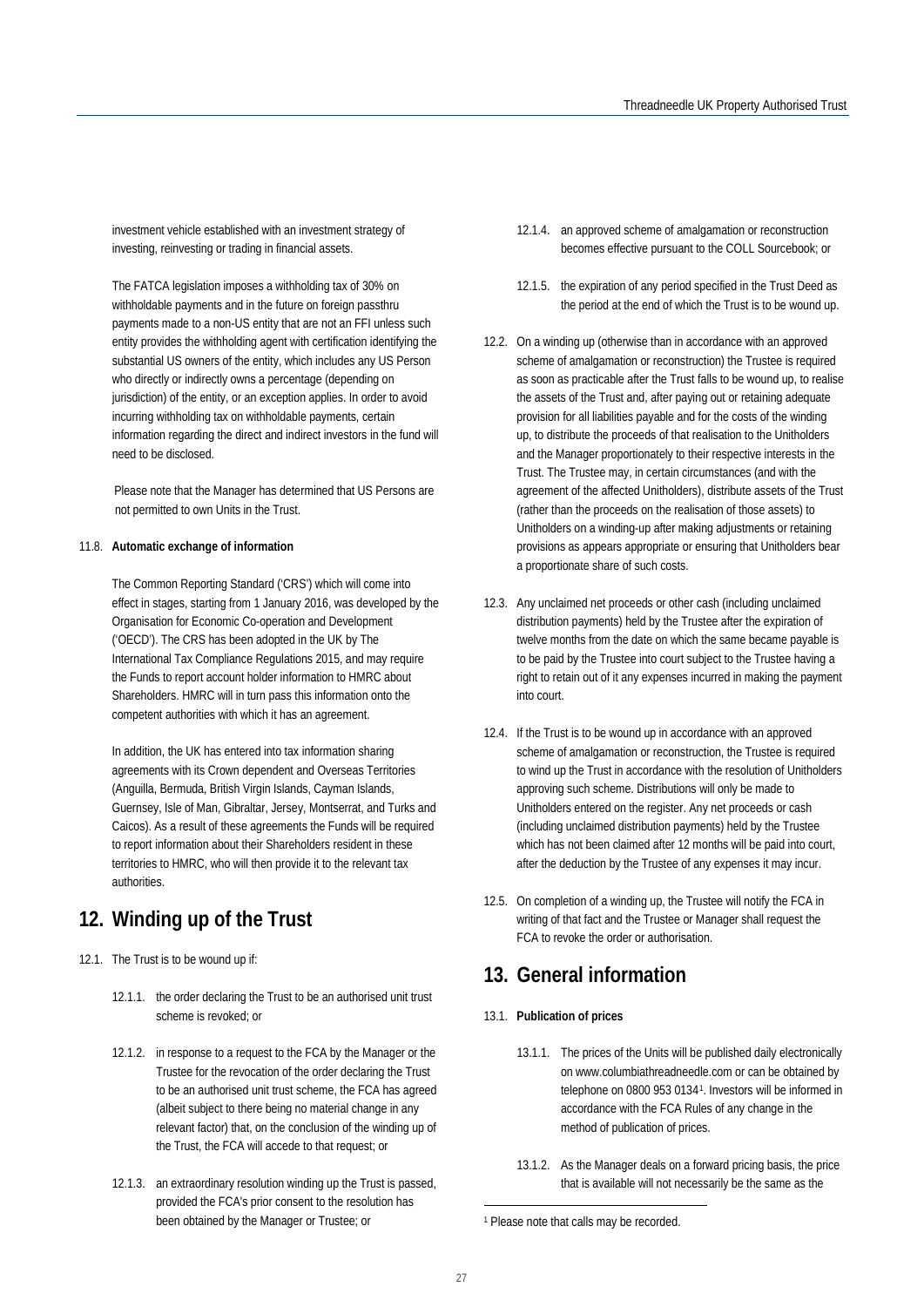price at which investors can currently deal. The Manager may also, at its sole discretion, decide to publish certain Unit prices in other third party websites or publications but the Manager does not accept responsibility for the accuracy of the prices published in, or for the failure to publish prices by such sources for reasons beyond the control of the Manager.

#### 13.2. **Accounting periods**

- 13.2.1. The annual accounting period of the Trust will end on 15 May (the "Accounting Reference Date") each year. The half yearly accounting period will end on 15 November. The first annual accounting period of the Trust will end on 15 May 2017.
- 13.2.2. Tax certificates together with current valuations will be sent to Unitholders in the Trust at least once in each accounting year.

#### 13.3. **Annual report and financial statements**

Annual long report and financial statements of the Trust will be made available and published within four months of the close of each annual accounting period and half-yearly long report and financial statements will be published within two months of the close of the half yearly accounting period. Within the timeframes noted above, the Manager will send the short report which details performance and activities over the accounting period to each Unitholder (or to the first named holder in respect of joint shareholders) that is entered in or that is entitled to be entered in the register of Unitholders at the close of business on the last day of the relevant accounting period, and otherwise upon a Unitholder's request.

#### 13.4. **Income distributions**

- 13.4.1. No distributions of income will be made in respect of Net Accumulation Units.
- 13.4.2. Income distributions are made on a quarterly basis. Income allocation dates are 15 July, 15 October, 15 January and 15 April of each year.
- 13.4.3. The amount available for allocation in any accounting period is calculated by taking the aggregate of the income received or receivable in respect of that period, and deducting the charges and expenses paid or payable out of income in respect of that accounting period. The Manager then makes such other adjustments as it considers appropriate (and after consulting the auditors as appropriate) in relation to taxation, income equalisation, income unlikely to be received within 12 months following the relevant income allocation date, income which should not be accounted for on an accrual basis because of lack

of information as to how it accrues, transfers between the income and capital account and any other adjustments (including for amortisation) which the Manager considers appropriate after consulting the auditors.

13.4.4. In order to generate income the Manager will redeem the appropriate number of Class F Gross Accumulation Shares in the Company. Any distribution payment which remains unclaimed after a period of six years from the date of payment, will be forfeited and will be transferred to and become part of the Trust's capital property. Thereafter, neither the Unitholder nor any successor will have any right to it except as part of the capital property.

#### 13.5. **Register of Unitholders**

The Manager acts as registrar to the Trust and has delegated to IFDS the responsibility of maintaining the register of Unitholders at its address set out in the directory. The register may be inspected at that address during normal business hours by any Unitholder or any Unitholder's duly authorised agent.

#### 13.6. **Conflicts of interest**

- 13.6.1. The Manager, the Investment Manager and other companies within the group of companies to which they belong may, from time to time, act as the investment manager or adviser to other funds or sub-funds which follow similar investment objectives to the Trust. It is therefore possible that the Manager and/or the Investment Manager may in the course of their business have potential conflicts of interest with the Trust.
- 13.6.2. Each of the Manager and the Investment Manager will, however, have regard in such event to its obligations under the Trust Deed and the Investment Management Agreement respectively and, in particular, to its obligation to act in the best interests of the Trust so far as practicable, having regard to its obligations to other clients when undertaking any investment where potential conflicts of interest may arise. Where a conflict of interest cannot be avoided, the Manager will ensure that the Trust and the other funds it manages are treated fairly.
- 13.6.3. The Manager acknowledges that there may be some situations where the organisational or administrative arrangements in place for the management of conflicts of interest are not sufficient to ensure, with reasonable confidence, that risks of damage to the interests of the Trust or its Unitholders will be prevented. Should any such situations arise the Manager will disclose these to Unitholders in an appropriate format, ordinarily this will be in the Report and Accounts of the Trust.

<sup>13.6.4.</sup> The Investment Manager may, subject to the investment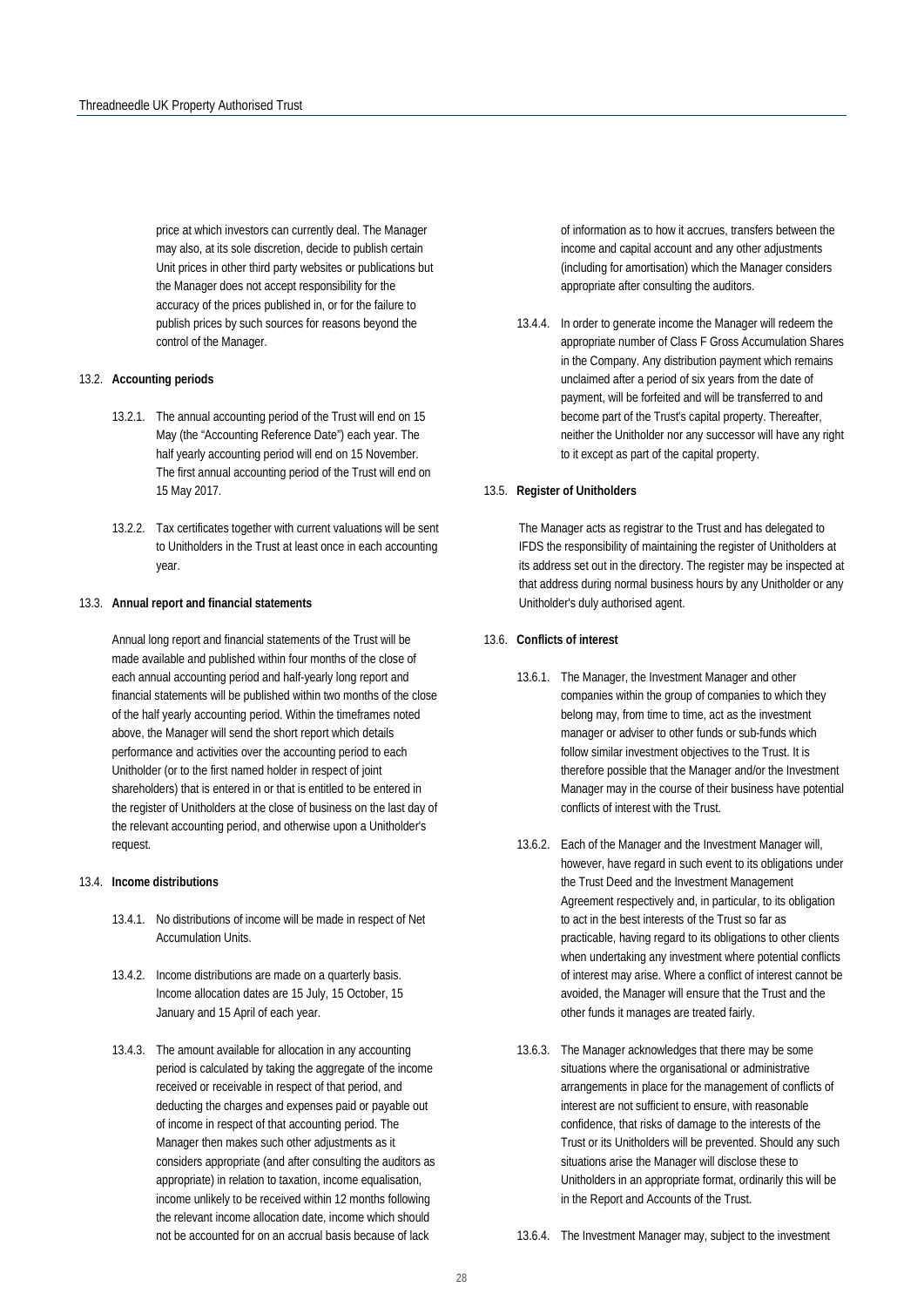policy of the Trust, invest the assets in other funds, subfunds or other entities managed or advised by the Investment Manager and/or any of it associated companies. The Investment Manager might earn fees from such a scheme but the Investment Manager will invest the Trust's assets in such a scheme only if the Investment Manager believes to do so is in the Trust's best interest even taking into account such scheme's fees.

- 13.6.5. The Trustee may act as the trustee of other trusts and the depositary of other companies.
- 13.6.6. Citibank N.A. has been appointed by the Trustee to act as custodian of the property of the Trust and also carries out the performance of certain investment operations functions.to it by the Investment Manager. It is therefore possible that a conflict of interest could arise in the course of business. Citibank N.A. will manage such conflict having regard to the FCA Handbook and its duties to the Trustee and the Investment Manager. JPMorgan Bank N.A. carries out derivative collateral management and will manage any conflict which might arise having regard to the FCA Handbook and its duties to the Trustee and the Investment Manager.

#### 13.7. **Exercise of voting rights**

The Manager has a strategy for determining when and how voting rights attached to ownership of Scheme Property are to be exercised for the benefit of the Trust. A summary of this strategy is available on the Manager's website at www.columbiathreadneedle.com. Details of the actions taken on the

basis of this strategy in relation to the Trust are available by writing to the Manager's Client Services Department at the address provided in the Directory.

#### 13.8. **Best execution**

The Manager's best execution policy sets out the basis upon which the Manager will effect transactions and place orders in relation to the Trust whilst complying with its obligations under the FCA Handbook to obtain the best possible result for the Trust. Details of the best execution policy are available from the Manager on request and on the Manager's website at www.columbiathreadneedle.com.

#### 13.9. **Controversial Weapons**

The UN Convention on Cluster Munitions prohibits all use, stockpiling, production and transfer of controversial weapons. The Manager and the Investment Manager acknowledge the importance of the Convention and the Investment Manager actively screens companies for evidence of their corporate involvement, in controversial weapons that include but are not limited to antipersonnel mines, cluster munitions, biochemical weapons and depleted uranium ammunition and armour. Where a company is

verified to undertake such activities, the Investment Manager's policy is not to invest in the securities issued by that company however it reserves the right to take short positions on such securities.

#### 13.10. **Responsible investment**

In discharging its obligations, the Manager will have regard, as appropriate, to its policies on and the Principles for Responsible Investment (PRI) and the UK Stewardship Code.

#### 13.11. **Risk management**

Upon request, the Manager will provide further information relating to the quantitative limits applying in the risk management of the Trust and the methods used.

#### 13.12. **Documents of the Trust**

- 13.12.1. The following documents may be inspected free of charge between 9.30 am and 4.30 pm (UK time) on every business day at the offices of the Manager at Cannon Place, 78 Cannon Street, London EC4N 6AG:
	- the most recent annual and half-yearly reports of the Trust;
	- the Trust Deed (and any amending document);
	- the Prospectus; and
	- the Risk Management Policy.
- 13.12.2. Unitholders may obtain copies of the above documents from that address.

#### 13.13. **Privacy statement**

#### 13.13.1. **Your data controller**

For the purposes of the UK Data Protection Act 1998, the data controller in respect of any personal information provided is Threadneedle Investment Services Limited. In this privacy statement 'we', 'us' and 'our' means Threadneedle Investment Services Limited.

#### 13.13.2. **Uses made of your personal information**

The personal information that you provide to us will be used for a number of different purposes including: to manage and administer your account; to offer you investment products and services (except where you have asked us not to do so) and to help us develop new ones; to contact you with details of changes to the products you have bought; for internal analysis and research; to comply with legal or regulatory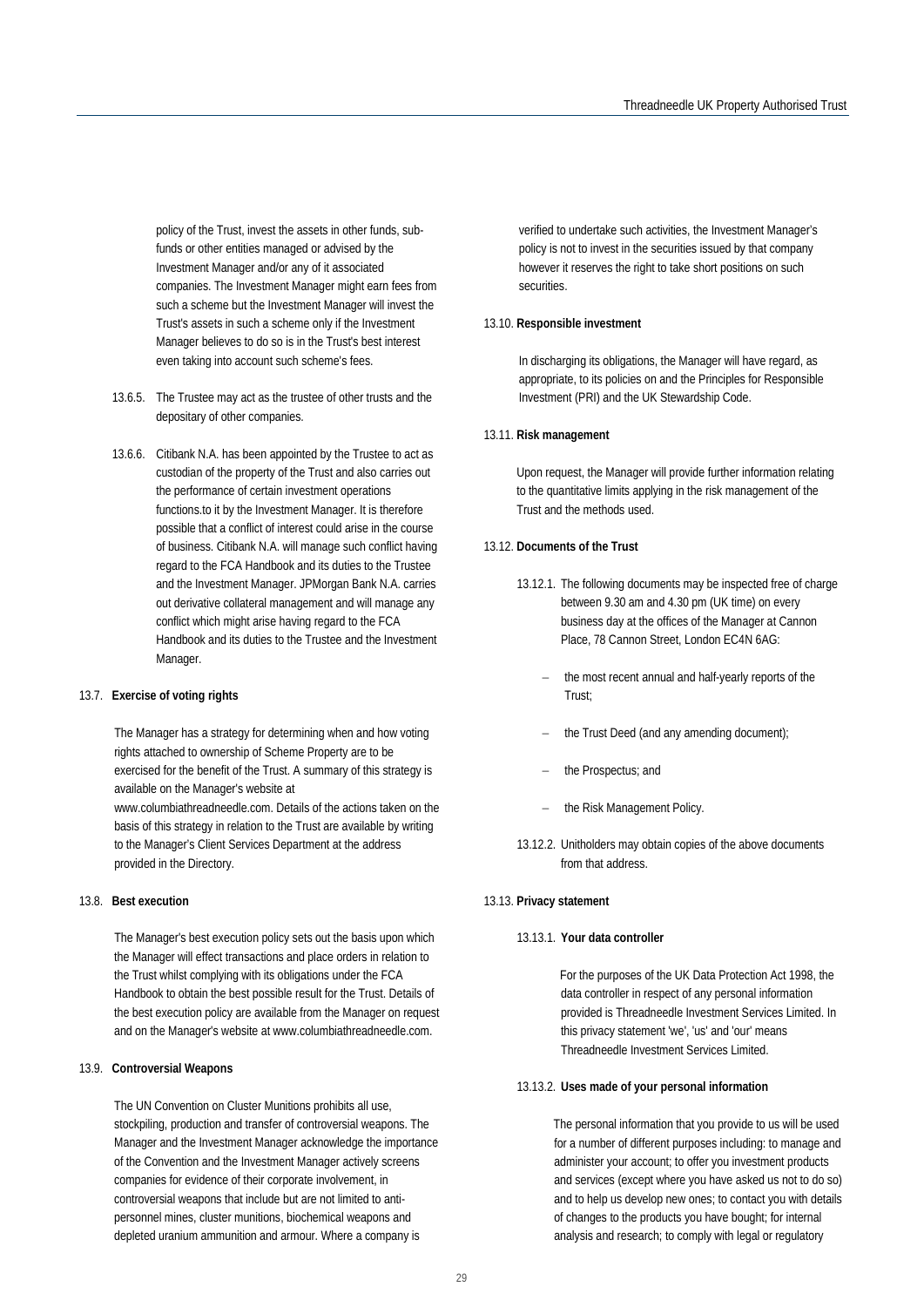requirements; and to identify you when you contact us. We may use external third parties to process your personal information on our behalf in accordance with these purposes.

#### 13.13.3. **Sharing of your personal information**

Where you have notified us of your adviser, the personal information provided may be shared with such adviser. You must notify us in writing if you no longer wish us to share your personal information with your adviser or of any change to your adviser. Your adviser should have its own arrangements with you about its use of your personal information. The personal information provided may also be shared with other organisations in order for us to comply with any legal or regulatory requirements. In addition, we may share your personal information with the companies within the Threadneedle group for the purposes set out in this privacy statement.

#### 13.13.4. **Business changes**

If we or the Threadneedle group undergoes a group reorganisation or is sold to a third party, the personal information provided to us may be transferred to that reorganised entity or third party and used for the purposes stated above.

#### 13.13.5. **Overseas transfers**

We may transfer your personal information to countries located outside of the European Economic Area (the EEA), this may happen when our servers, suppliers and/or, service providers are based outside of the EEA. The data protection laws and other laws of these countries may not be as comprehensive as those that apply within the EEA - in these instances we will take steps to ensure that your privacy rights are respected. Details of the countries relevant to you will be provided upon request.

#### 13.13.6. **Access to/correction of your information**

With limited exceptions, you have the right to ask for a copy of the information that we hold on you. There may be a charge for this (if a charge is permitted). If any of the information that we hold about you is wrong, please tell us and we will put it right. You can write to us using the contact details set out in the Directory.

#### 13.14. **Additional information**

13.14.1. The FCA Rules contain provisions on conflicts of interest governing any transaction concerning the Trust which is carried out by or with any 'affected person', an expression which covers the Manager, an associate of the Manager,

the Trustee, an associate of the Trustee, any investment manager and any associate of any investment manager.

- 13.14.2. These provisions, among other things, enable an affected person to sell or deal in the sale of property to the Trustee for the account of the Trust; vest property in the Trustee against the issue of Units in the Trust; purchase property from the Trustee acting for the account of the Trust; enter into a stocklending transaction in relation to the Trust; or provide services for the Trust through the Manager or the Trustee. Any such transactions with or for the Trust through the Manager or the Trustee are subject to best execution on exchange, or independent valuation or arm's length requirements as set out in the FCA Rules. An affected person carrying out such transaction is not liable to account to the Trustee, the Manager, any other affected person, or to the holders of Units or any of them for any benefits or profits thereby made or derived.
- 13.14.3. Investment of the property of the Trust may be made on arm's length terms through a member of an investment exchange (acting as principal) who is an affected person in relation to the Manager. Neither the Manager nor any such affected person will be liable to account for any profit out of such dealings.
- 13.14.4. If you would like to receive more information on the Threadneedle PAIF or to obtain a copy of the Prospectus, please refer your request to the Manager's Client Services using the contact details set out in the Directory.

#### 13.15. **Notice to Unitholders**

- 13.15.1. In the event that the Manager is required to give notice to Unitholders for any reason, or otherwise chooses to do so, such notice will normally be given in writing. Alternatively, and to the extent permitted by the FCA Rules, notice to Unitholders may be made by way of publishing the information on www.columbiathreadneedle.com, or by including the information in a mailing to the Unitholders such as the Trust's annual report and accounts. Any document served on Unitholders by the Manager will be served to the current address of the Unitholder with reference to the records of the Manager.
- 13.15.2. Any document or notice to be served by a Unitholder on the Manager may be served at the head office of the Manager.

#### 13.16. **Changes to the Trust**

13.16.1. Where any changes are proposed to be made to the Trust the Manager will assess whether the change is fundamental, significant or notifiable in accordance with COLL 4.3 of the FCA Rules. Some changes will not be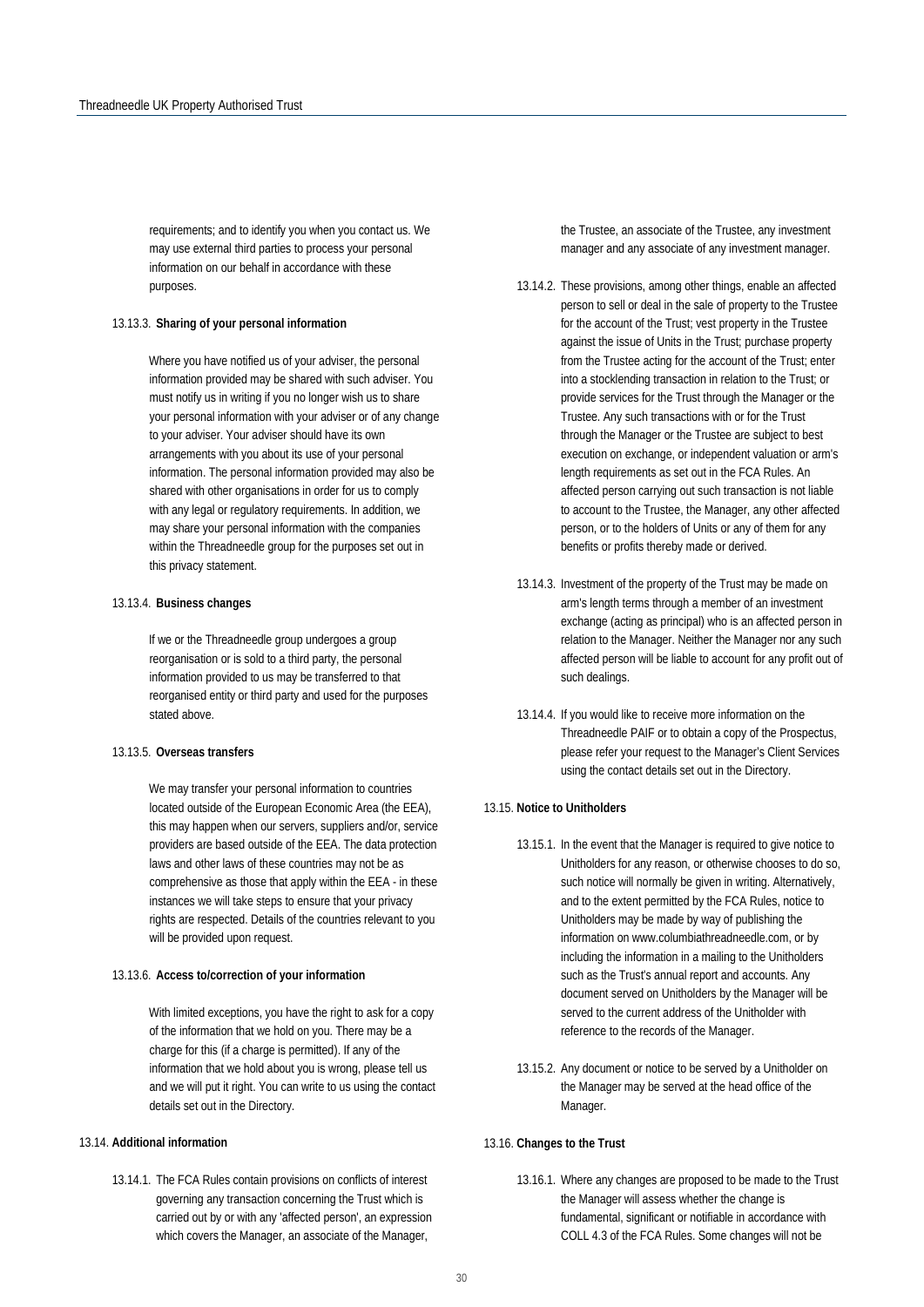fundamental, significant or notifiable, but those which do fall within these categories will be submitted to the FCA for approval. Changes to the Trust's investment objective, policy or strategy will usually be significant or fundamental, unless those changes are only for the purposes of clarification and do not result in any change in how the Trust is managed.

- 13.16.2. If the change is regarded as fundamental, Unitholder approval will be required. If a change requires Unitholder approval, this will mean that Unitholders will need to approve the change at a meeting. The procedure for Unitholder meetings is described above at the section with the heading "Unitholder meetings and voting rights".
- 13.16.3. If the change is regarded as significant, not less than 60 days' prior written notice will be given to Unitholders. If the change is regarded as notifiable, Unitholders will receive suitable pre or post event notice of the change.

#### 13.17. **Information available to Unitholders**

- 13.17.1. The following information will be made available to Unitholders as part of their periodic reporting:
	- the percentage of the Trust's assets which will be subject to special arrangements arising from their illiquid nature, including an overview of any special arrangements in place, the valuation methodology applied to assets which are subject to such arrangements, and how management and performance fees will apply to these assets;
	- the current risk profile of the Trust and information on the risk management systems used by the Manager to manage those risks;
	- the total amount of leverage employed by the Trust calculated in accordance with the gross and commitment methods; and
	- any material changes to the information above.
- 13.17.2. It is intended that Unitholders will be notified appropriately of any material changes to the liquidity management systems and procedures such as the suspension of redemptions, the deferral of redemptions or similar special liquidity arrangements. It is intended that any changes to the maximum level of leverage that the Trust may employ will be provided to Unitholders without undue delay.
- 13.17.3. Such information will, at a minimum, be disclosed in the annual report for the Trust.
- 13.18.1. Procedures, arrangements and policies have been put in place by the Manager to ensure compliance with the principles of fair treatment of investors. The principles of treating investors fairly include, but are not limited to:
	- acting in the best interests of the Trust and of the investors;
	- executing the investment decisions taken for the account of the Trust in accordance with its objective, investment policy and risk profile;
	- ensuring that the interests of any group of investors are not placed above the interests of any other group of investors;
	- ensuring that fair, correct and transparent pricing models and valuation systems are used for the Trust;
	- preventing undue costs being charged to the Trust and investors;
	- taking all reasonable steps to avoid conflicts of interest and, when they cannot be avoided, identifying, managing, monitoring and, where applicable, disclosing those conflicts of interest to prevent them from adversely affecting the interests of investors;
	- recognising and dealing with complaints fairly.
- 13.18.2. From time to time, the Manager may afford preferential terms of investment to certain groups or types of investor. In assessing whether any such terms are afforded, the Manager will ensure that any such concession is not inconsistent with its obligations to act in the overall best interests of Unitholders. In particular, the Manager may exercise its discretion to waive the initial charge or investment minima in a Class for investors that are investing sufficiently large amounts, either initially or are anticipated to do so over time. The Manager may also have agreements in place with certain types of investors that result in them paying a reduced annual management charge.
- 13.18.3. The types of investors that might obtain such concessions would typically include platform service providers, distributors and institutional investors (including fund of fund investors and life companies investing as fund-link investors).

#### 13.19. **Unitholders' rights**

#### 13.18. **Fair treatment of investors**

13.19.1. Unitholders are entitled to participate in the Trust on the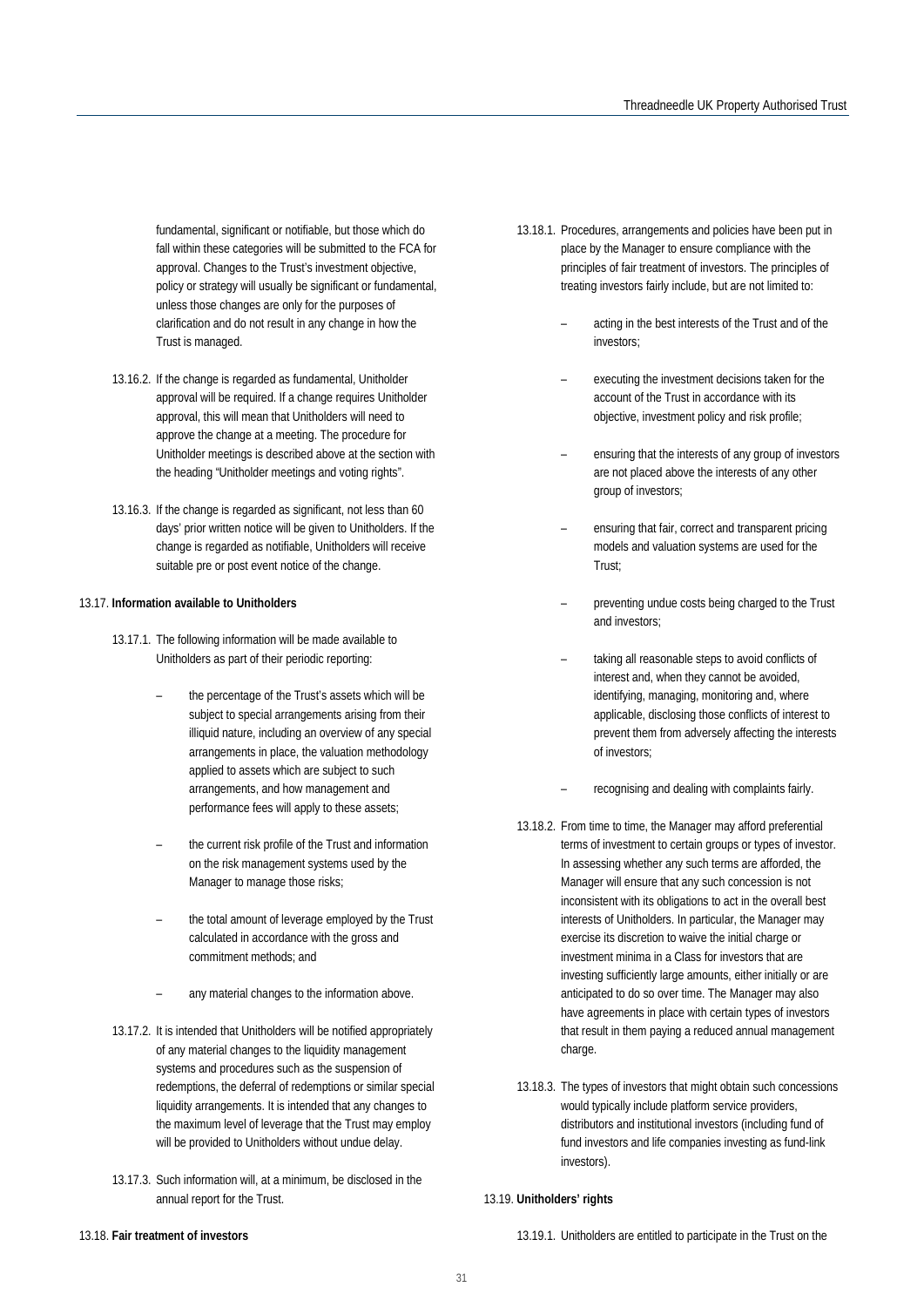basis set out in the Prospectus (as amended from time to time). The sections of this prospectus with the headings "Complaints", "Unitholder meetings and voting rights" and "Notice to Unitholders" set out important rights about Unitholders' participation in the Trust.

- 13.19.2. Unitholders may have no direct rights against the service providers to the Trust.
- 13.19.3. Unitholders may be able to take action if the contents of this Prospectus are inaccurate or incomplete.
- 13.19.4. Unitholders have statutory and other legal rights including the right to complain and which may include the right to cancel an order or seek compensation.
- 13.19.5. Unitholders that are concerned about their rights in respect of the Trust should seek legal advice.

#### 13.20. **Professional liability risks**

The Manager covers potential professional liability risks arising from its activities as AIFM for the Trust through a combination of professional liability insurance covering liability risks arising from professional negligence and its own additional funds.

#### 13.21. **Complaints**

Complaints may be referred to the Manager at Client Services using the contact details provided in the Directory. A copy of the Manager's 'Complaint Handling Procedure' is available upon request. Complaints may also be referred to the Financial Ombudsman Service which is based at South Quay Plaza, 183 Marsh Wall, London E14 9SR.

#### 13.22. **Governing law and jurisdiction**

The Manager treats a Unitholder's participation in the Trust as being governed by the laws of England and Wales. Subject to any contrary mandatory law on jurisdiction, the English courts shall have exclusive jurisdiction to settle any disputes or claims which may arise out of, or in connection with, a Unitholder's participation in the Trust.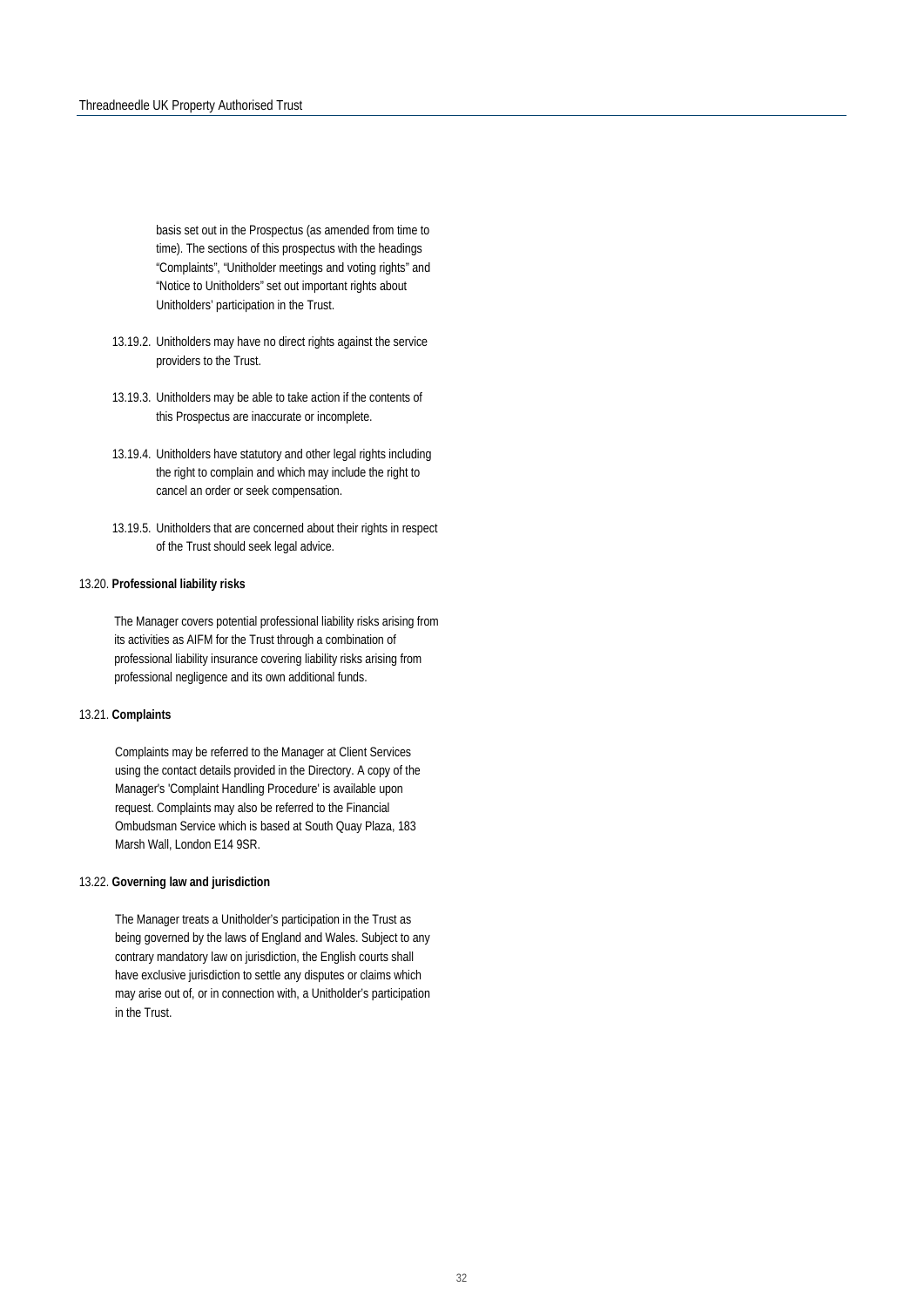## **Appendix I**

# **Eligible Securities and Derivatives Markets**<br>1. As the Trust invests solely in the Company, it does n

- As the Trust invests solely in the Company, it does not invest directly on any eligible securities or derivatives markets. The Trust does not currently use leverage.
- 2. The Company invests in immovable property and also through eligible securities and derivatives markets.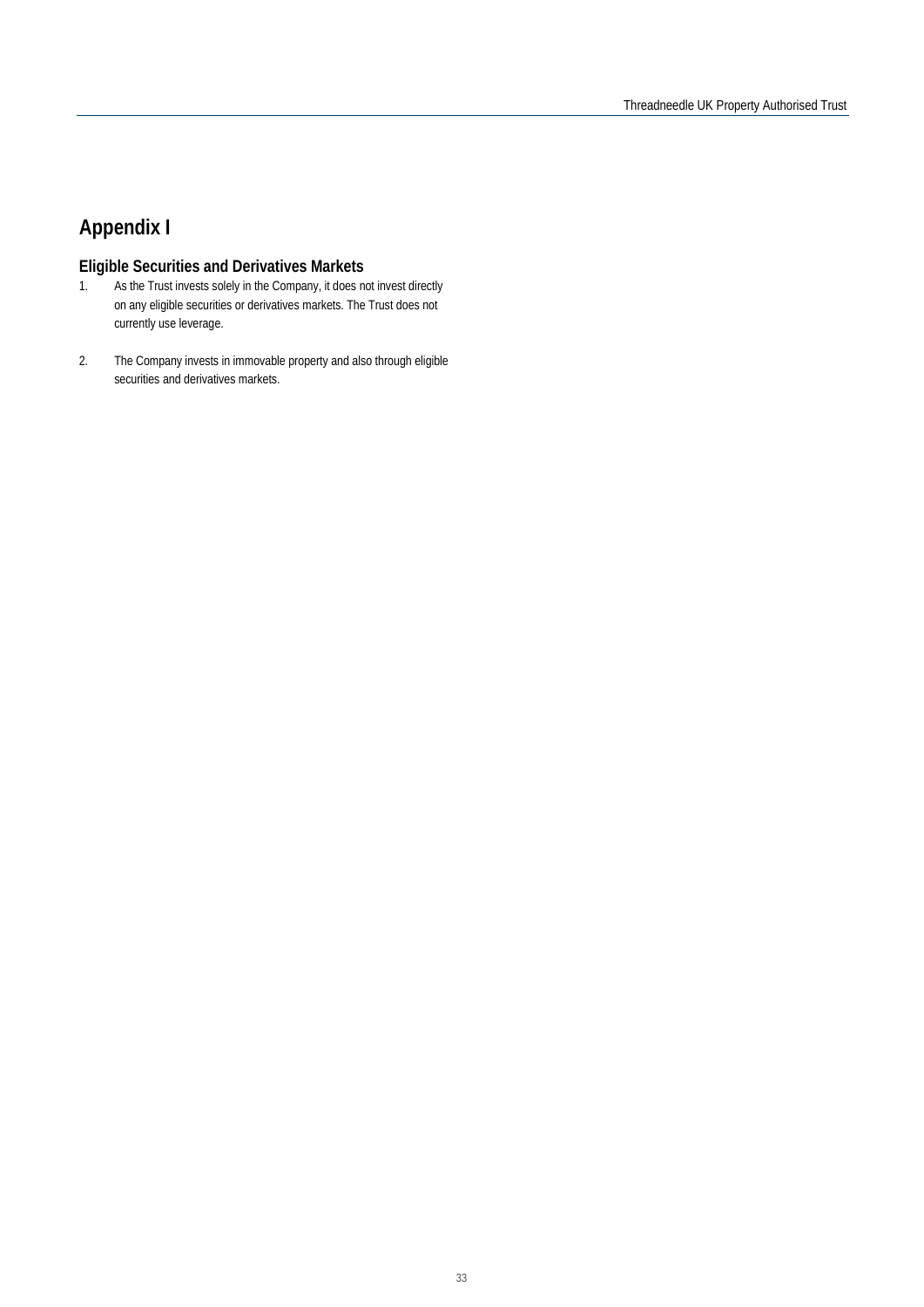## **Appendix II Investment Objectives and Policy of the Company**

#### **Investment objective**

It is intended that the Company will be a PAIF at all times and so its investment objective is to carry on Property Investment Business and to manage cash raised from investors for investment in the Property Investment Business (as defined in the PAIF Tax Regulations) as further described below. HMRC has confirmed to the ACD of the Companythat the Company meets the requirements to qualify as a PAIF under regulation 69O of the PAIF Tax Regulations.

The objective of the Company is to obtain a total return based on income and capital appreciation predominantly through investment in certain kinds of real estate, property-related securities, government and public securities and units in collective investment schemes.

#### **Investment policy**

The Company will invest primarily in UK commercial real estate. It may also invest in US or Continental European real estate, property-related securities, property investment companies, collective investment schemes (including other collective investment schemes managed, advised or operated by the ACD or its associates), cash and near cash, warrants, deposits and money market instruments. **Derivatives may be used for investment purposes on the giving of 60 days' notice to shareholders in the Company. At the date of this Prospectus derivatives are used for efficient portfolio management purposes only.**

By way of further explanation of how the ACD proposes to implement this policy, it is expected that the Company will be invested in:

- Property that qualifies as approved immovables for the purposes of the FCA Handbook in the United Kingdom, but the Manager of the Company may consider it appropriate to invest in real estate in other countries permitted by the FCA Handbook and listed in Appendix I of the Prospectus of the Company. The Company may invest up to 100% of its assets in Property that qualifies as approved immovables for the purposes of the FCA Handbook;
- transferable securities, with an emphasis on property-related securities. the Company may, subject to the PAIF Tax Regulations, hold up to 100% of its assets in transferable securities that are approved securities as defined in the FCA Handbook, and up to 20% in transferable securities that are non-approved;
- government and other public securities. The Company may invest up to 35% of its assets in government and public securities (increased, subject to the PAIF Tax Regulations, to 100% for certain types of securities);
- units in regulated and unregulated collective investment schemes (which may include unauthorised property unit trusts) up to 15% of its assets; and
- unregulated collective investment schemes (which may include unauthorised property unit trusts) together with investments in nonapproved transferable securities up to 20% of its assets.

Further to the above, the ACD intends to invest predominantly in real estate assets located in the UK. In the event that the ACD decides to make a significant investment in real estate assets located outside of the UK, the ACD will give notice of this fact to Shareholders in the Company in the next short report of the Company.

The Company, subject to the PAIF Tax Regulations, may also invest in such other investments as the ACD deems appropriate, including warrants, money market instruments, derivatives and forward transactions and deposits, but subject always to the FCA Handbook.

The investment policy of the Company means that it may be appropriate for the Company to hold cash or near cash. This will only occur where the ACD reasonably regards it as necessary to enable the pursuit of the Company's objective, redemption of units, efficient management of the Company in accordance with its objective, or for purposes ancillary to its objective.

The Company may use property derivative instruments in accordance with the FCA Handbook and to the extent that these are used. It is currently intended that the use will be for hedging purposes using efficient portfolio management style techniques. It is not envisaged that the risk profile of the Company will be affected by the use of such instruments. The use of such derivative instruments will not contravene the investment objective or any relevant investment limits.

A detailed description of the types of assets the Company may invest in and the limitations on the extent to which the Company may invest is set out in Appendix IV of the Prospectus of the Company.

#### **Key Risk Factors of investing in the Company**

The value of investments can fall as well as rise and investors might not get back the sum originally invested, especially if investments are not held for the long term.

#### **PAIF status**

The Company benefits from beneficial tax status as it is run as a PAIF. It is possible that the tax treatment of the Company may change or it may lose its PAIF status. Any change may affect the performance of the Trust and/or the amount you receive back on your investment.

#### **Property Liquidity Risk**

The Company invests in assets that are not always readily saleable without suffering a discount to fair value. The Company may have to lower the selling price, sell other investments or forego another, more appealing investment opportunity.

#### **Property Valuation Risk**

Assets of the Company are difficult to value accurately as a result of their nature and consequently valuations are estimates and are subject to uncertainty. There is no assurance that the estimates resulting from the valuation process will reflect the actual sales price of those assets even where a sale occurs shortly after the valuation date.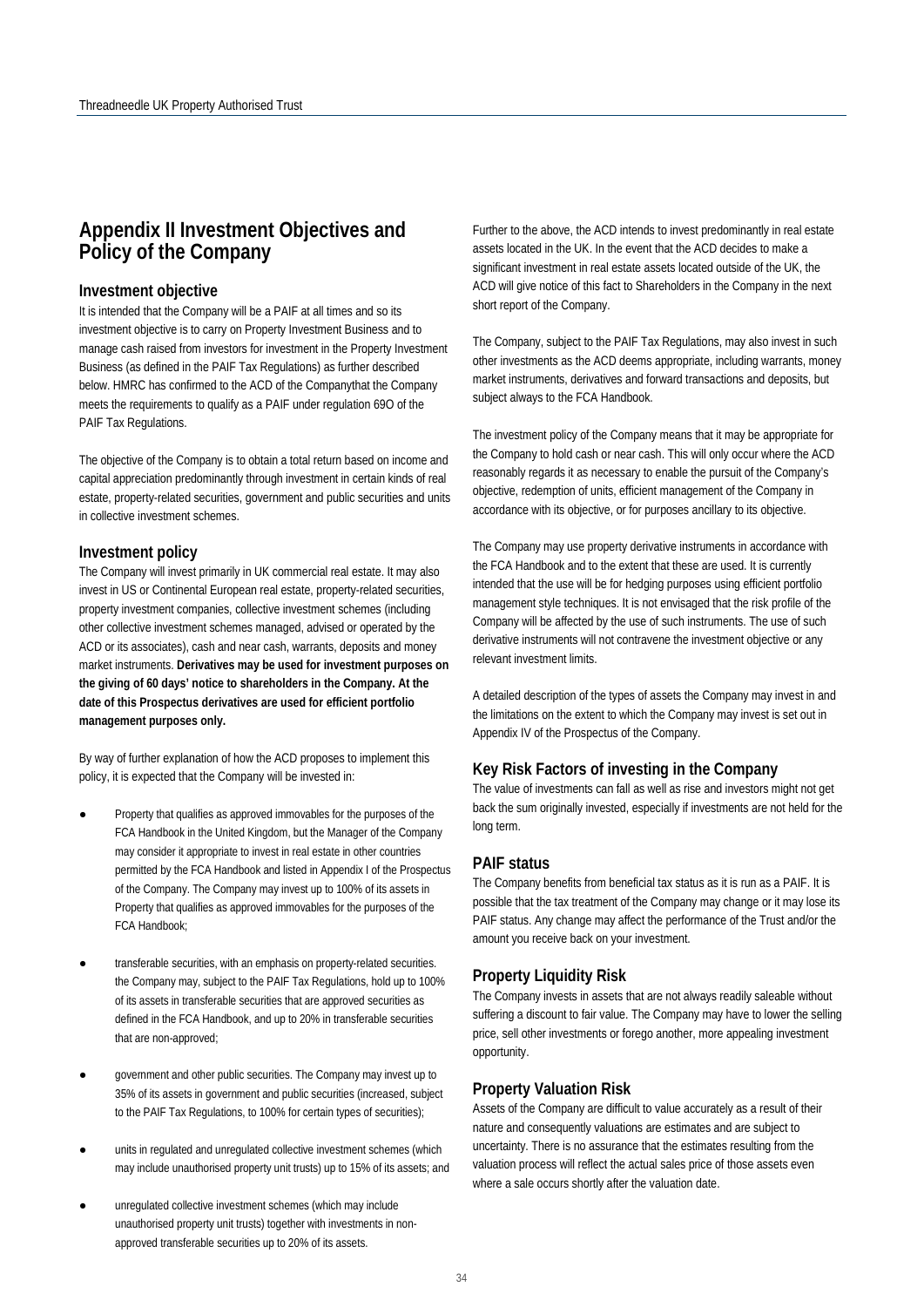#### **Property Market Risk**

The performance of the Company would be adversely affected by a downturn in the property market in terms of capital value or a weakening of rental yields.

#### **Uninvested Cash Risk**

Due to the illiquid nature of property and the time it can take to buy or sell assets, under normal circumstances up to 20% of the Fund's assets may be held as cash deposits. In exceptional circumstances, the level of cash held by the fund may be significantly higher. Holding high levels of cash will have an impact on the performance of the fund and its distributable income until the excess cash is invested in property assets.

#### **Volatility Risk**

The Fund may exhibit significant price volatility.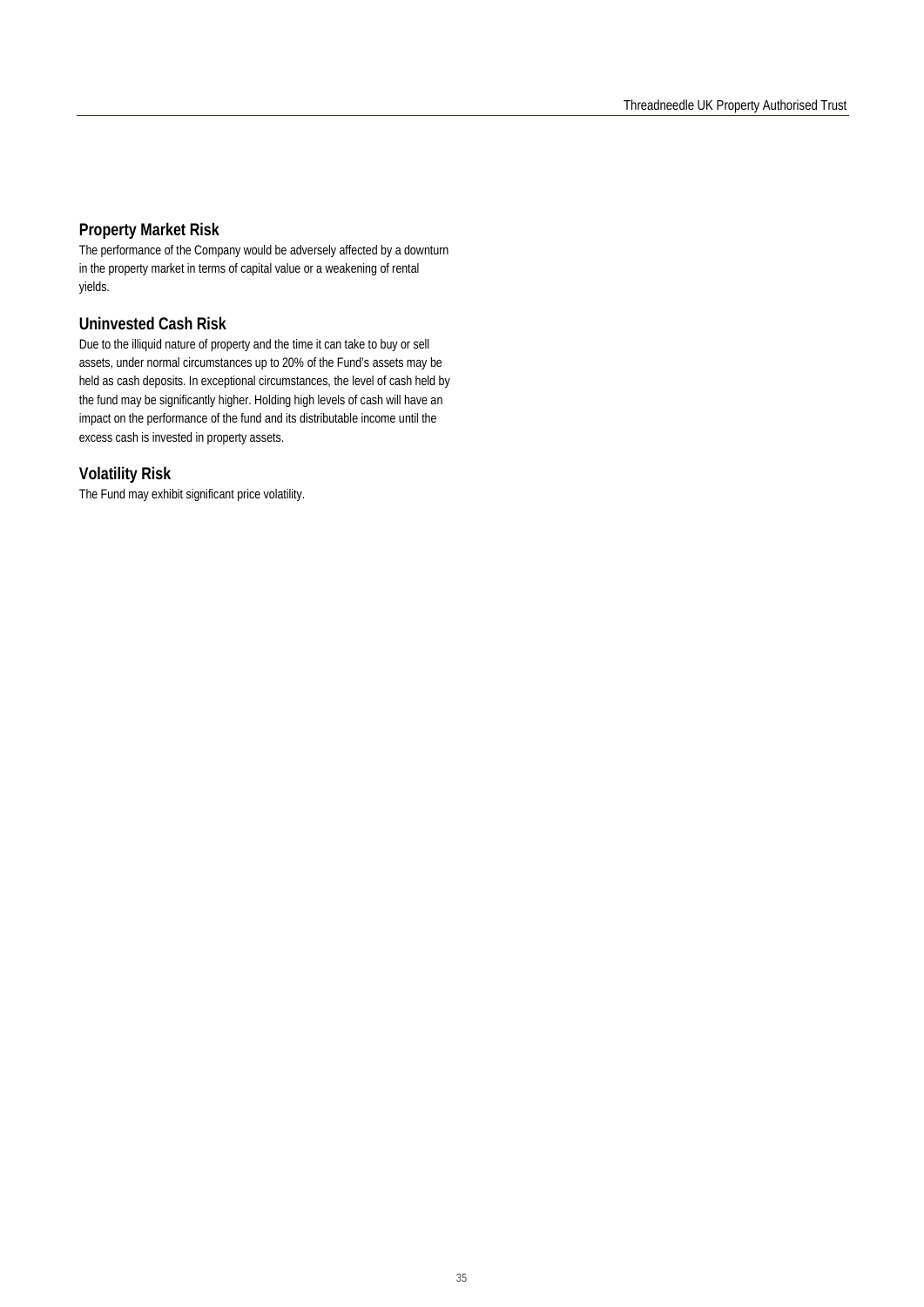## **Appendix III**

## **Unit Class Characteristics – Unit Classes**

**Class 1**

| <b>Name</b>                | <b>Net Accumulation</b> | Net Income      |
|----------------------------|-------------------------|-----------------|
| Currency                   | Sterling                | Sterling        |
| Annual Management Fee      | 1.5%                    | 1.5%            |
| Registrar's Fee            | 0.11%                   | 0.11%           |
| Initial Charge             | 5.0%                    | 5.0%            |
| Minimum Initial Investment | £1.000                  | £1,000          |
| Minimum Top-Up             | £1.000                  | £1,000          |
| Minimum Holding            | £500                    | £500            |
| Launch Price               | 50 <sub>p</sub>         | 50 <sub>p</sub> |

#### **Class 2**

| <b>Name</b>                | <b>Net Accumulation</b> | <b>Net Income</b> |
|----------------------------|-------------------------|-------------------|
| Currency                   | Sterling                | Sterling          |
| Annual Management Fee      | 0.75%                   | 0.75%             |
| Registrar's Fee            | 0.035%                  | 0.035%            |
| Initial Charge             | 0%                      | 0%                |
| Minimum Initial Investment | £500,000                | £500.000          |
| Minimum Top-Up             | £25,000                 | £25,000           |
| Minimum Holding            | £25,000                 | £25,000           |
| Launch Price               | 500p                    | 500 <sub>p</sub>  |

#### **Class F\***

| Name                       | <b>Net Accumulation</b> |  |
|----------------------------|-------------------------|--|
| Currency                   | Sterling                |  |
| Annual Management Fee      | 0%                      |  |
| Registrar's Fee            | $0\%$                   |  |
| Initial Charge             | $0\%$                   |  |
| Minimum Initial Investment | f1 million              |  |
| Minimum Top-Up             | f1 million              |  |
| Minimum Holding            | f1 million              |  |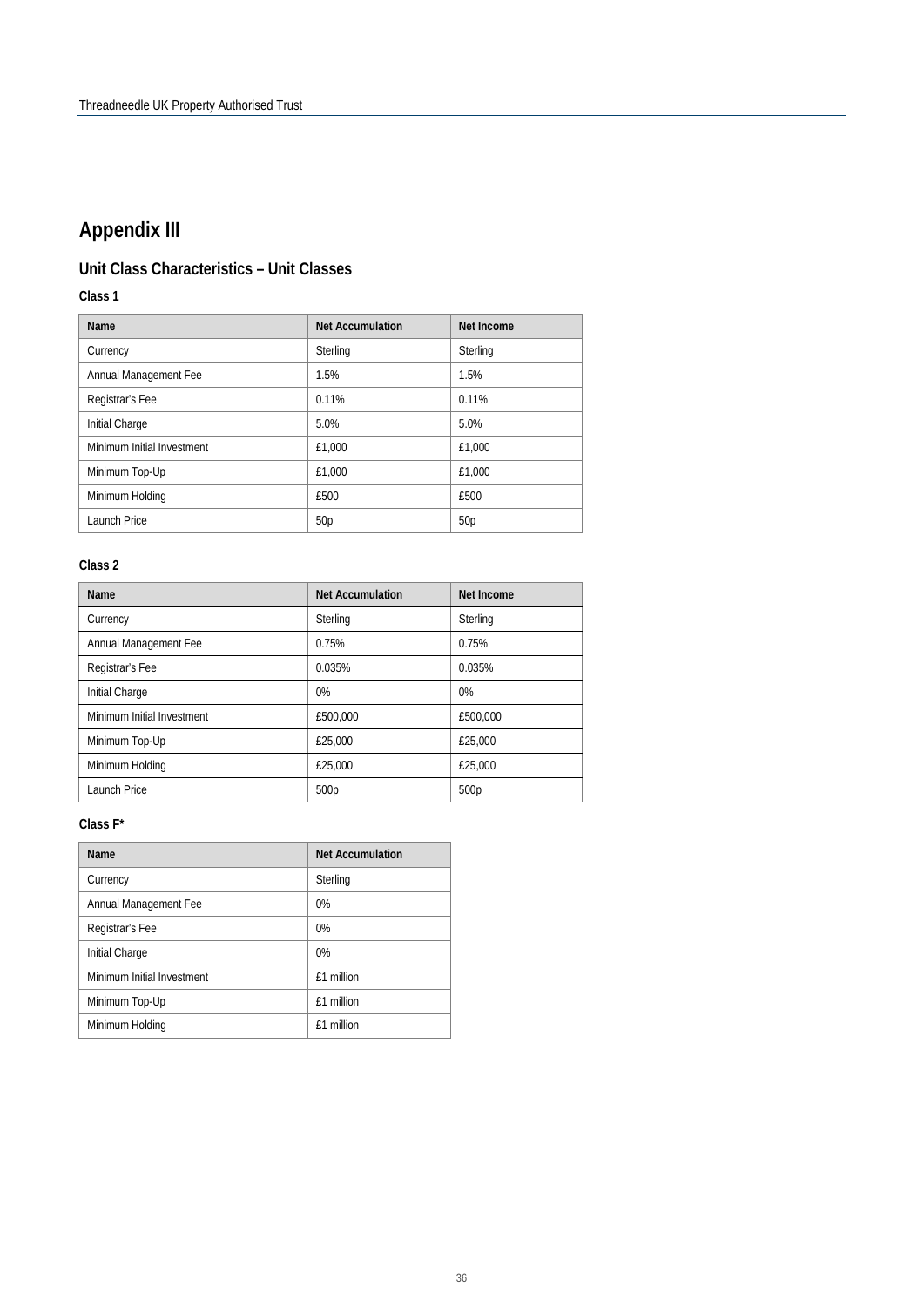## **Appendix IV**

#### **Investment management and borrowing powers**

#### 1. **Investment restrictions**

The Scheme Property of the Trust will be invested with the aim of achieving its investment objective, but subject to the limits set out in its investment policy set out in Appendix IV, this Prospectus and Chapter 5 of the COLL Sourcebook ("COLL") as it is applies to Non-UCITS Retail Schemes.

#### 2. **Prudent spread of risk**

The Trust is a "feeder fund" and is permitted to invest solely in the Company pursuant to COLL 5.6.7. The Company is managed with the aim of providing its investment objective and policy which includes a prudent spread of risk.

#### 3. **Investment in collective investment schemes**

- 3.1 All of the value of the Scheme Property of the Trust will be invested in Shares in the Company (for this paragraph, "the Second Scheme") provided that the Second Scheme satisfies all of the following conditions.
- 3.2 The Second Scheme must:
	- 3.2.1 satisfy the conditions necessary for it to enjoy the rights conferred by the UCITS Directive; or
	- 3.2.2 be authorised as a Non-UCITS Retail Scheme; or
	- 3.2.3 be recognised under the provisions of s.264 or s.272 of the Financial Services and Markets Act 2000; or
	- 3.2.4 be constituted outside the United Kingdom and have investment and borrowing powers which are the same or more restrictive than those of a Non-UCITS Retail Scheme; or
	- 3.2.5 be a scheme not falling within paragraphs 5.2.1 to 5.2.4 and in respect of which no more than 20% in value of the Scheme Property (including any transferable securities which are not approved securities) is invested.
- 3.3 The Second Scheme is a scheme which operates on the principle of the prudent spread of risk.
- 3.4 The Second Scheme is prohibited from having more than 15% in value of the scheme property consisting of units or shares in collective investment schemes.
- 3.5 The participants in the Second Scheme must be entitled to have their units or shares redeemed in accordance with the scheme at a price related to the net value of the property to which the units or shares relate and determined in accordance with the scheme.
- 3.6 Investment may only be made in other collective investment schemes managed by the Manager or an associate of the Manager if the

prospectus of the Trust clearly states that it may enter into such investments and the rules on double charging contained in the COLL Sourcebook are complied with.

3.7 The Trust may, subject to the above, invest in collective investment schemes managed or operated by, or whose authorised corporate director is, the Manager or one of its associates.

#### 4. **General**

- 4.1 Cash will not be retained in the Scheme Property except to the extent that this may be reasonably regarded as necessary in order to enable making of payments to Unitholders and creditors.
- 4.2 Where the Trust invests in or disposes of shares in another collective investment scheme which is managed or operated by the Manager or an associate of the Manager, the Manager must pay to the Trust by the close of business on the fourth business day the amount of any initial charge in respect of a purchase, and in the case of a sale, any charge made for the disposal.
- 4.3 A potential breach of any of these limits does not prevent the exercise of rights conferred by investments held by the Trust but, in the event of a consequent breach, the Manager must then take such steps as are necessary to restore compliance with the investment limits as soon as practicable having regard to the interests of Unitholders.

#### 5. **General power to borrow**

- 5.1 The Manager may, on the instructions of the Trustee and subject to the COLL Sourcebook, borrow money from an Eligible Institution or an Approved Bank for the use of the Trust on terms that the borrowing is to be repayable out of the Scheme Property.
- 5.2 The Manager must ensure that borrowing does not, on any business day, exceed 10% of the value of the Trust.

#### 6. **Restrictions on lending of money**

None of the money in the Scheme Property may be lent and, for the purposes of this paragraph, money is lent by the Trustee if it is paid to a person (the "payee") on the basis that it should be repaid, whether or not by the payee.

#### 7. **Restrictions on lending of property other than money**

- 7.1 Scheme Property other than money must not be lent by way of deposit or otherwise.
- 7.2 Scheme Property must not be mortgaged.

#### 8. **Guarantees and indemnities**

- 8.1 The Trustee may not provide a guarantee or indemnity in respect of the obligation of any person.
- 8.2 None of the Scheme Property may be used to discharge any obligation arising under a guarantee or indemnity with respect to the obligation of any person.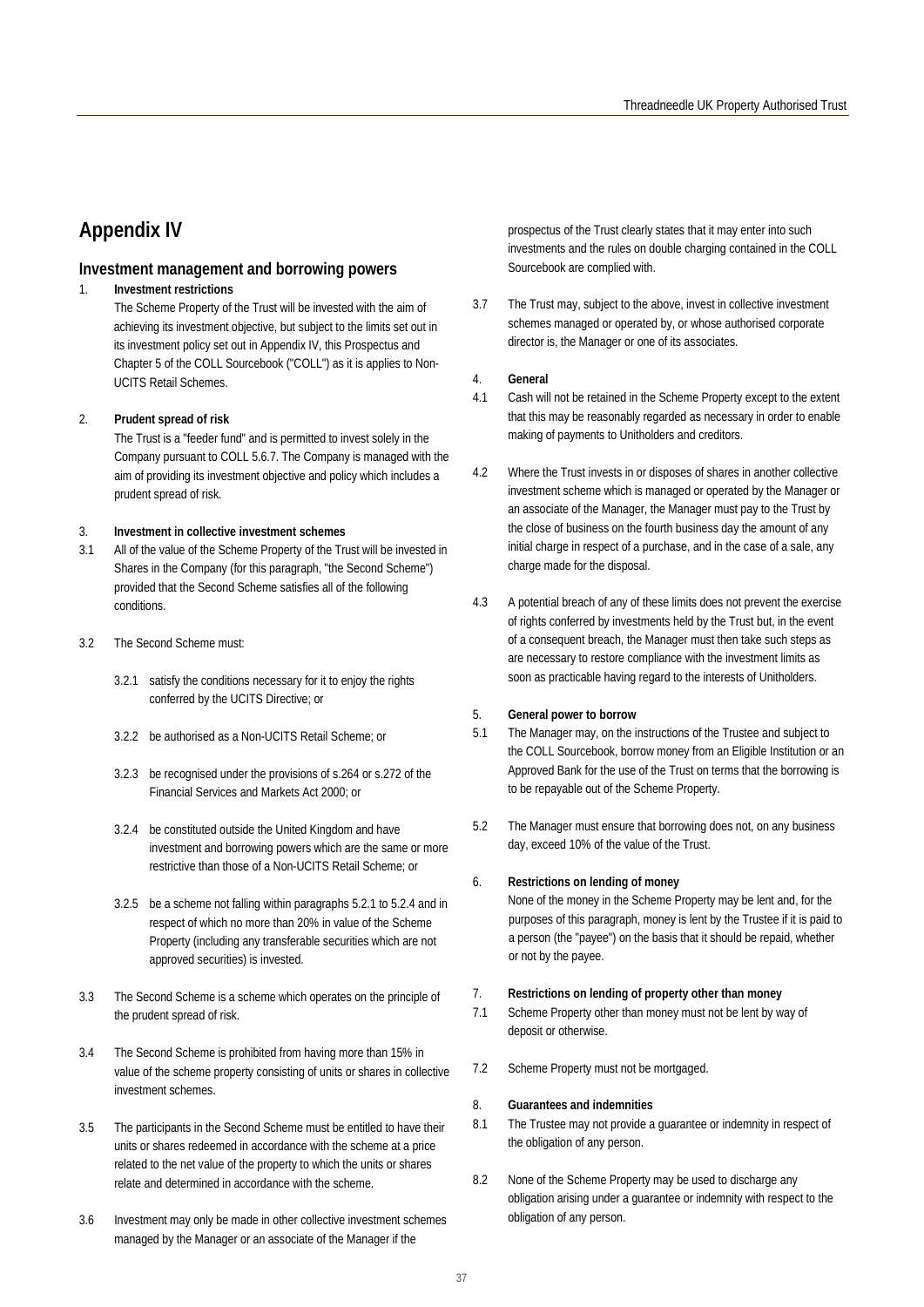## **Appendix V**

#### **Valuation Provisions**

The valuation of the property of the Trust takes place as at a valuation point fixed by the Manager and as set out in the Prospectus.

The valuation is in the Trust's base currency.

Prices used are the most recent prices that can reasonably be obtained after the valuation point with a view to giving an accurate valuation as at that point.

The value of the property of the Trust will be the value of its assets less the value of its liabilities determined in accordance with the following provisions.

All the property of the Trust (including receivables) is to be included, subject to the following provisions.

The valuation of the property of the Trust will consist of two parts, one on an issue basis and one on a cancellation basis calculated in accordance with the following provisions.

- 1. **Valuation of the property of the Trust on an issue basis**  The valuation of Scheme Property for that part of the valuation which is on an issue basis for Shares in the Company (that is, a collective investment scheme) will be as follows. The value of the Shares in the Company will (subject as follows) be the most recent issue price which it is practicable to obtain or if, in the opinion of the Manager, the price obtained is unreliable or no recent traded price is available or if no recent price exists or if the most recent price available does not reflect the Manager's best estimate of the value, at a value which, in the opinion of the Manager, is fair and reasonable.
- 2. **Valuation of the property of the Trust on a cancellation basis** The valuation of Scheme Property for that part of the valuation which is on a cancellation basis for Shares in the Company (that is, a collective investment scheme) will be as follows. The value of the Shares in the Company will (subject as follows) be the most recent cancellation price which it is practicable to obtain or if, in the opinion of the Manager, the price obtained is unreliable or if no recent price exists or if the most recent price available does not reflect the Manager's best estimate of the value, at a value which, in the opinion of the Manager, is fair and reasonable.

#### 3. **Further valuation principles**

- 3.1 Cash and amounts, if any, held in current, deposit and margin accounts and in other time related deposits will be valued at their nominal values.
- 3.2 In determining the value of the Scheme Property, all instructions given to issue or cancel units will be assumed (unless the contrary is shown) to have been carried out and any payment made or received and any consequential action required by the

Regulations will be assumed (unless the contrary has been shown) to have been taken.

- 3.3 An estimated amount for corporation tax and other anticipated tax liabilities (on unrealised capital gains where the liabilities have accrued and are payable out of the property of the Trust; on realised capital gains in respect of previously completed and current accounting periods and on income where liabilities have accrued) including (as applicable and without limitation) capital gains tax, income tax, value added tax, stamp duty and stamp duty land tax will be deducted.
- 3.4 An estimated amount for any liabilities payable out of the property of the Trust and any tax thereon treating periodic items as accruing from day-to-day will be deducted.
- 3.5 The principal amount of any outstanding borrowings whenever payable and any accrued but unpaid interest on borrowings will be deducted.
- 3.6 An estimated amount for accrued claims for tax, if any, of whatever nature which may be recoverable will be added.
- 3.7 Any other credits or amounts due to be paid into the property of the Trust will be added.
- 3.8 A sum representing any interest or any income accrued due or deemed to have accrued but not received and any stamp duty reserve tax provision anticipated to be received will be added.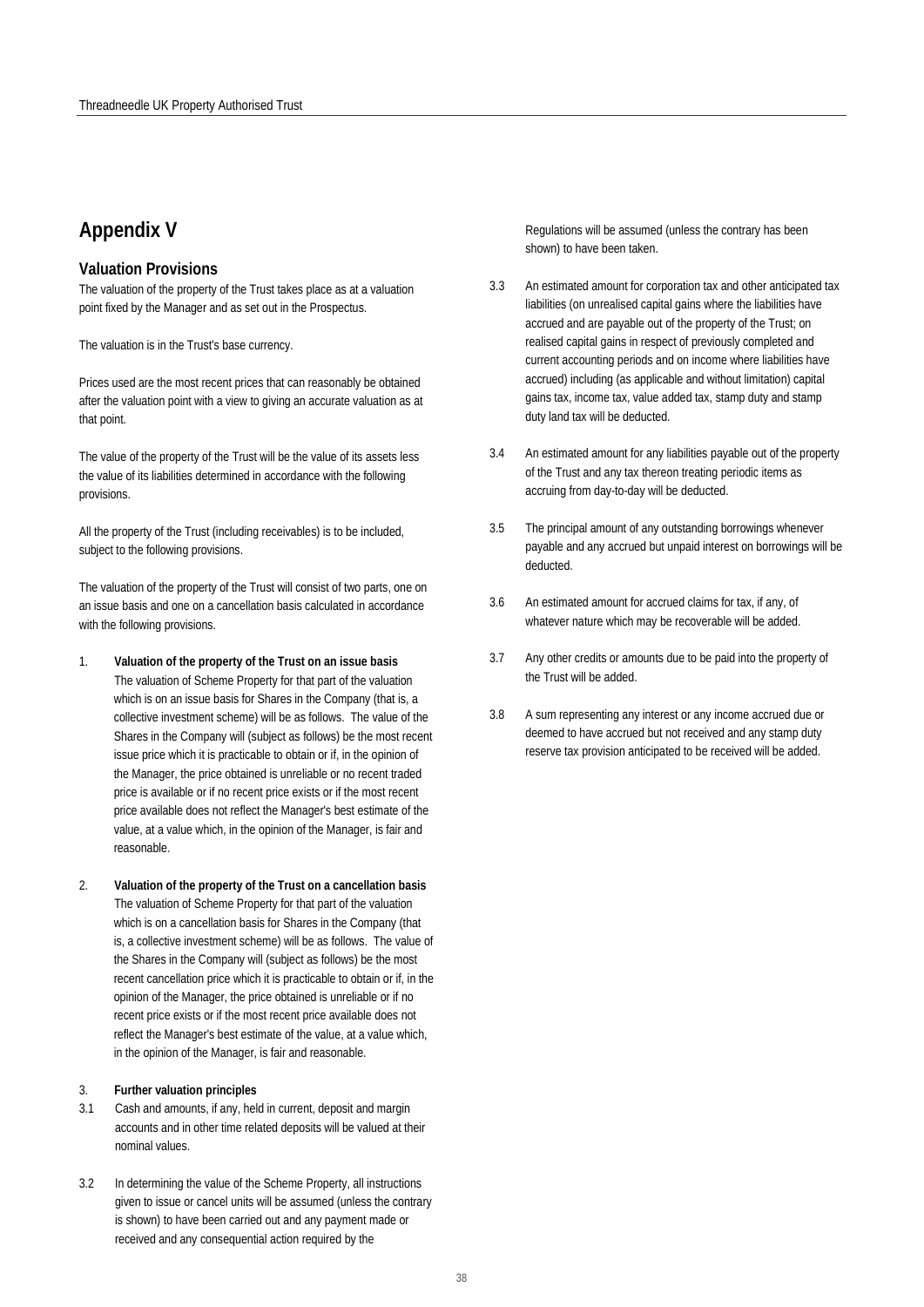## **Appendix VI Performance of the Trust**

## **Performance of the Trust**

Performance figures are not yet available for the Trust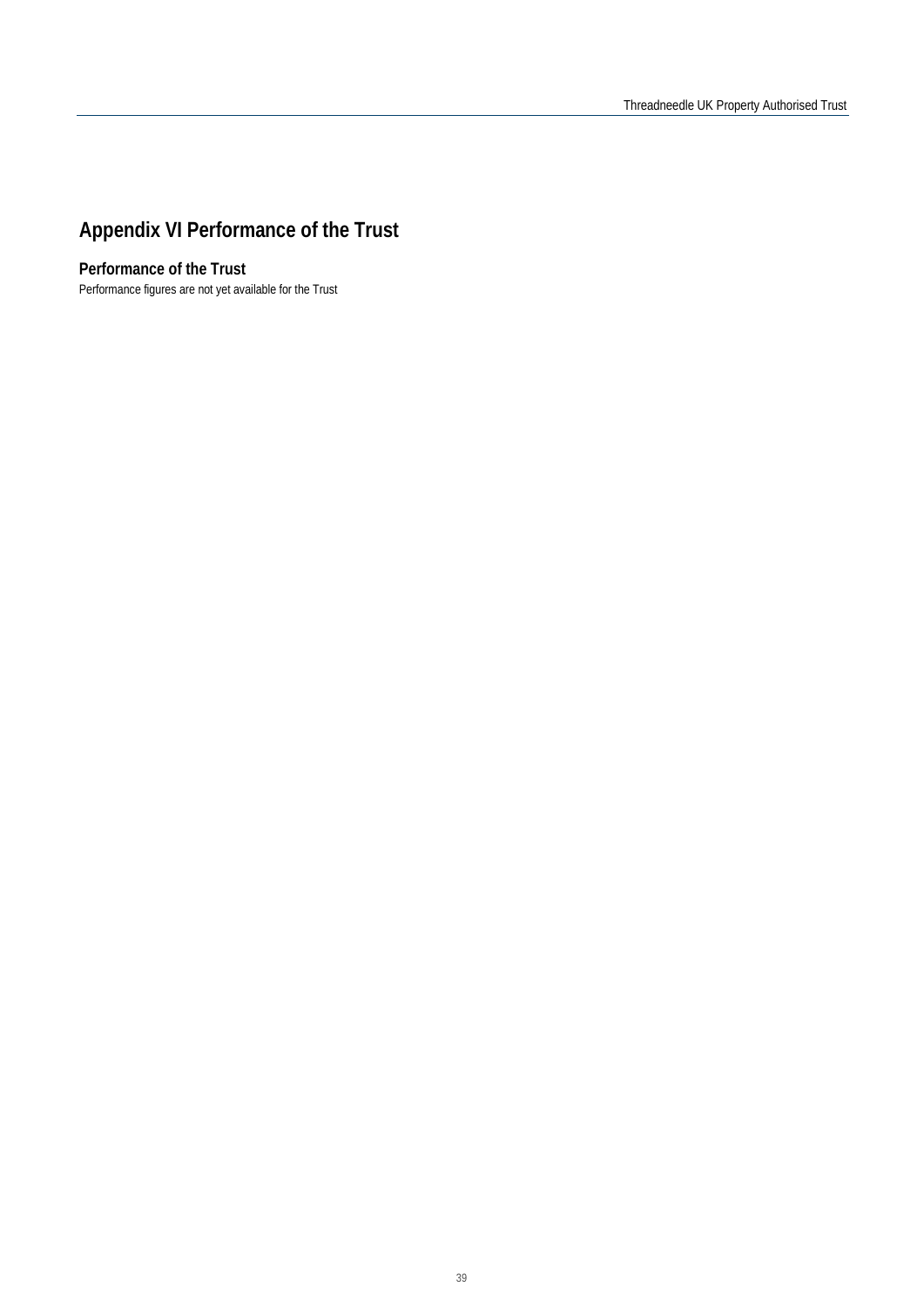## **Directory**

#### **Manager:**

Threadneedle Investment Services Limited **Registered office and head office:** Cannon Place 78 Cannon Street London EC4N 6AG

#### **Client Services Details**

#### **Address: Threadneedle Investment Services Limited**

PO Box 10033, Chelmsford, Essex CM99 2AL Telephone UK Investors: (dealing & customer enquiries): 0800 953 0134 Telephone non-UK Residents: (dealing & customer enquiries): +44 (0) 1268 441520 Fax UK Investors (dealing): 0845 113 0274 Fax non-UK Residents (dealing): +352 2452 9807 Email (enquiries)[: questions@service.columbiathreadneedle.co.uk](mailto:questions@service.columbiathreadneedle.co.uk)

#### **Investment Manager:**

Threadneedle Asset Management Limited Cannon Place 78 Cannon Street London EC4N 6AG

#### **Trustee:**

Citibank Europe plc, UK Branch Citigroup Centre, Canada Square Canary Wharf London E14 5LB

#### **Legal Advisers:**

Eversheds LLP One Wood Street London EC4V 7WS

#### **Auditor:**

PricewaterhouseCoopers LLP 1 Embankment Place London WC2N 6RH

#### **Registrar**

International Financial Data Services (UK) Limited IFDS House St Nicholas Lane Basildon Essex SS15 5FS

\*Please note that calls may be recorded.